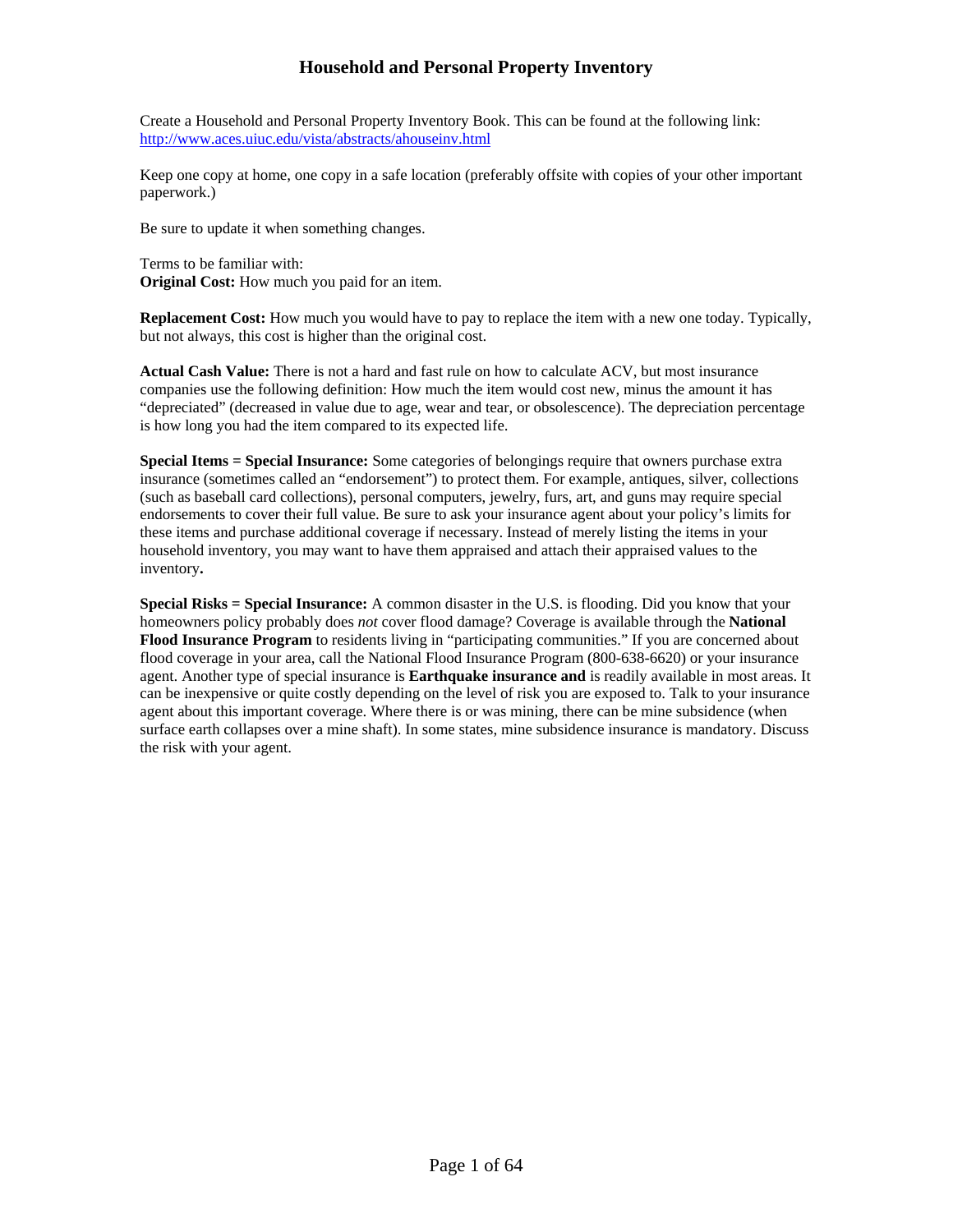| <b>Item</b>                                          | <b>Description-Manufacturer, Brand</b><br>Name, Model & Serial Number | <b>Purchase</b><br><b>Date</b> | Original<br>Cost | <b>Replacement</b><br>Cost | <b>Expected</b><br>Life | <b>Depreciation</b> | <b>Actual</b><br><b>Cash Value</b> |
|------------------------------------------------------|-----------------------------------------------------------------------|--------------------------------|------------------|----------------------------|-------------------------|---------------------|------------------------------------|
| Air Conditioner (window)                             |                                                                       |                                |                  |                            |                         |                     |                                    |
| Bookcases (not fastened to walls)                    |                                                                       |                                |                  |                            |                         |                     |                                    |
| Books * (p. 43-44)                                   |                                                                       |                                |                  |                            |                         |                     |                                    |
| Knickknacks $*(p.57)$                                |                                                                       |                                |                  |                            |                         |                     |                                    |
| Cassette Tape Player, Cassette<br>Tapes * (p. 45-48) |                                                                       |                                |                  |                            |                         |                     |                                    |
| Ceiling Fans                                         |                                                                       |                                |                  |                            |                         |                     |                                    |
| Chairs                                               |                                                                       |                                |                  |                            |                         |                     |                                    |
| Couches, Sofas, Sectionals                           |                                                                       |                                |                  |                            |                         |                     |                                    |
| Clocks                                               |                                                                       |                                |                  |                            |                         |                     |                                    |
| <b>Coffee Tables</b>                                 |                                                                       |                                |                  |                            |                         |                     |                                    |
| Compact Disc Player, CDs *<br>$(p.45-48)$            |                                                                       |                                |                  |                            |                         |                     |                                    |
| Curtains or Drapes                                   |                                                                       |                                |                  |                            |                         |                     |                                    |
| <b>Desk and Contents</b>                             |                                                                       |                                |                  |                            |                         |                     |                                    |
| End tables                                           |                                                                       |                                |                  |                            |                         |                     |                                    |
| Fireplace Tools, Screen, Grate                       |                                                                       |                                |                  |                            |                         |                     |                                    |
| Footstools                                           |                                                                       |                                |                  |                            |                         |                     |                                    |
| Lamps (hanging, floor, light<br>fixtures)            |                                                                       |                                |                  |                            |                         |                     |                                    |
| <b>Mirrors</b>                                       |                                                                       |                                |                  |                            |                         |                     |                                    |
| Musical Instruments * (p.61-62)                      |                                                                       |                                |                  |                            |                         |                     |                                    |

**Living Room** 

\* List in special Inventory Section. Living Room Inventory continued on next page.

**Living Room, continued**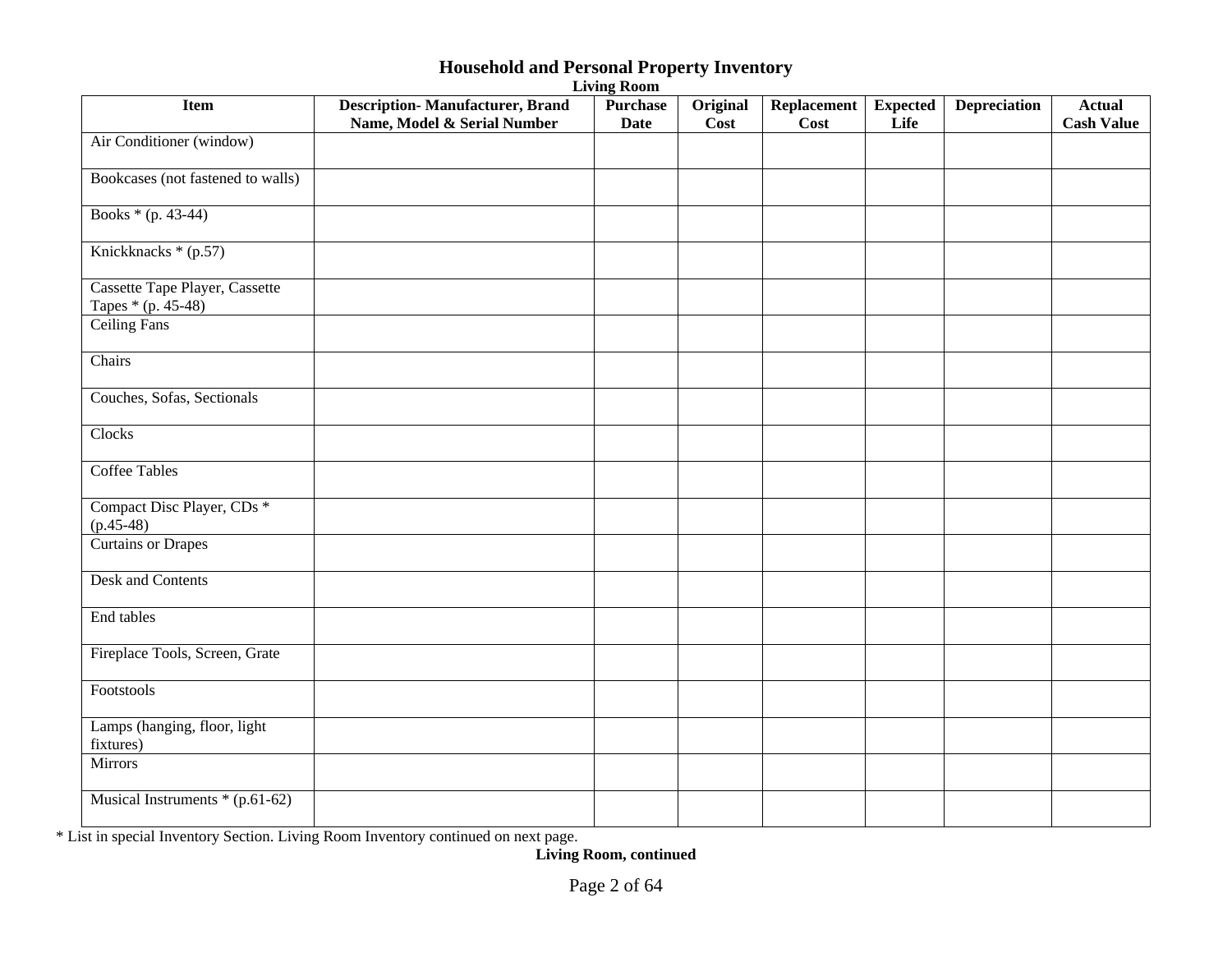| <b>Item</b>                                               | <b>Description-Manufacturer, Brand</b><br>Name, Model & Serial Number | <b>Purchase</b><br><b>Date</b> | Original<br>Cost | <b>Replacement</b><br><b>Cost</b> | <b>Expected</b><br>Life | <b>Depreciation</b> | <b>Actual</b><br><b>Cash Value</b> |
|-----------------------------------------------------------|-----------------------------------------------------------------------|--------------------------------|------------------|-----------------------------------|-------------------------|---------------------|------------------------------------|
| Organ, Piano and Bench                                    |                                                                       |                                |                  |                                   |                         |                     |                                    |
| Photograph Albums * (p.60)                                |                                                                       |                                |                  |                                   |                         |                     |                                    |
| Pictures, Prints, Wall hangings *<br>(p.60)               |                                                                       |                                |                  |                                   |                         |                     |                                    |
| Pillows                                                   |                                                                       |                                |                  |                                   |                         |                     |                                    |
| Plants, Flower Arrangements                               |                                                                       |                                |                  |                                   |                         |                     |                                    |
| Radios, Receivers, Equalizers                             |                                                                       |                                |                  |                                   |                         |                     |                                    |
| Rugs                                                      |                                                                       |                                |                  |                                   |                         |                     |                                    |
| Stereo, Turntable, Speakers,<br>Record Albums * (p.45-48) |                                                                       |                                |                  |                                   |                         |                     |                                    |
| <b>Table Lamps</b>                                        |                                                                       |                                |                  |                                   |                         |                     |                                    |
| Telephones, Answering Machine                             |                                                                       |                                |                  |                                   |                         |                     |                                    |
| Television                                                |                                                                       |                                |                  |                                   |                         |                     |                                    |
| Vases $*(p.57)$                                           |                                                                       |                                |                  |                                   |                         |                     |                                    |
| Video Cassette Recorder (VCR),<br>Videotapes * (p.45-48)  |                                                                       |                                |                  |                                   |                         |                     |                                    |
| <b>Wood-Burning Stove</b>                                 |                                                                       |                                |                  |                                   |                         |                     |                                    |
| <b>Other Furniture</b>                                    |                                                                       |                                |                  |                                   |                         |                     |                                    |
|                                                           |                                                                       |                                |                  |                                   |                         |                     |                                    |
|                                                           |                                                                       |                                |                  |                                   |                         |                     |                                    |
|                                                           |                                                                       |                                |                  |                                   |                         |                     |                                    |
| Total                                                     |                                                                       |                                |                  |                                   |                         |                     |                                    |

\* List in Special Inventory Section

| .<br>.      |                                              | <b>Dining</b><br>- Koom |           |             |          |                     |        |
|-------------|----------------------------------------------|-------------------------|-----------|-------------|----------|---------------------|--------|
| <b>Item</b> | Brand<br><b>Description</b><br>Manufacturer. | Purchase                | ')riginal | Replacement | Expected | <b>Depreciation</b> | Actual |
|             |                                              |                         |           |             |          |                     |        |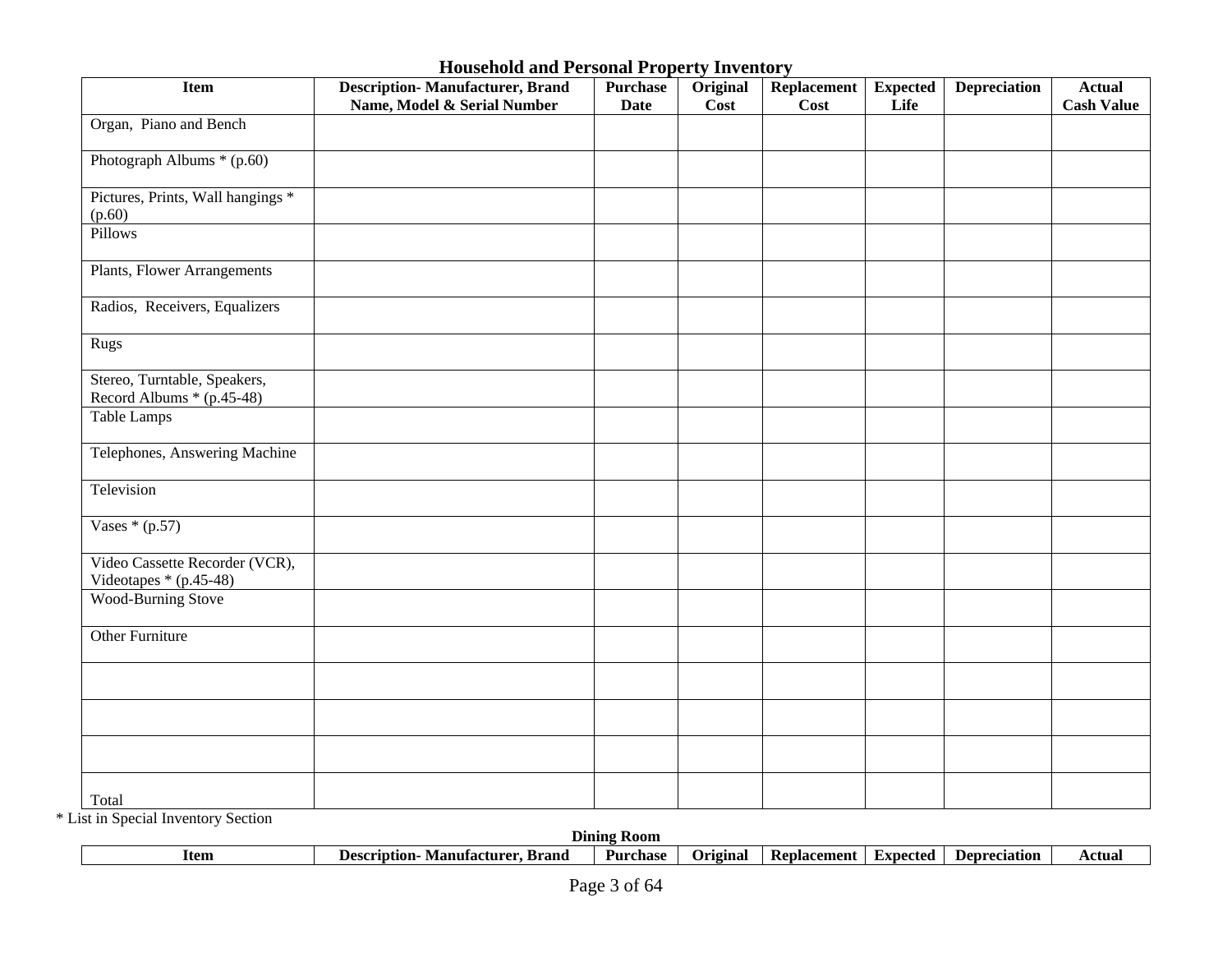|                                             | Name, Model & Serial Number | <b>Date</b> | Cost | Cost | Life | <b>Cash Value</b> |
|---------------------------------------------|-----------------------------|-------------|------|------|------|-------------------|
| Air Conditioner (window)                    |                             |             |      |      |      |                   |
| <b>Buffet</b>                               |                             |             |      |      |      |                   |
| Candlestick Holders, Candelabra             |                             |             |      |      |      |                   |
| Chairs and Dining Chairs                    |                             |             |      |      |      |                   |
| China $*(p.57)$                             |                             |             |      |      |      |                   |
| China Cabinet, hutch                        |                             |             |      |      |      |                   |
| Clocks                                      |                             |             |      |      |      |                   |
| Crystal $*(p.57)$                           |                             |             |      |      |      |                   |
| Curtains, drapes                            |                             |             |      |      |      |                   |
| Dining Table                                |                             |             |      |      |      |                   |
| Electric Appliances * (p.56)                |                             |             |      |      |      |                   |
| Flatware * (p.57)                           |                             |             |      |      |      |                   |
| Glassware $*(p.57)$                         |                             |             |      |      |      |                   |
| Knickknacks * (p.57)                        |                             |             |      |      |      |                   |
| Lamps (floor or hanging)                    |                             |             |      |      |      |                   |
| Mirrors (portable)                          |                             |             |      |      |      |                   |
| Pictures, Prints, Wall Hangings *<br>(p.60) |                             |             |      |      |      |                   |
| Plants, flower arrangements                 |                             |             |      |      |      |                   |
| Rugs                                        |                             |             |      |      |      |                   |

\* List in Special Inventory Section. Dining Room Inventory continued on next page.

| <b>Dining</b><br>: Room. continued |                                              |                 |          |                    |          |              |                |  |  |
|------------------------------------|----------------------------------------------|-----------------|----------|--------------------|----------|--------------|----------------|--|--|
| Item                               | Brand<br>Manufacturer<br><b>Description-</b> | <b>Purchase</b> | Original | <b>Replacement</b> | Expected | Depreciation | Actual         |  |  |
|                                    | Model<br>: Serial Number<br>Name.            | <b>Date</b>     | Cost     | ∠ost               | Life     |              | Cash<br>⁄ alue |  |  |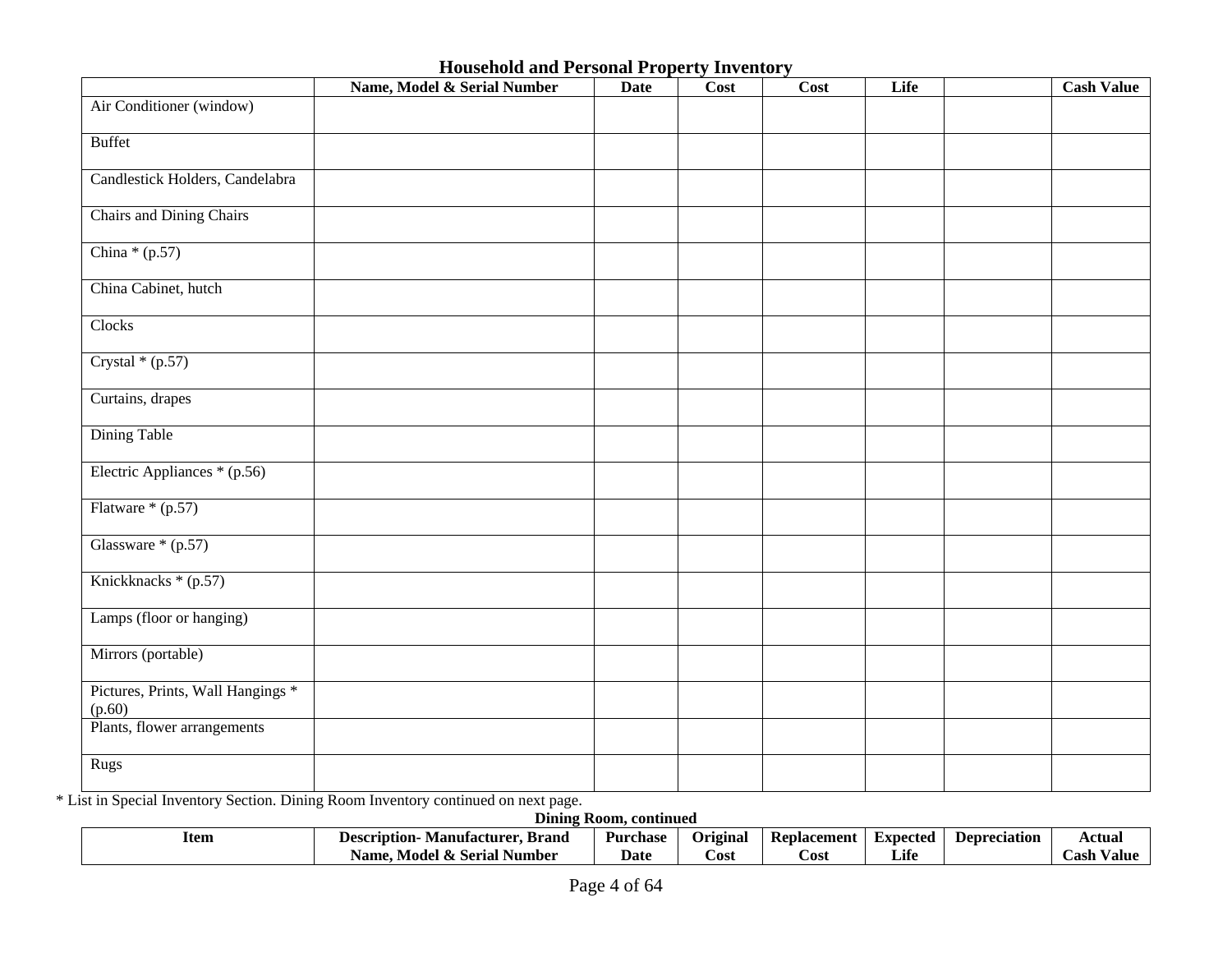| Silverware $*(p.57)$                                         |  |  |  |  |
|--------------------------------------------------------------|--|--|--|--|
| Tables                                                       |  |  |  |  |
| Table linens, placemats, napkins,<br>napkin holders * (p.63) |  |  |  |  |
| Telephones                                                   |  |  |  |  |
| Vases $*(p.57)$                                              |  |  |  |  |
| Wines, Liquors                                               |  |  |  |  |
| Other furniture:                                             |  |  |  |  |
|                                                              |  |  |  |  |
|                                                              |  |  |  |  |
|                                                              |  |  |  |  |
|                                                              |  |  |  |  |
|                                                              |  |  |  |  |
|                                                              |  |  |  |  |
|                                                              |  |  |  |  |
|                                                              |  |  |  |  |
|                                                              |  |  |  |  |
|                                                              |  |  |  |  |
|                                                              |  |  |  |  |
| Total                                                        |  |  |  |  |

\* List in Special Inventory Section.

**Kitchen, Breakfast Nook** 

| Item<br>the contract of the contract of the | .<br>. Brand<br>Manufacturer<br>rıntıon-<br>- Dese | Purchase | Original | Replacement | Expected        | <b>Depreciation</b> | Actual                 |  |
|---------------------------------------------|----------------------------------------------------|----------|----------|-------------|-----------------|---------------------|------------------------|--|
|                                             | Model & Serial<br>Number<br>Name.                  | Date     | Cost     | ∵ost        | $\cdot$<br>Lite |                     | $ -$<br>∠ash<br>⁄ alue |  |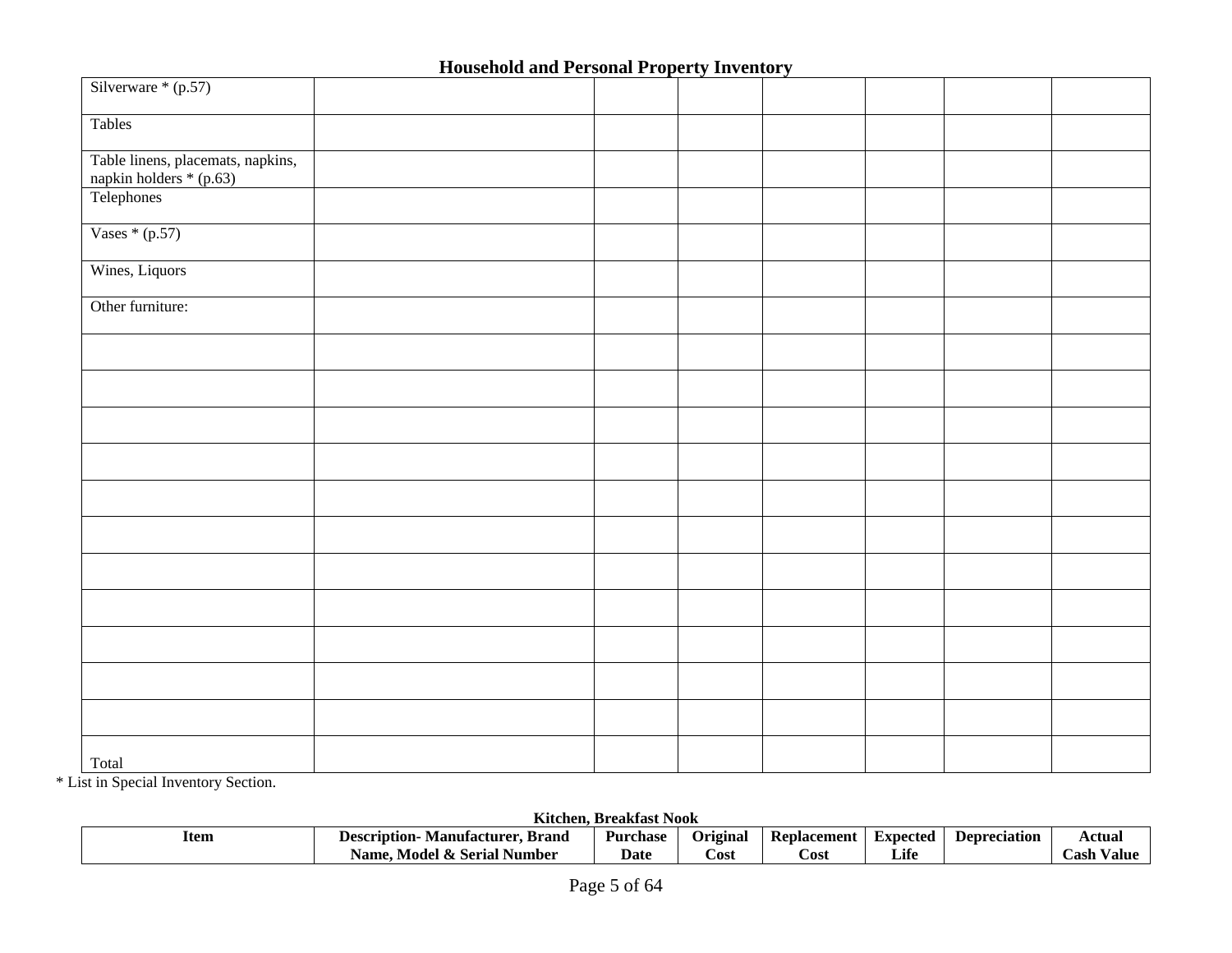| Air Conditioner (window)           |  |  |  |  |
|------------------------------------|--|--|--|--|
| <b>Baby High Chair</b>             |  |  |  |  |
| Butcher Block, Baker's Rack        |  |  |  |  |
| Cabinets (not fastened to walls)   |  |  |  |  |
| Canisters, Cookie Jar, Oil Bottles |  |  |  |  |
| Chairs                             |  |  |  |  |
| Clock                              |  |  |  |  |
| Coffeemaker, Grinder               |  |  |  |  |
| Cookbooks                          |  |  |  |  |
| Cutlery, Flatware * (p.57)         |  |  |  |  |
| <b>Cutting Boards</b>              |  |  |  |  |
| Dishes $*(p.57)$                   |  |  |  |  |
| Dishwasher                         |  |  |  |  |
| Electrical Appliances (toaster,    |  |  |  |  |
| frying pan, waffle iron, hand      |  |  |  |  |
| mixer, pasta machine, ice-cream    |  |  |  |  |
| maker, bread machine, stand        |  |  |  |  |
| mixer, blender, etc.)              |  |  |  |  |
|                                    |  |  |  |  |
|                                    |  |  |  |  |
|                                    |  |  |  |  |
|                                    |  |  |  |  |
| Freezer                            |  |  |  |  |
|                                    |  |  |  |  |

\* List in Special Inventory Section. Kitchen, Breakfast Nook inventory continued on next page.

**Kitchen, Breakfast Nook, continued** 

| Item             | <b>Manufacturer, Brand</b><br><b>Description-</b><br>Name. Model & Serial Number | <b>Purchase</b><br>Date | <b>Original</b><br>Cost | Replacement<br>Cost | Expected<br>Life | <b>Depreciation</b> | Actual<br><b>Cash Value</b> |
|------------------|----------------------------------------------------------------------------------|-------------------------|-------------------------|---------------------|------------------|---------------------|-----------------------------|
| Garbage Disposal |                                                                                  |                         |                         |                     |                  |                     |                             |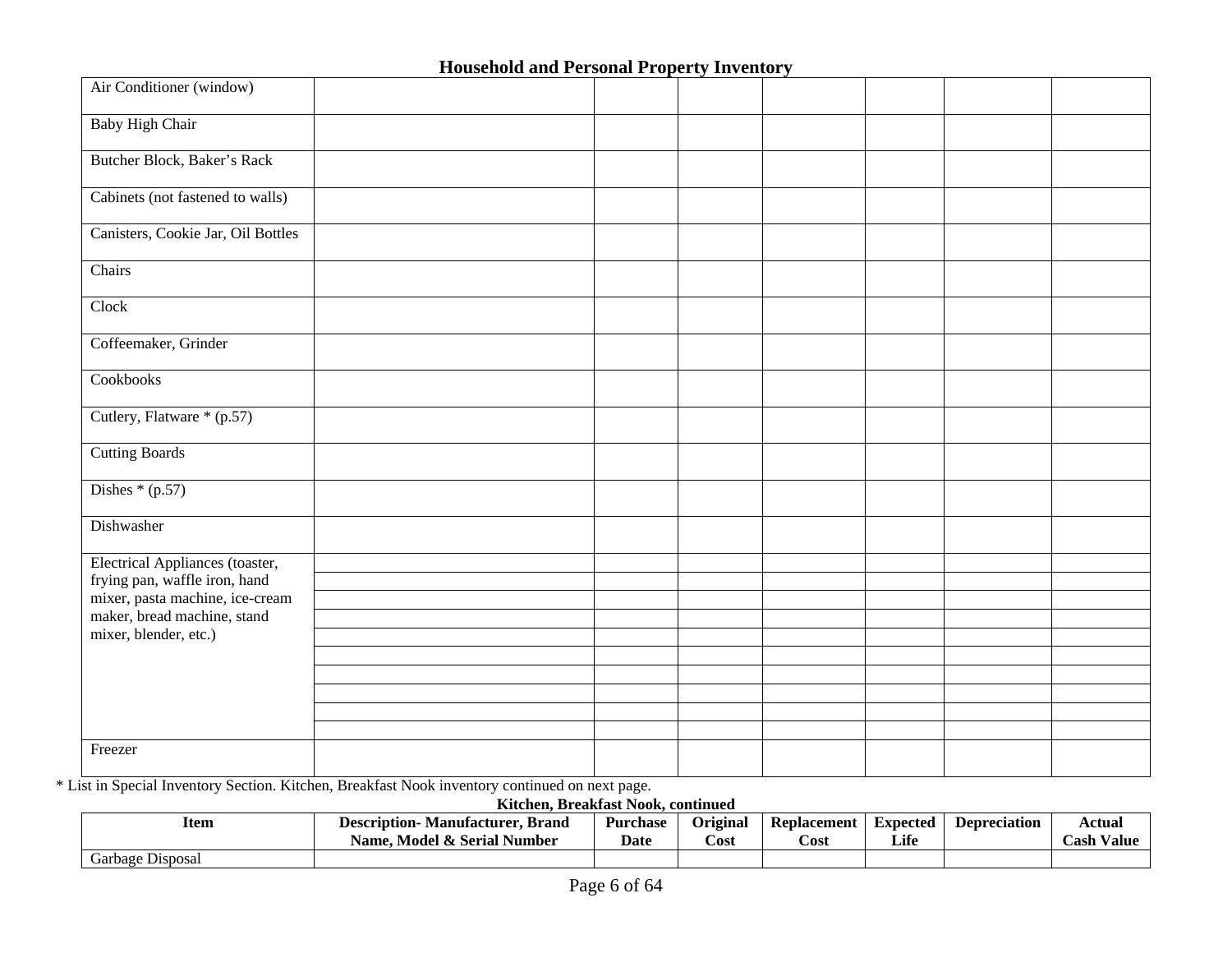| Kitchen Utensils (rubber spatulas, |  |  |  |  |
|------------------------------------|--|--|--|--|
| whisks, cookie cutters, rolling    |  |  |  |  |
| pins, measuring cups and spoons,   |  |  |  |  |
| Tupperware, etc.)                  |  |  |  |  |
|                                    |  |  |  |  |
| Knives, Knife Holder * (p.57)      |  |  |  |  |
|                                    |  |  |  |  |
| Microwave Oven                     |  |  |  |  |
|                                    |  |  |  |  |
| Oven, Cook top                     |  |  |  |  |
|                                    |  |  |  |  |
| Picnic Baskets                     |  |  |  |  |
|                                    |  |  |  |  |
| Pictures, Prints, Wall Hangings *  |  |  |  |  |
| (p.60)                             |  |  |  |  |
| Pots, Pans, Cookware               |  |  |  |  |
|                                    |  |  |  |  |
| Radio                              |  |  |  |  |
|                                    |  |  |  |  |
| Refrigerator                       |  |  |  |  |
|                                    |  |  |  |  |
| Rugs, Carpets                      |  |  |  |  |
|                                    |  |  |  |  |
| Serving Bowls, Platters, Pitchers  |  |  |  |  |
|                                    |  |  |  |  |
| Spice Rack                         |  |  |  |  |
|                                    |  |  |  |  |
| Staple Foods                       |  |  |  |  |
|                                    |  |  |  |  |
| Table Linens, Placemats,           |  |  |  |  |
| Napkins, Napkin Holders * (p.63)   |  |  |  |  |
| Tables                             |  |  |  |  |
|                                    |  |  |  |  |
| Tea Kettle                         |  |  |  |  |
|                                    |  |  |  |  |

\* List in Special Inventory Section. Kitchen, Breakfast Nook inventory continued on next page.

#### **Kitchen, Breakfast Nook, continued**

| Item      | <b>Description-Manufacturer, Brand</b><br>Name. Model & Serial Number | <b>Purchase</b><br><b>Date</b> | <b>Original</b><br>Cost | <b>Replacement</b><br>Cost | Expected<br>Life | <b>Depreciation</b> | Actual<br><b>Cash Value</b> |
|-----------|-----------------------------------------------------------------------|--------------------------------|-------------------------|----------------------------|------------------|---------------------|-----------------------------|
| Telephone |                                                                       |                                |                         |                            |                  |                     |                             |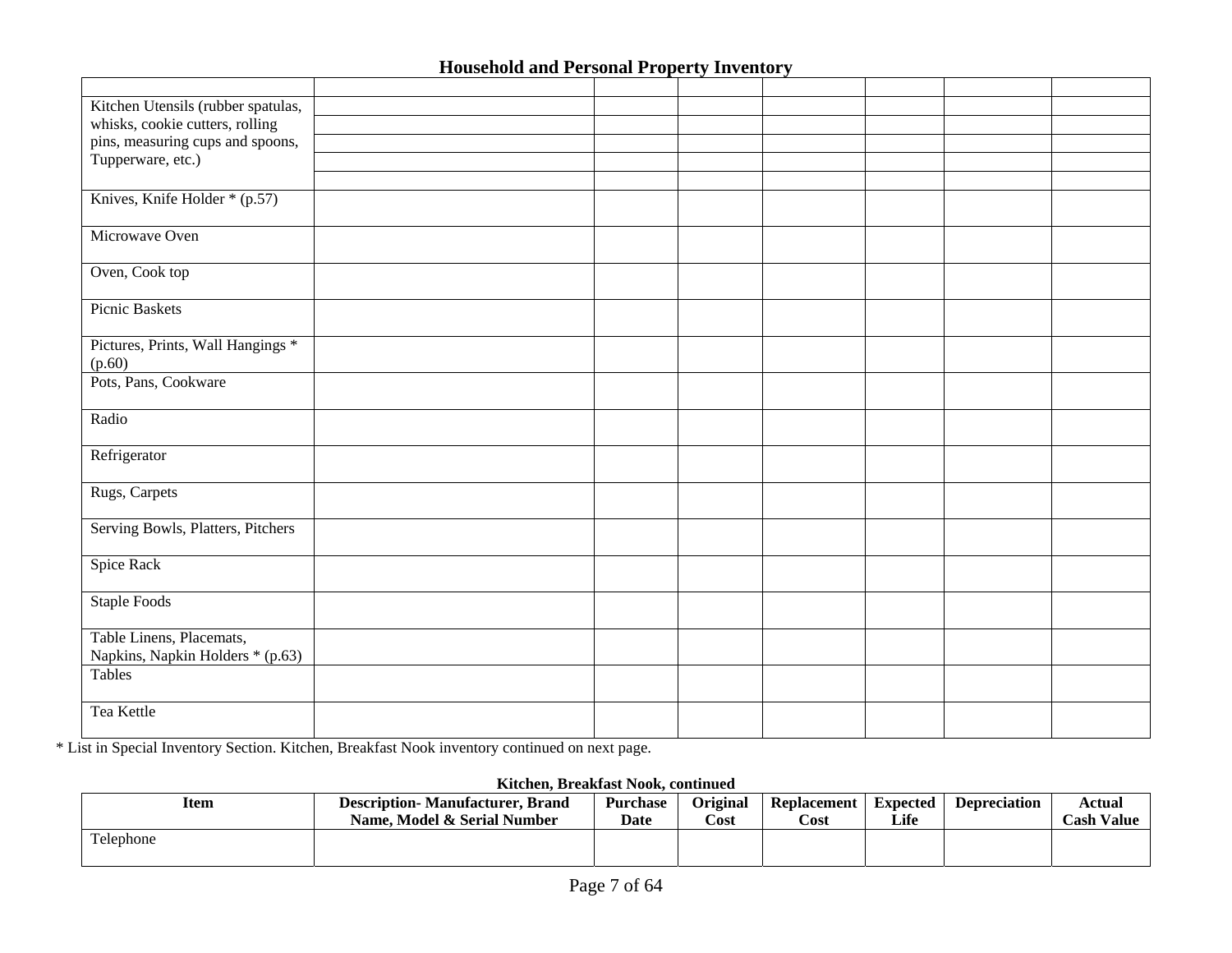| Television             |  |  |  |  |
|------------------------|--|--|--|--|
| Toaster Oven           |  |  |  |  |
| Towels $*(p.42)$       |  |  |  |  |
| <b>Trash Compactor</b> |  |  |  |  |
| Vases $*(p.57)$        |  |  |  |  |
| Wine Rack              |  |  |  |  |
|                        |  |  |  |  |
|                        |  |  |  |  |
|                        |  |  |  |  |
|                        |  |  |  |  |
|                        |  |  |  |  |
|                        |  |  |  |  |
|                        |  |  |  |  |
|                        |  |  |  |  |
|                        |  |  |  |  |
|                        |  |  |  |  |
|                        |  |  |  |  |
| Total                  |  |  |  |  |

#### **Laundry Room**

| Item                             | <b>Description-Manufacturer, Brand</b><br>Name. Model & Serial Number | <b>Purchase</b><br>Date | <b>Original</b><br>Cost | Replacement<br>$\cos t$ | Expected<br>Life | <b>Depreciation</b> | Actual<br><b>Cash Value</b> |
|----------------------------------|-----------------------------------------------------------------------|-------------------------|-------------------------|-------------------------|------------------|---------------------|-----------------------------|
| Broom, Mop, Buckets, Dustpan     |                                                                       |                         |                         |                         |                  |                     |                             |
| Cabinets (not fastened to walls) |                                                                       |                         |                         |                         |                  |                     |                             |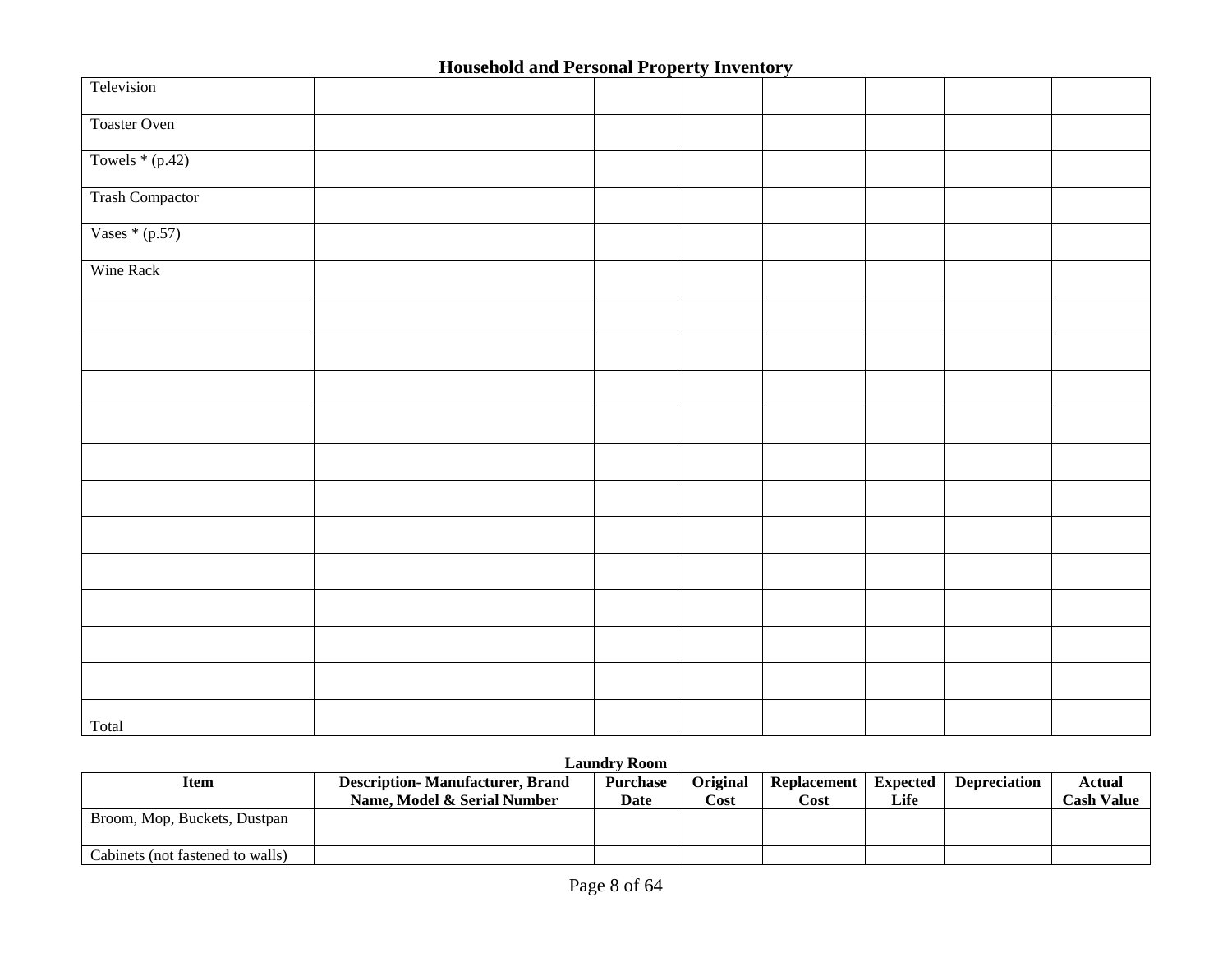| Dryer                           |                       |  |  |  |
|---------------------------------|-----------------------|--|--|--|
|                                 |                       |  |  |  |
| Folding Table                   |                       |  |  |  |
|                                 |                       |  |  |  |
| Freezer                         |                       |  |  |  |
|                                 |                       |  |  |  |
| Iron, Ironing Board             |                       |  |  |  |
|                                 |                       |  |  |  |
| <b>Laundry Baskets</b>          |                       |  |  |  |
|                                 |                       |  |  |  |
| Laundry Tub                     |                       |  |  |  |
|                                 |                       |  |  |  |
| Refrigerator                    |                       |  |  |  |
|                                 |                       |  |  |  |
| Rugs, Carpets                   |                       |  |  |  |
|                                 |                       |  |  |  |
| <b>Sewing Machine</b>           |                       |  |  |  |
|                                 |                       |  |  |  |
| Steamer, clothes                |                       |  |  |  |
|                                 |                       |  |  |  |
| Vacuum Cleaner, Cleaning        |                       |  |  |  |
| Equipment, Steam Carpet Cleaner |                       |  |  |  |
| <b>Washing Machine</b>          |                       |  |  |  |
|                                 |                       |  |  |  |
| Water Heater                    |                       |  |  |  |
|                                 |                       |  |  |  |
| Water Softener                  |                       |  |  |  |
|                                 |                       |  |  |  |
|                                 |                       |  |  |  |
|                                 |                       |  |  |  |
|                                 |                       |  |  |  |
|                                 |                       |  |  |  |
|                                 |                       |  |  |  |
|                                 |                       |  |  |  |
|                                 |                       |  |  |  |
| Total                           |                       |  |  |  |
|                                 | <b>Master Bedroom</b> |  |  |  |

| Item                     | <b>Description-Manufacturer, Brand</b><br>Name, Model & Serial Number | <b>Purchase</b><br>Date | <b>Original</b><br>Cost | Replacement<br>Cost | Expected<br>Life | <b>Depreciation</b> | Actual<br>Cash Value |
|--------------------------|-----------------------------------------------------------------------|-------------------------|-------------------------|---------------------|------------------|---------------------|----------------------|
| Air Conditioner (window) |                                                                       |                         |                         |                     |                  |                     |                      |
| Aquarium                 |                                                                       |                         |                         |                     |                  |                     |                      |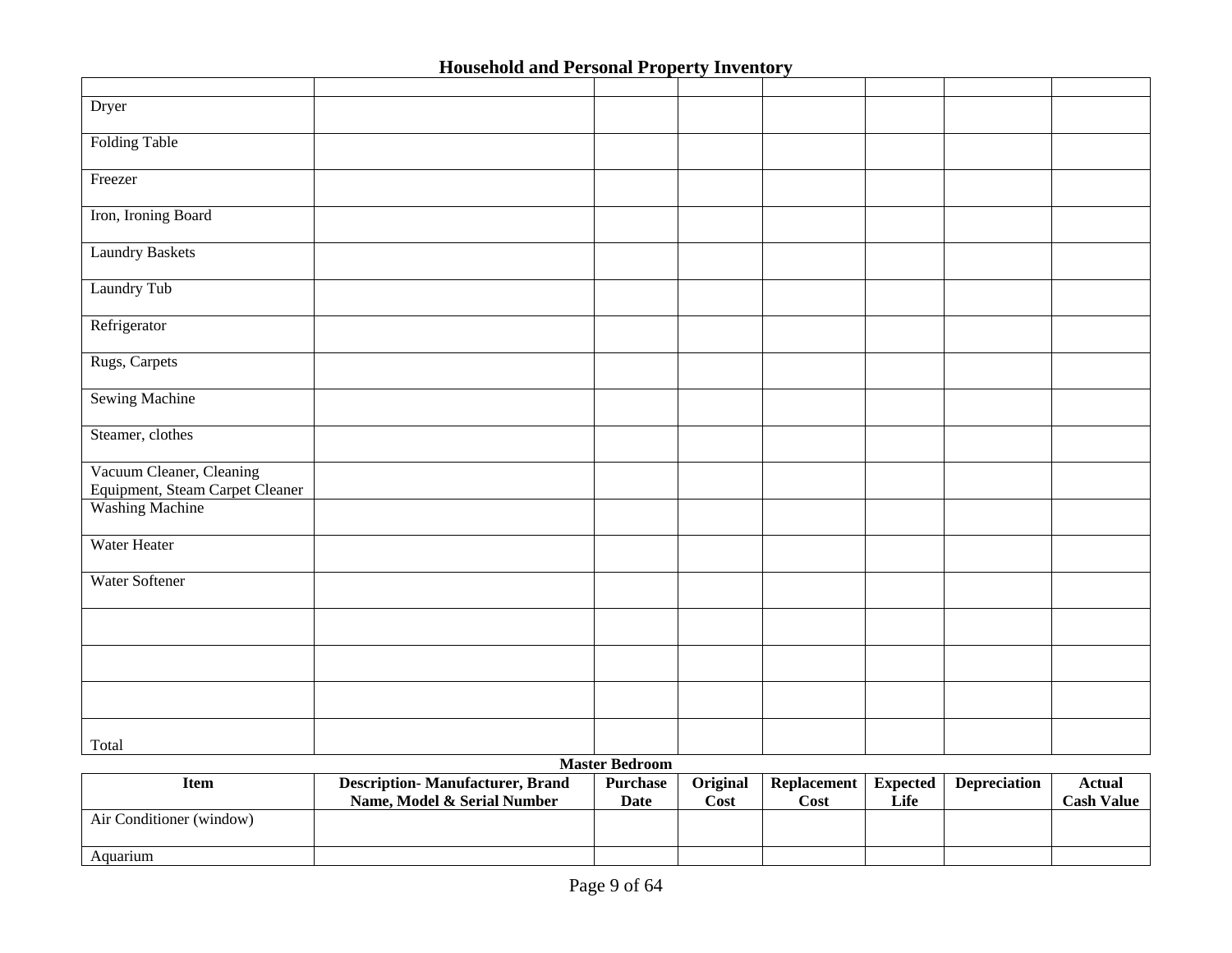| <b>Bed Frames</b>                 |  |  |  |  |
|-----------------------------------|--|--|--|--|
| Bed Spreads, Blankets * (p.42)    |  |  |  |  |
| Books * (p.43-44)                 |  |  |  |  |
| Bookcases (not fastened to walls) |  |  |  |  |
| Ceiling Fan                       |  |  |  |  |
| Chairs                            |  |  |  |  |
| Chaise Longue, Love Seat          |  |  |  |  |
| <b>Chest of Drawers, Dressers</b> |  |  |  |  |
| Clocks                            |  |  |  |  |
| <b>Clothes Hamper</b>             |  |  |  |  |
| Clothing $*(p.50-54)$             |  |  |  |  |
| Curtains, Drapes                  |  |  |  |  |
| Desk                              |  |  |  |  |
| <b>Dressing Screens</b>           |  |  |  |  |
| <b>Hope Chest</b>                 |  |  |  |  |
| Humidifier                        |  |  |  |  |
| Jewelry $*(p.58)$                 |  |  |  |  |

\* List in Special Inventory Section. Master Bedroom inventory continued on next page.

#### **Master Bedroom, continued**

| Item                  | <b>Description-Manufacturer, Brand</b> | <b>Purchase</b> | Original | Replacement   Expected |      | <b>Depreciation</b> | Actual     |
|-----------------------|----------------------------------------|-----------------|----------|------------------------|------|---------------------|------------|
|                       | Name, Model & Serial Number            | Date            | Cost     | Cost                   | Life |                     | Cash Value |
| Knickknacks $*(p.57)$ |                                        |                 |          |                        |      |                     |            |
|                       |                                        |                 |          |                        |      |                     |            |
| Lamps                 |                                        |                 |          |                        |      |                     |            |
|                       |                                        |                 |          |                        |      |                     |            |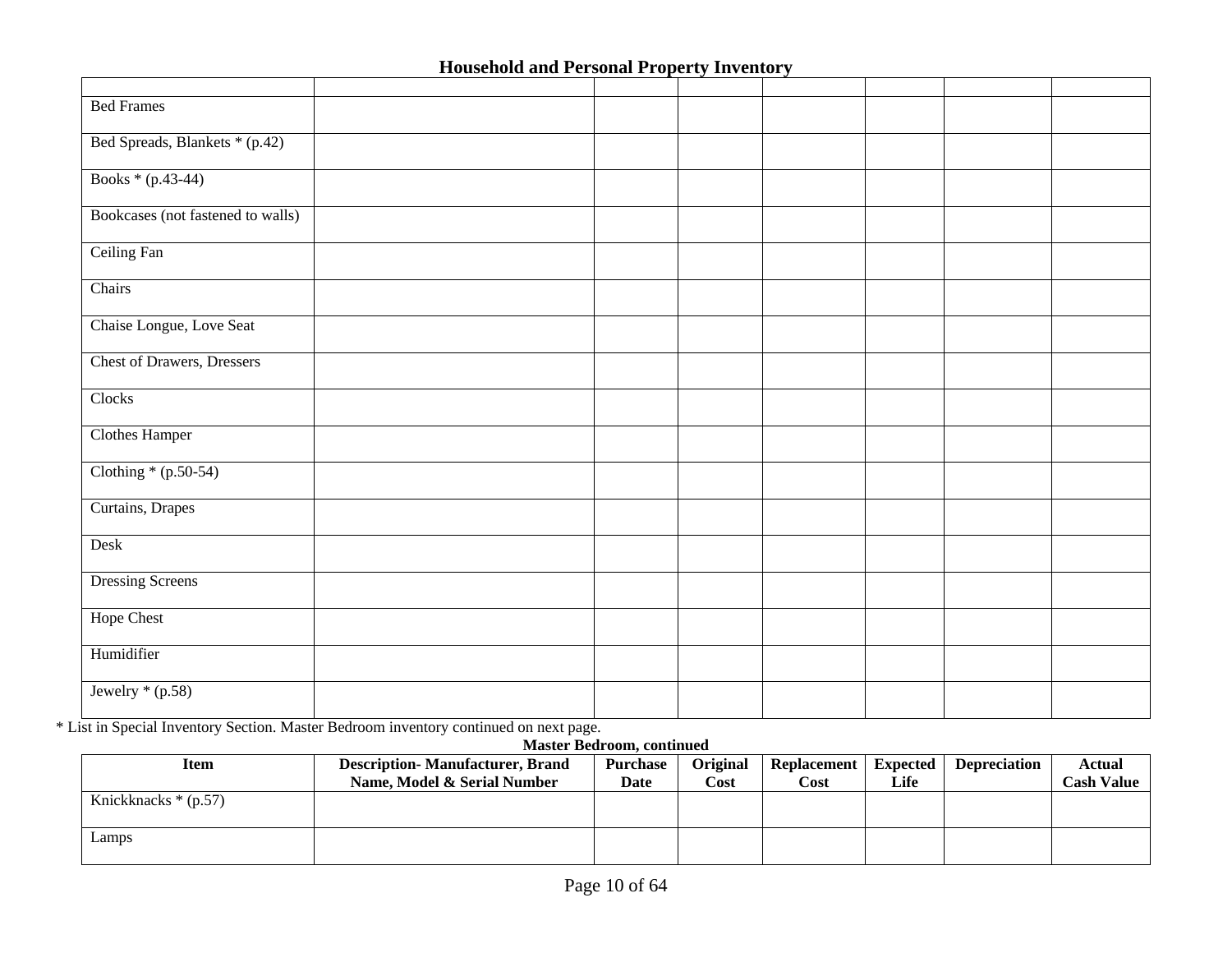| Mattresses, Box Springs                                               |  |  |  |  |
|-----------------------------------------------------------------------|--|--|--|--|
| Mirrors (not fastened to walls)                                       |  |  |  |  |
| <b>Night Stand, Tables</b>                                            |  |  |  |  |
| Pictures, Prints, Wall Hangings *<br>(p.60)                           |  |  |  |  |
| Pillows, Quilts * (p.42)                                              |  |  |  |  |
| Plants, Flowers                                                       |  |  |  |  |
| Radio                                                                 |  |  |  |  |
| Rocking Chair                                                         |  |  |  |  |
| Rugs                                                                  |  |  |  |  |
| Sheets, Pillowcases * (p.42)                                          |  |  |  |  |
| Stereo, CD Player, CD's * (p.45-<br>48)                               |  |  |  |  |
| Telephone                                                             |  |  |  |  |
| Television, VCR, Videotapes,<br>DVD Player, DVD disks * (p.45-<br>48) |  |  |  |  |
| Vanity Table                                                          |  |  |  |  |
| Vases $*(p.57)$                                                       |  |  |  |  |
|                                                                       |  |  |  |  |
| Total                                                                 |  |  |  |  |

\* List in Special Inventory Section

#### **Bedroom, second**

| Item                     | <b>Description-Manufacturer, Brand</b> | <b>Purchase</b> | Original | <b>Replacement</b> | <b>Expected</b> | <b>Depreciation</b> | Actual            |
|--------------------------|----------------------------------------|-----------------|----------|--------------------|-----------------|---------------------|-------------------|
|                          | Name. Model & Serial Number            | Date            | Cost     | Cost               | Life            |                     | <b>Cash Value</b> |
| Air Conditioner (window) |                                        |                 |          |                    |                 |                     |                   |
| <b>Bed Frames</b>        |                                        |                 |          |                    |                 |                     |                   |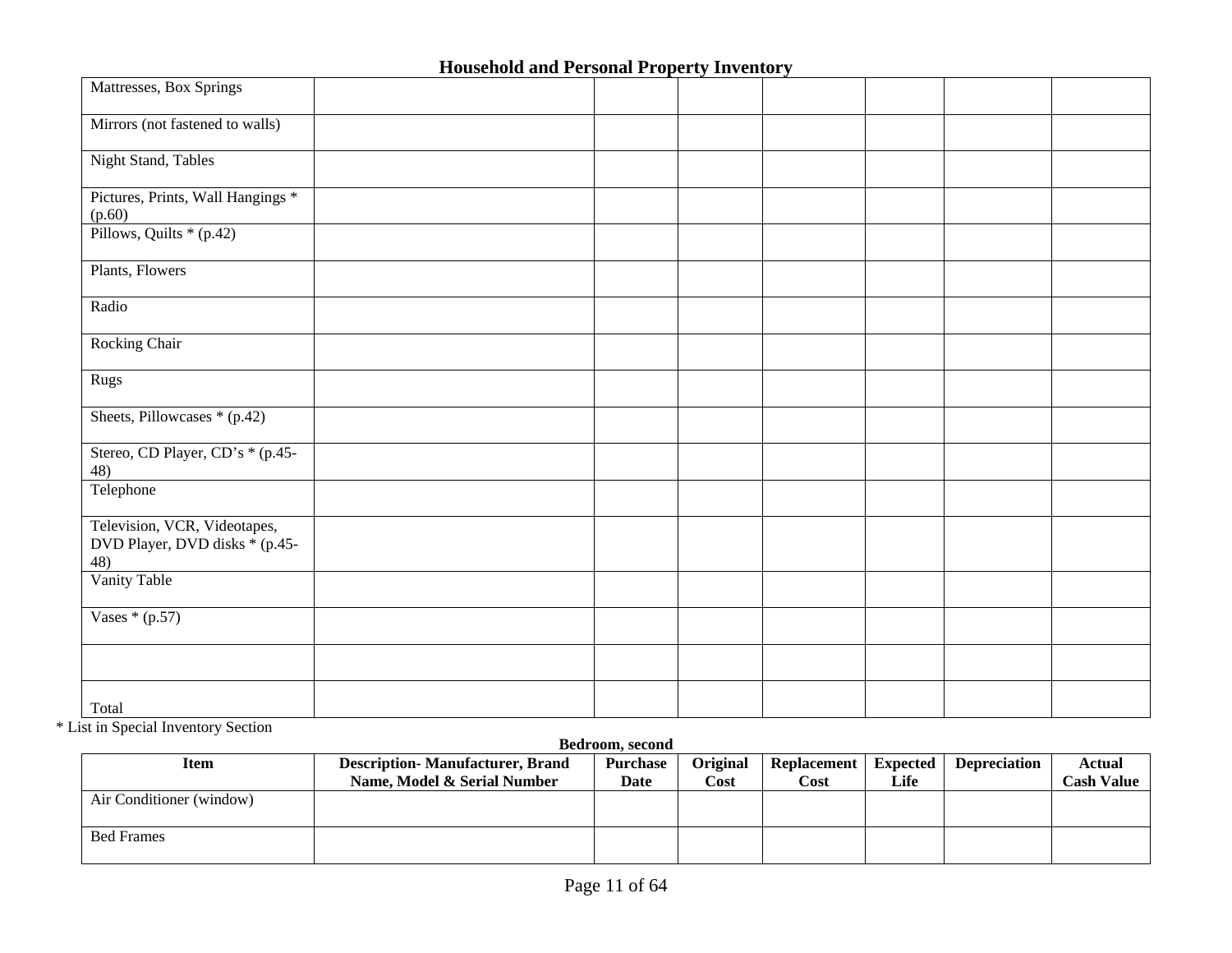| Bed Spreads, Blankets * (p.42)    |  |  |  |  |
|-----------------------------------|--|--|--|--|
| Books * (p.43-44)                 |  |  |  |  |
| Bookcases (not fastened to walls) |  |  |  |  |
| Ceiling Fan                       |  |  |  |  |
| Chairs                            |  |  |  |  |
| <b>Chest of Drawers, Dressers</b> |  |  |  |  |
| Clocks                            |  |  |  |  |
| <b>Clothes Hamper</b>             |  |  |  |  |
| Clothing $*(p.50-54)$             |  |  |  |  |
| Curtains, Drapes                  |  |  |  |  |
| Desk                              |  |  |  |  |
| <b>Dressing Screens</b>           |  |  |  |  |
| <b>Hope Chest</b>                 |  |  |  |  |
| Humidifier                        |  |  |  |  |
| Jewelry $*(p.58)$                 |  |  |  |  |
| Knickknacks * (p.57)              |  |  |  |  |
| Lamps                             |  |  |  |  |

\* List in Special Inventory Section. Bedroom, second, inventory continued on next page.

#### **Bedroom, second, continued**

| Item                            | <b>Description-Manufacturer, Brand</b> | <b>Purchase</b> | Original | Replacement | Expected | <b>Depreciation</b> | Actual            |
|---------------------------------|----------------------------------------|-----------------|----------|-------------|----------|---------------------|-------------------|
|                                 | Name, Model & Serial Number            | Date            | Cost     | Cost        | Life     |                     | <b>Cash Value</b> |
| Mattresses, Box Springs         |                                        |                 |          |             |          |                     |                   |
| Mirrors (not fastened to walls) |                                        |                 |          |             |          |                     |                   |
| Night Stands, Tables            |                                        |                 |          |             |          |                     |                   |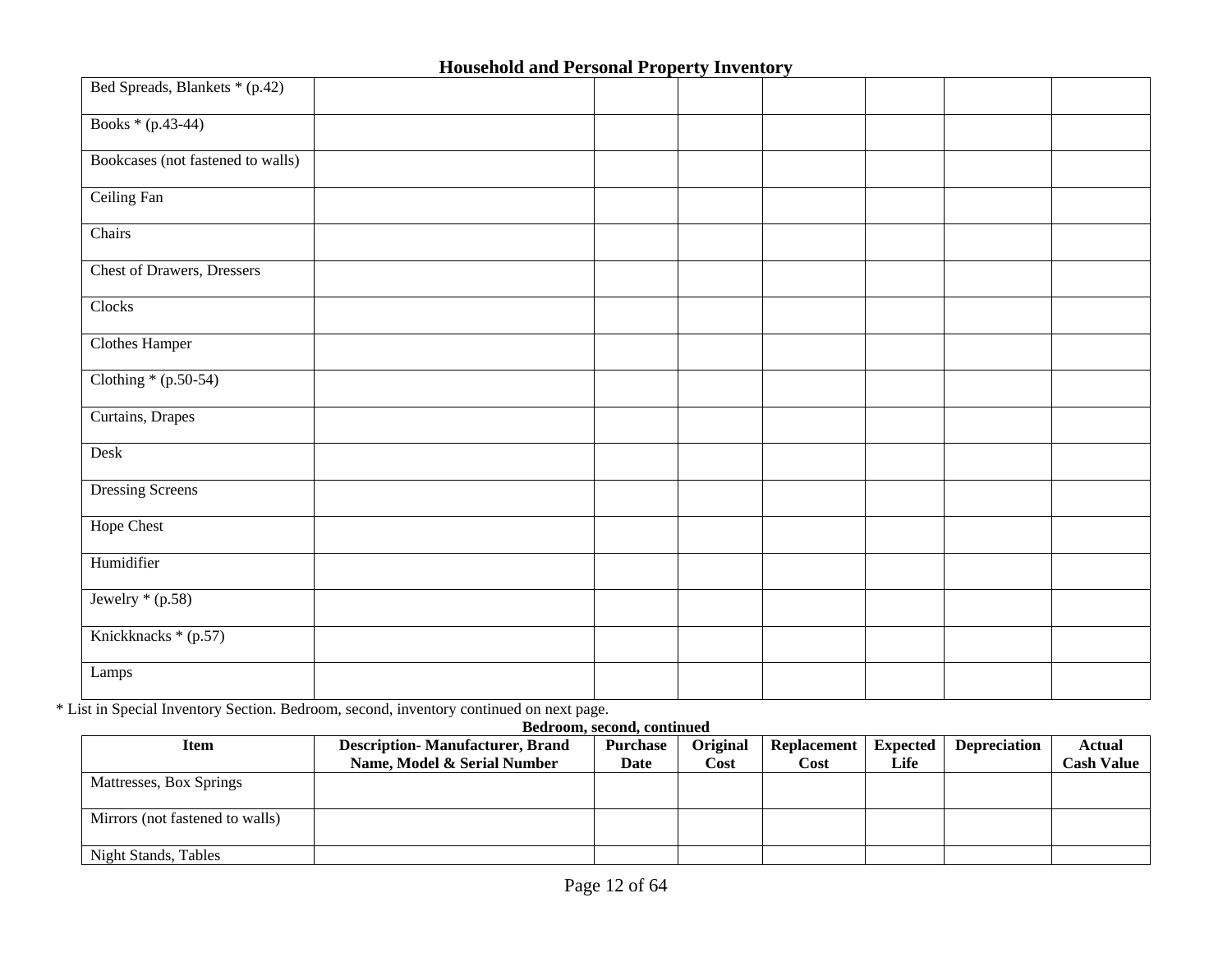| Pictures, Prints, Wall Hangings *<br>(p.60)                   |  |  |  |  |
|---------------------------------------------------------------|--|--|--|--|
| Pillows, Quilts * (p.42)                                      |  |  |  |  |
| Plants, Flowers                                               |  |  |  |  |
| Radio                                                         |  |  |  |  |
| Rugs                                                          |  |  |  |  |
| <b>Sewing Machine</b>                                         |  |  |  |  |
| Sheets, Pillowcases * (p.42)                                  |  |  |  |  |
| Stereo, CD Player, CD's, DVD<br>Player, DVD disks * (p.45-48) |  |  |  |  |
| Telephone                                                     |  |  |  |  |
| Television, VCR, Videotapes *<br>$(p.45-48)$                  |  |  |  |  |
|                                                               |  |  |  |  |
|                                                               |  |  |  |  |
|                                                               |  |  |  |  |
|                                                               |  |  |  |  |
|                                                               |  |  |  |  |
| Total                                                         |  |  |  |  |

\* List in Special Inventory Section

### **Bedroom, third**

| Item                           | <b>Description-Manufacturer, Brand</b> | <b>Purchase</b> | Original | <b>Replacement</b> | <b>Expected</b> | <b>Depreciation</b> | Actual            |
|--------------------------------|----------------------------------------|-----------------|----------|--------------------|-----------------|---------------------|-------------------|
|                                | Name, Model & Serial Number            | Date            | Cost     | Cost               | Life            |                     | <b>Cash Value</b> |
| Air Conditioner (window)       |                                        |                 |          |                    |                 |                     |                   |
|                                |                                        |                 |          |                    |                 |                     |                   |
| <b>Bed Frames</b>              |                                        |                 |          |                    |                 |                     |                   |
|                                |                                        |                 |          |                    |                 |                     |                   |
| Bed Spreads, Blankets * (p.42) |                                        |                 |          |                    |                 |                     |                   |
|                                |                                        |                 |          |                    |                 |                     |                   |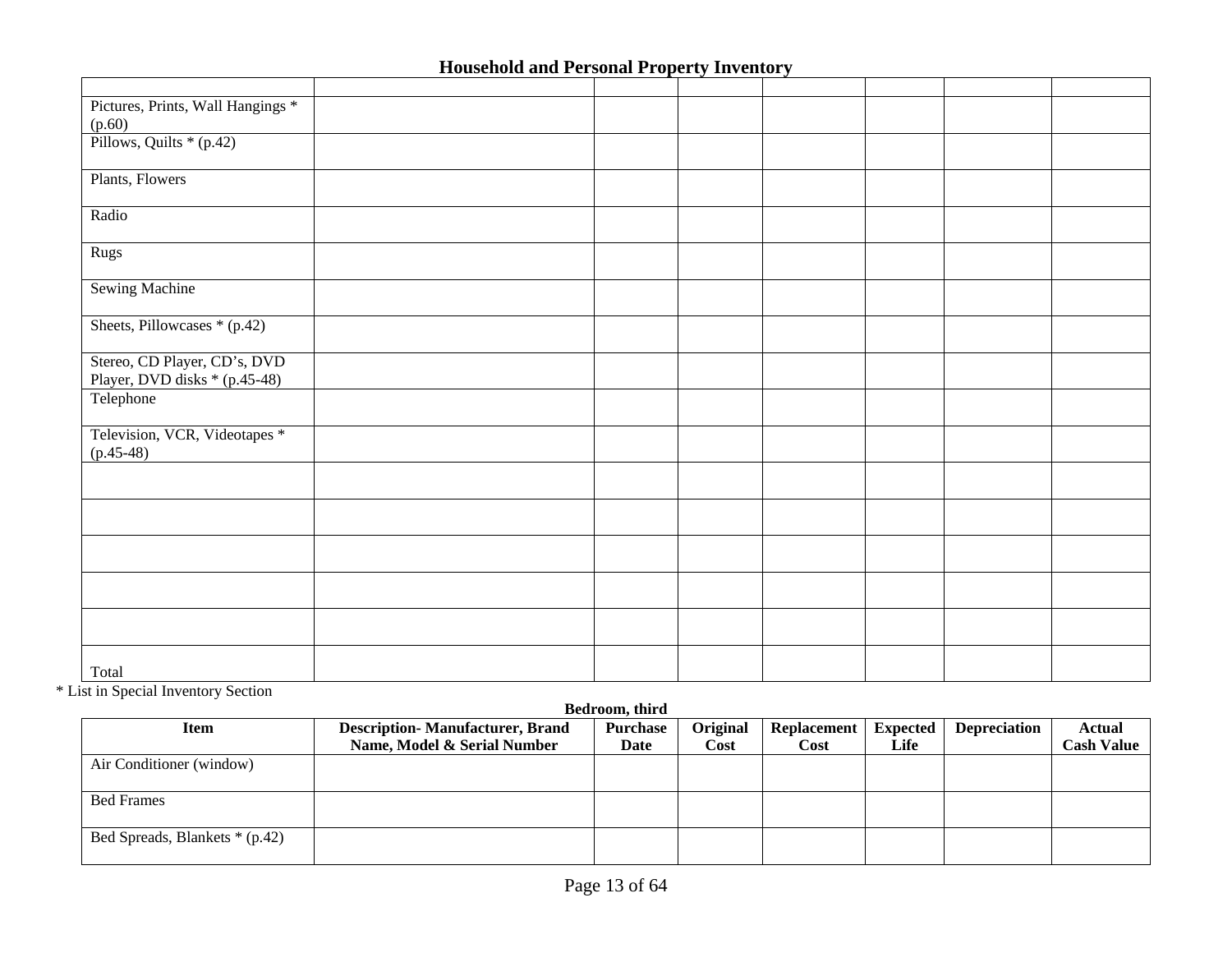| Books * (p.43-44)                 |  |  |  |  |
|-----------------------------------|--|--|--|--|
| Bookcases (not fastened to walls) |  |  |  |  |
| Ceiling Fan                       |  |  |  |  |
| Chairs                            |  |  |  |  |
| <b>Chest of Drawers, Dressers</b> |  |  |  |  |
| Clocks                            |  |  |  |  |
| Clothes Hamper                    |  |  |  |  |
| Clothing $*(p.50-54)$             |  |  |  |  |
| Curtains, Drapes                  |  |  |  |  |
| Desk                              |  |  |  |  |
| <b>Dressing Screens</b>           |  |  |  |  |
| <b>Hope Chest</b>                 |  |  |  |  |
| Humidifier                        |  |  |  |  |
| Jewelry $*(p.58)$                 |  |  |  |  |
| Knickknacks * (p.57)              |  |  |  |  |
| Lamps                             |  |  |  |  |

\* List in Special Inventory Section. Bedroom, third, inventory continued on next page.

#### **Bedroom, third, continued**

| <b>Item</b>                       | <b>Description-Manufacturer, Brand</b> | <b>Purchase</b> | Original    | <b>Replacement</b> | <b>Expected</b> | <b>Depreciation</b> | Actual            |
|-----------------------------------|----------------------------------------|-----------------|-------------|--------------------|-----------------|---------------------|-------------------|
|                                   | Name, Model & Serial Number            | Date            | <b>Cost</b> | Cost               | Life            |                     | <b>Cash Value</b> |
| Mattresses, Box Springs           |                                        |                 |             |                    |                 |                     |                   |
|                                   |                                        |                 |             |                    |                 |                     |                   |
| Mirrors (not fastened to walls)   |                                        |                 |             |                    |                 |                     |                   |
|                                   |                                        |                 |             |                    |                 |                     |                   |
| <b>Night Stands, Tables</b>       |                                        |                 |             |                    |                 |                     |                   |
|                                   |                                        |                 |             |                    |                 |                     |                   |
| Pictures, Prints, Wall Hangings * |                                        |                 |             |                    |                 |                     |                   |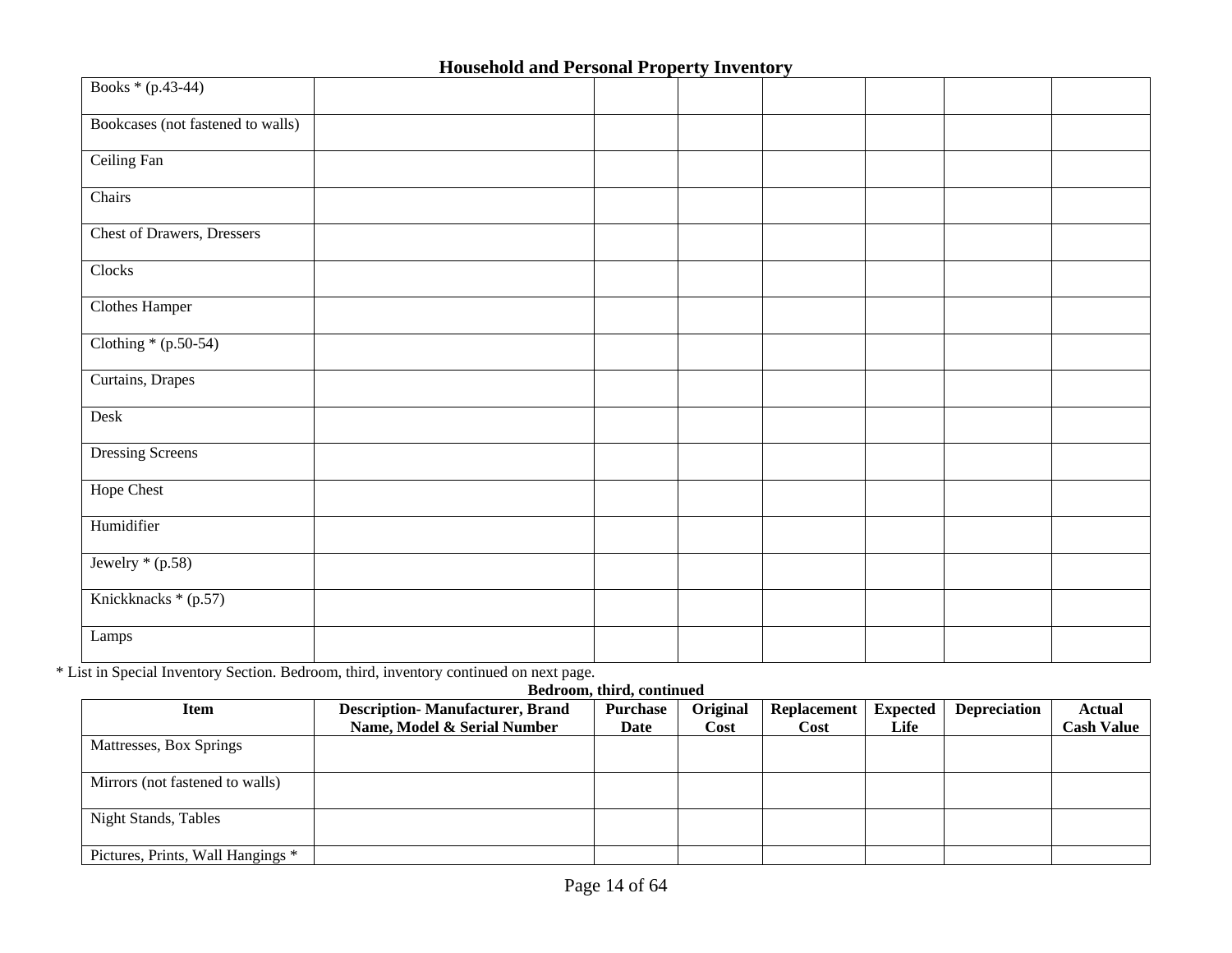|                                                               | <b>Household and I crisonal Liberty Inventory</b> |  |  |  |
|---------------------------------------------------------------|---------------------------------------------------|--|--|--|
| (p.60)                                                        |                                                   |  |  |  |
| Pillows, Quilts * (p.42)                                      |                                                   |  |  |  |
| Plants, Flowers                                               |                                                   |  |  |  |
| Radio                                                         |                                                   |  |  |  |
| Rugs                                                          |                                                   |  |  |  |
| <b>Sewing Machine</b>                                         |                                                   |  |  |  |
| Sheets, Pillowcases * (p.42)                                  |                                                   |  |  |  |
| Stereo, CD Player, CD's, DVD<br>Player, DVD disks * (p.45-48) |                                                   |  |  |  |
| Telephone                                                     |                                                   |  |  |  |
| Television, VCR, Videotapes *<br>$(p.45-48)$                  |                                                   |  |  |  |
|                                                               |                                                   |  |  |  |
|                                                               |                                                   |  |  |  |
|                                                               |                                                   |  |  |  |
|                                                               |                                                   |  |  |  |
|                                                               |                                                   |  |  |  |
| Total                                                         |                                                   |  |  |  |

\* List in Special Inventory Section

**Bedroom, fourth** 

| <b>Item</b>                    | <b>Description-Manufacturer, Brand</b> | <b>Purchase</b> | Original | <b>Replacement</b> | <b>Expected</b> | <b>Depreciation</b> | Actual            |
|--------------------------------|----------------------------------------|-----------------|----------|--------------------|-----------------|---------------------|-------------------|
|                                | Name, Model & Serial Number            | Date            | Cost     | Cost               | Life            |                     | <b>Cash Value</b> |
| Air Conditioner (window)       |                                        |                 |          |                    |                 |                     |                   |
| <b>Bed Frames</b>              |                                        |                 |          |                    |                 |                     |                   |
| Bed Spreads, Blankets * (p.42) |                                        |                 |          |                    |                 |                     |                   |
| Books $*(p.43-44)$             |                                        |                 |          |                    |                 |                     |                   |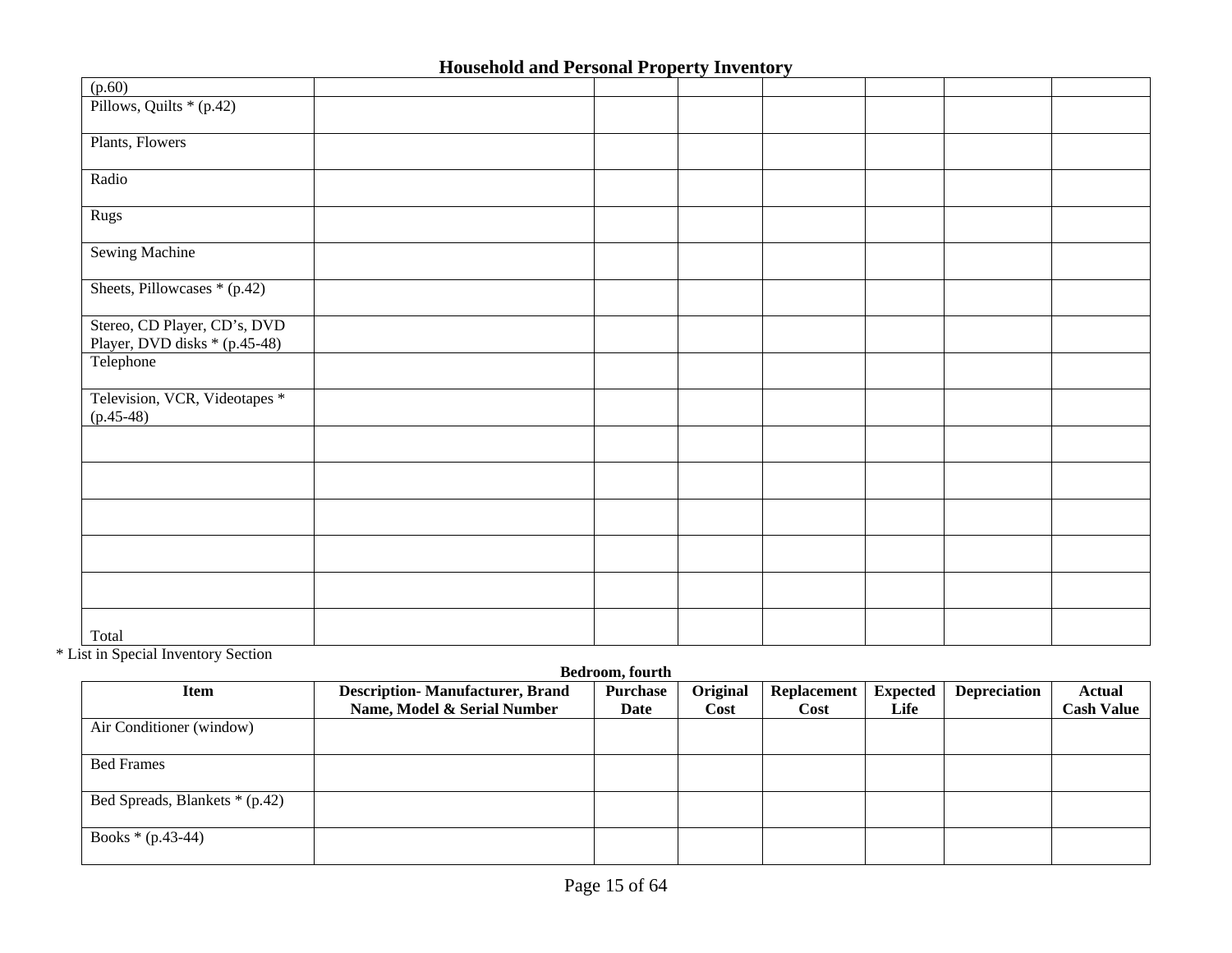| Bookcases (not fastened to walls) |  |  |  |  |
|-----------------------------------|--|--|--|--|
| Ceiling Fan                       |  |  |  |  |
| Chairs                            |  |  |  |  |
| Chest of Drawers, Dressers        |  |  |  |  |
| Clocks                            |  |  |  |  |
| <b>Clothes Hamper</b>             |  |  |  |  |
| Clothing $*(p.50-54)$             |  |  |  |  |
| Curtains, Drapes                  |  |  |  |  |
| Desk                              |  |  |  |  |
| <b>Dressing Screens</b>           |  |  |  |  |
| <b>Hope Chest</b>                 |  |  |  |  |
| Humidifier                        |  |  |  |  |
| Jewelry $*(p.58)$                 |  |  |  |  |
| Knickknacks * (p.57)              |  |  |  |  |
| Lamps                             |  |  |  |  |

\* List in Special Inventory Section. Bedroom, fourth, inventory continued on next page.

|                                             |                                        | Bedroom, fourth, continued |          |                    |                 |                     |                   |
|---------------------------------------------|----------------------------------------|----------------------------|----------|--------------------|-----------------|---------------------|-------------------|
| <b>Item</b>                                 | <b>Description-Manufacturer, Brand</b> | Purchase                   | Original | <b>Replacement</b> | <b>Expected</b> | <b>Depreciation</b> | Actual            |
|                                             | Name, Model & Serial Number            | Date                       | Cost     | Cost               | Life            |                     | <b>Cash Value</b> |
| Mattresses, Box Springs                     |                                        |                            |          |                    |                 |                     |                   |
| Mirrors (not fastened to walls)             |                                        |                            |          |                    |                 |                     |                   |
| <b>Night Stands, Tables</b>                 |                                        |                            |          |                    |                 |                     |                   |
| Pictures, Prints, Wall Hangings *<br>(p.60) |                                        |                            |          |                    |                 |                     |                   |
| Pillows, Quilts $*(p.42)$                   |                                        |                            |          |                    |                 |                     |                   |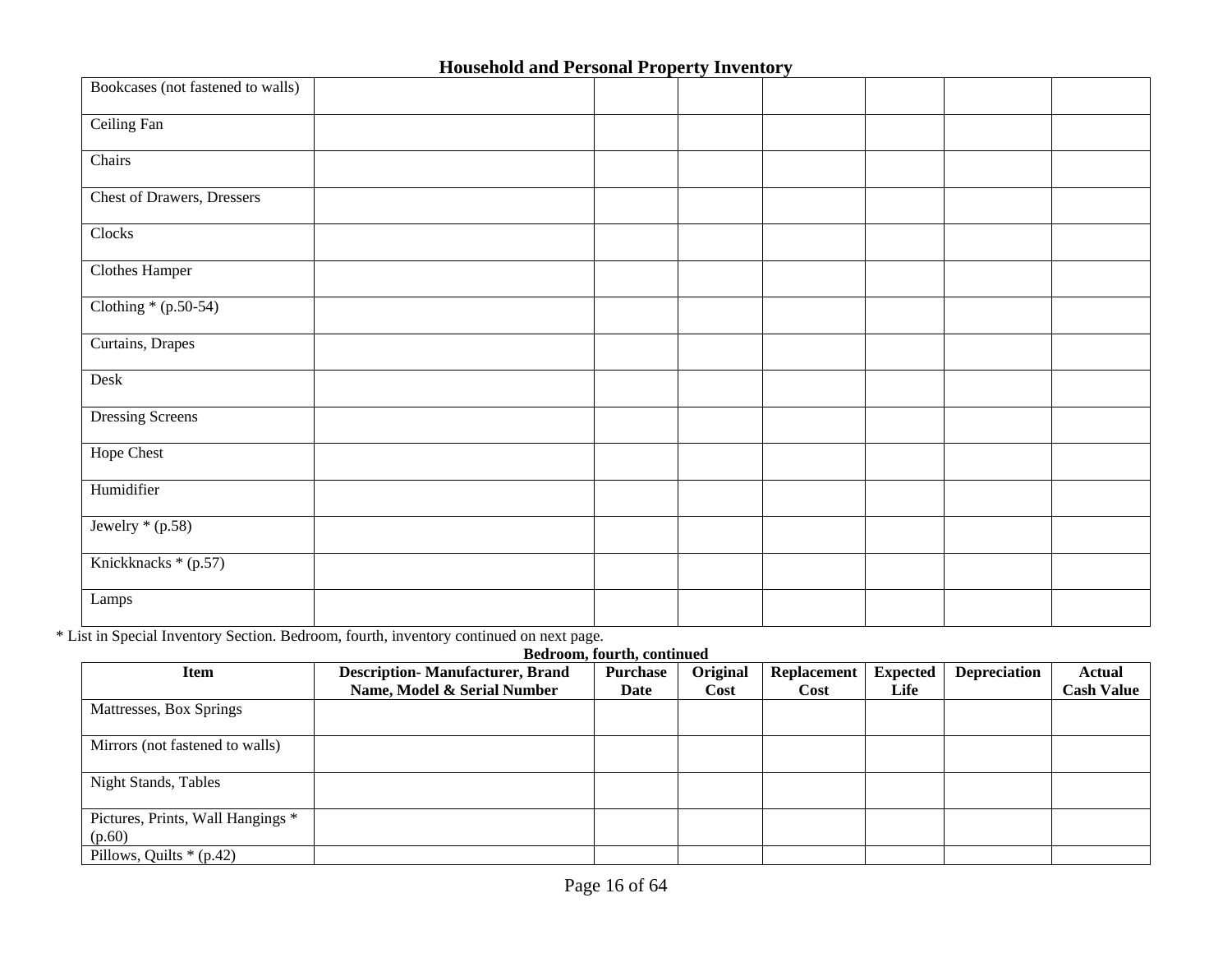| Plants, Flowers               |  |  |  |  |
|-------------------------------|--|--|--|--|
|                               |  |  |  |  |
| Radio                         |  |  |  |  |
|                               |  |  |  |  |
| Rugs                          |  |  |  |  |
| <b>Sewing Machine</b>         |  |  |  |  |
|                               |  |  |  |  |
| Sheets, Pillowcases $*(p.42)$ |  |  |  |  |
|                               |  |  |  |  |
| Stereo, CD Player, CD's, DVD  |  |  |  |  |
| Player, DVD disks * (p.45-48) |  |  |  |  |
| Telephone                     |  |  |  |  |
|                               |  |  |  |  |
| Television, VCR, Videotapes * |  |  |  |  |
| $(p.45-48)$                   |  |  |  |  |
|                               |  |  |  |  |
|                               |  |  |  |  |
|                               |  |  |  |  |
|                               |  |  |  |  |
|                               |  |  |  |  |
|                               |  |  |  |  |
|                               |  |  |  |  |
|                               |  |  |  |  |
|                               |  |  |  |  |
|                               |  |  |  |  |
| Total                         |  |  |  |  |

\* List in Special Inventory Section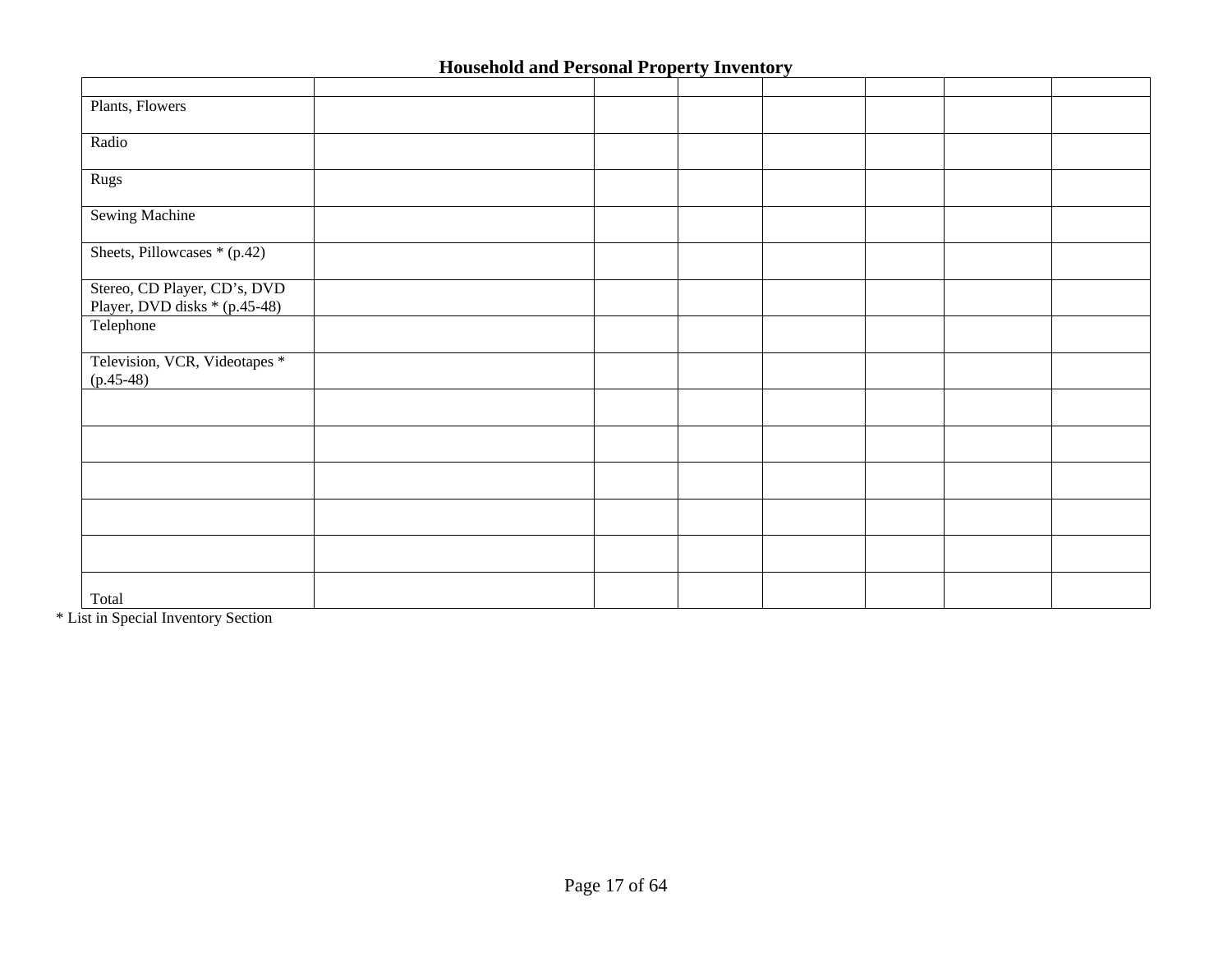| <b>Item</b>                       | <b>Description-Manufacturer, Brand</b><br>Name, Model & Serial Number | <b>Purchase</b><br><b>Date</b> | Original<br>$\overline{\mathrm{Cost}}$ | Replacement<br>Cost | <b>Expected</b><br>Life | <b>Depreciation</b> | <b>Actual</b><br><b>Cash Value</b> |
|-----------------------------------|-----------------------------------------------------------------------|--------------------------------|----------------------------------------|---------------------|-------------------------|---------------------|------------------------------------|
| Air Conditioner (window)          |                                                                       |                                |                                        |                     |                         |                     |                                    |
| <b>Bed Frames</b>                 |                                                                       |                                |                                        |                     |                         |                     |                                    |
| Bed Spreads, Blankets * (p.42)    |                                                                       |                                |                                        |                     |                         |                     |                                    |
| Books * (p.43-44)                 |                                                                       |                                |                                        |                     |                         |                     |                                    |
| Bookcases (not fastened to walls) |                                                                       |                                |                                        |                     |                         |                     |                                    |
| <b>Ceiling Fan</b>                |                                                                       |                                |                                        |                     |                         |                     |                                    |
| Chairs                            |                                                                       |                                |                                        |                     |                         |                     |                                    |
| <b>Chest of Drawers, Dressers</b> |                                                                       |                                |                                        |                     |                         |                     |                                    |
| Clocks                            |                                                                       |                                |                                        |                     |                         |                     |                                    |
| <b>Clothes Hamper</b>             |                                                                       |                                |                                        |                     |                         |                     |                                    |
| Clothing $*(p.50-54)$             |                                                                       |                                |                                        |                     |                         |                     |                                    |
| Curtains, Drapes                  |                                                                       |                                |                                        |                     |                         |                     |                                    |
| Desk                              |                                                                       |                                |                                        |                     |                         |                     |                                    |
| <b>Dressing Screens</b>           |                                                                       |                                |                                        |                     |                         |                     |                                    |
| <b>Hope Chest</b>                 |                                                                       |                                |                                        |                     |                         |                     |                                    |
| Humidifier                        |                                                                       |                                |                                        |                     |                         |                     |                                    |
| Jewelry $*(p.58)$                 |                                                                       |                                |                                        |                     |                         |                     |                                    |
| Knickknacks * (p.57)              |                                                                       |                                |                                        |                     |                         |                     |                                    |
| Lamps                             |                                                                       |                                |                                        |                     |                         |                     |                                    |

**Bedroom, fifth** 

\* List in Special Inventory Section. Bedroom, fifth, inventory continued on next page.

**Bedroom, fifth, continued**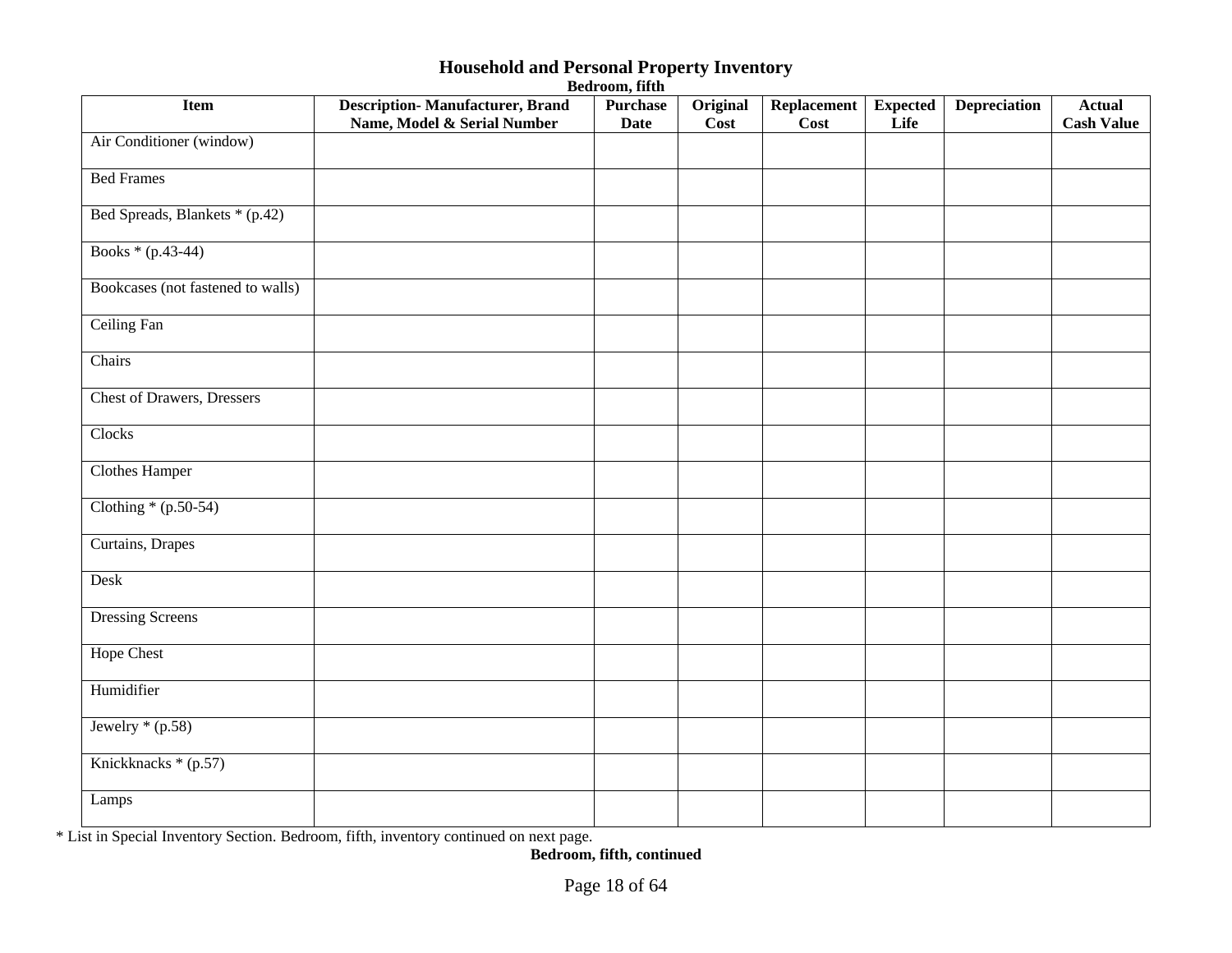| <b>Item</b>                                                   | <b>Description-Manufacturer, Brand</b><br>Name, Model & Serial Number | <b>Purchase</b><br><b>Date</b> | Original<br>$\overline{\text{Cost}}$ | Replacement<br>Cost | <b>Expected</b><br>Life | <b>Depreciation</b> | <b>Actual</b><br><b>Cash Value</b> |
|---------------------------------------------------------------|-----------------------------------------------------------------------|--------------------------------|--------------------------------------|---------------------|-------------------------|---------------------|------------------------------------|
| Mattresses, Box Springs                                       |                                                                       |                                |                                      |                     |                         |                     |                                    |
| Mirrors (not fastened to walls)                               |                                                                       |                                |                                      |                     |                         |                     |                                    |
| Night Stands, Tables                                          |                                                                       |                                |                                      |                     |                         |                     |                                    |
| Pictures, Prints, Wall Hangings *<br>(p.60)                   |                                                                       |                                |                                      |                     |                         |                     |                                    |
| Pillows, Quilts * (p.42)                                      |                                                                       |                                |                                      |                     |                         |                     |                                    |
| Plants, Flowers                                               |                                                                       |                                |                                      |                     |                         |                     |                                    |
| Radio                                                         |                                                                       |                                |                                      |                     |                         |                     |                                    |
| Rugs                                                          |                                                                       |                                |                                      |                     |                         |                     |                                    |
| Sewing Machine                                                |                                                                       |                                |                                      |                     |                         |                     |                                    |
| Sheets, Pillowcases * (p.42)                                  |                                                                       |                                |                                      |                     |                         |                     |                                    |
| Stereo, CD Player, CD's, DVD<br>Player, DVD disks * (p.45-48) |                                                                       |                                |                                      |                     |                         |                     |                                    |
| Telephone                                                     |                                                                       |                                |                                      |                     |                         |                     |                                    |
| Television, VCR, Videotapes *<br>$(p.45-48)$                  |                                                                       |                                |                                      |                     |                         |                     |                                    |
|                                                               |                                                                       |                                |                                      |                     |                         |                     |                                    |
|                                                               |                                                                       |                                |                                      |                     |                         |                     |                                    |
|                                                               |                                                                       |                                |                                      |                     |                         |                     |                                    |
|                                                               |                                                                       |                                |                                      |                     |                         |                     |                                    |
|                                                               |                                                                       |                                |                                      |                     |                         |                     |                                    |
| Total                                                         |                                                                       |                                |                                      |                     |                         |                     |                                    |

\* List in Special Inventory Section

|      | Bec                                      | room.<br>sixth |                 |                    |                    |              |        |
|------|------------------------------------------|----------------|-----------------|--------------------|--------------------|--------------|--------|
| Item | ×rano<br>. Je<br>rıntıon<br>- Manutactur | Purchase       | <b>Priginal</b> | <b>Replacement</b> | Hxnected<br>.<br>. | Depreciation | -ctua. |
|      |                                          |                |                 |                    |                    |              |        |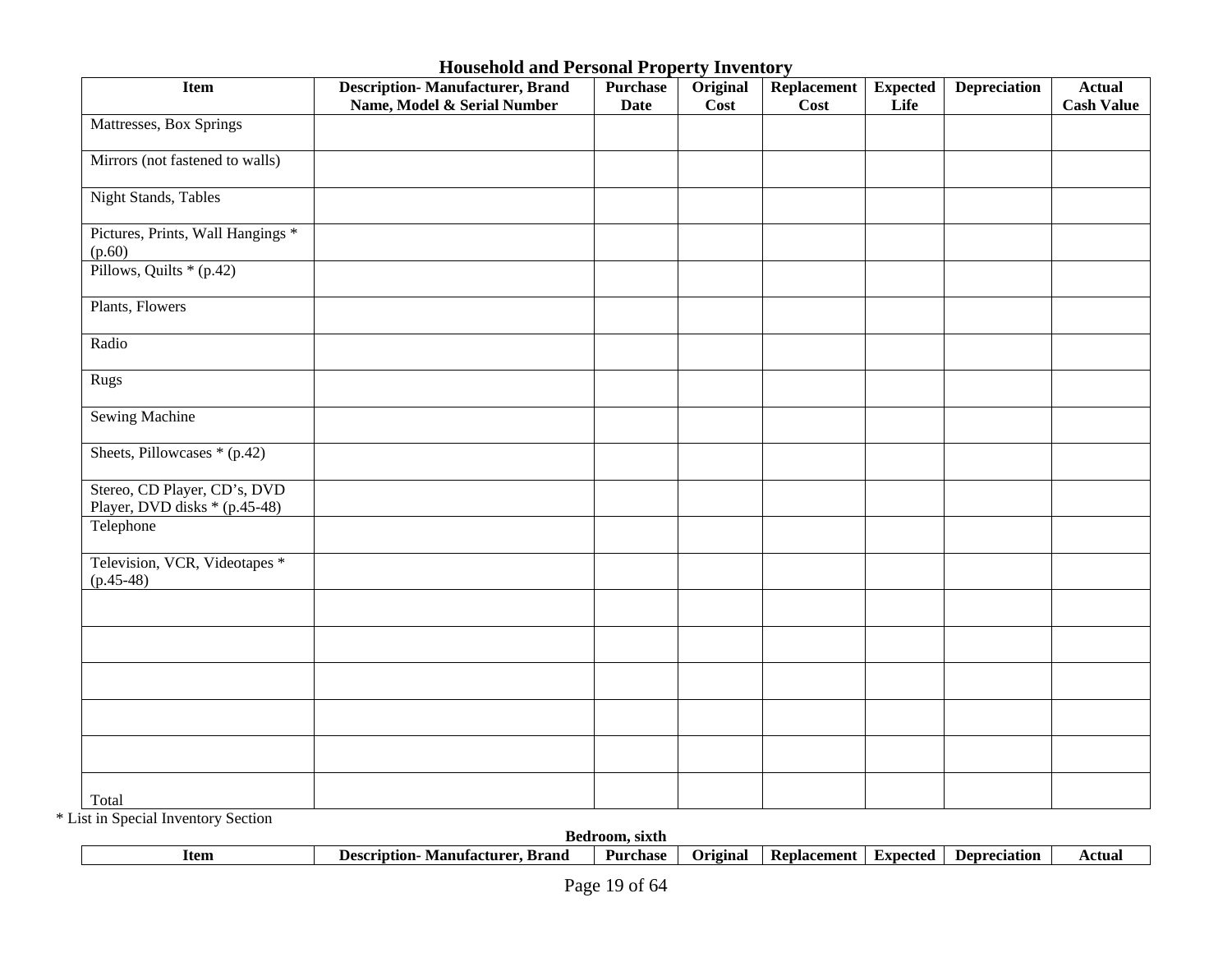|                                   | Name, Model & Serial Number | <b>Date</b> | Cost | <b>Cost</b> | Life | <b>Cash Value</b> |
|-----------------------------------|-----------------------------|-------------|------|-------------|------|-------------------|
| Air Conditioner (window)          |                             |             |      |             |      |                   |
| <b>Bed Frames</b>                 |                             |             |      |             |      |                   |
| Bed Spreads, Blankets * (p.42)    |                             |             |      |             |      |                   |
| Books * (p.43-44)                 |                             |             |      |             |      |                   |
| Bookcases (not fastened to walls) |                             |             |      |             |      |                   |
| Ceiling Fan                       |                             |             |      |             |      |                   |
| Chairs                            |                             |             |      |             |      |                   |
| <b>Chest of Drawers, Dressers</b> |                             |             |      |             |      |                   |
| Clocks                            |                             |             |      |             |      |                   |
| <b>Clothes Hamper</b>             |                             |             |      |             |      |                   |
| Clothing $*(p.50-54)$             |                             |             |      |             |      |                   |
| Curtains, Drapes                  |                             |             |      |             |      |                   |
| Desk                              |                             |             |      |             |      |                   |
| <b>Dressing Screens</b>           |                             |             |      |             |      |                   |
| Hope Chest                        |                             |             |      |             |      |                   |
| Humidifier                        |                             |             |      |             |      |                   |
| Jewelry $*(p.58)$                 |                             |             |      |             |      |                   |
| Knickknacks * (p.57)              |                             |             |      |             |      |                   |
| Lamps                             |                             |             |      |             |      |                   |

\* List in Special Inventory Section. Bedroom, sixth, inventory continued on next page.

| Bedroom.<br>sixth.<br>. continued |                                              |          |          |             |          |              |                 |  |
|-----------------------------------|----------------------------------------------|----------|----------|-------------|----------|--------------|-----------------|--|
| Item                              | Brand<br>Manufacturer<br><b>Description-</b> | Purchase | Original | Replacement | Expected | Depreciation | Actual          |  |
|                                   | . Model & Serial Number<br>Name.             | Date     | Cost     | Cost        | Life     |              | .`ash<br>⁄ alue |  |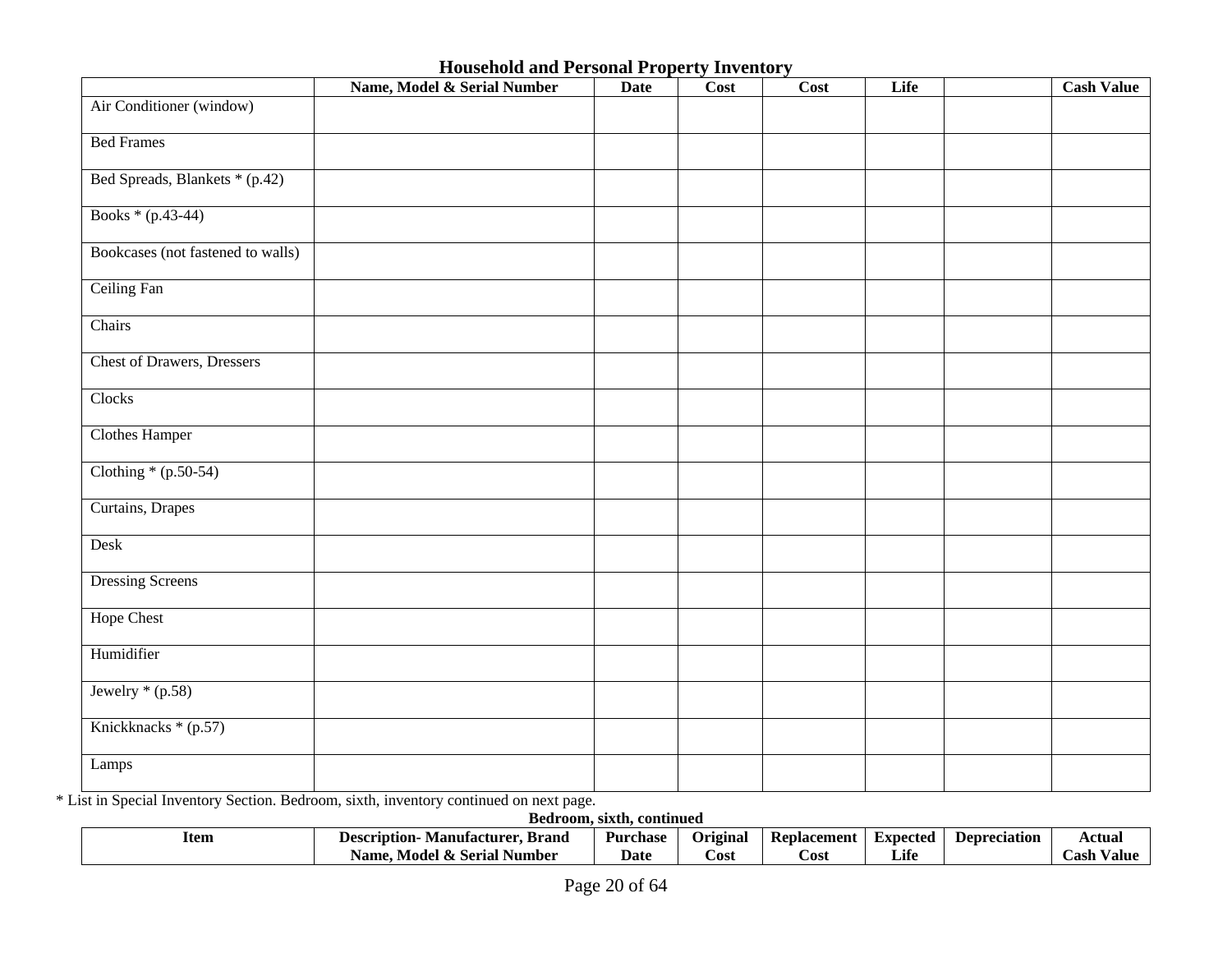| Mattresses, Box Springs                                       |  |  |  |  |
|---------------------------------------------------------------|--|--|--|--|
| Mirrors (not fastened to walls)                               |  |  |  |  |
| <b>Night Stands</b> , Tables                                  |  |  |  |  |
| Pictures, Prints, Wall Hangings *<br>(p.60)                   |  |  |  |  |
| Pillows, Quilts * (p.42)                                      |  |  |  |  |
| Plants, Flowers                                               |  |  |  |  |
| Radio                                                         |  |  |  |  |
| Rugs                                                          |  |  |  |  |
| <b>Sewing Machine</b>                                         |  |  |  |  |
| Sheets, Pillowcases * (p.42)                                  |  |  |  |  |
| Stereo, CD Player, CD's, DVD<br>Player, DVD disks * (p.45-48) |  |  |  |  |
| Telephone                                                     |  |  |  |  |
| Television, VCR, Videotapes *<br>$(p.45-48)$                  |  |  |  |  |
|                                                               |  |  |  |  |
|                                                               |  |  |  |  |
|                                                               |  |  |  |  |
|                                                               |  |  |  |  |
|                                                               |  |  |  |  |
| Total                                                         |  |  |  |  |

\* List in Special Inventory Section

**Bedroom, baby's room** 

| Item<br>$\sim$ $\sim$ $\sim$ | . Brand<br>Manufacturer.<br>Description- | Purchase | ~<br>Original | Replacement | Expected | Depreciation | Actual         |  |
|------------------------------|------------------------------------------|----------|---------------|-------------|----------|--------------|----------------|--|
|                              | el & Serial<br>Number<br>Model<br>Name   | Date     | Cost          | ∠ost        | Life     |              | Uash<br>∕ alu€ |  |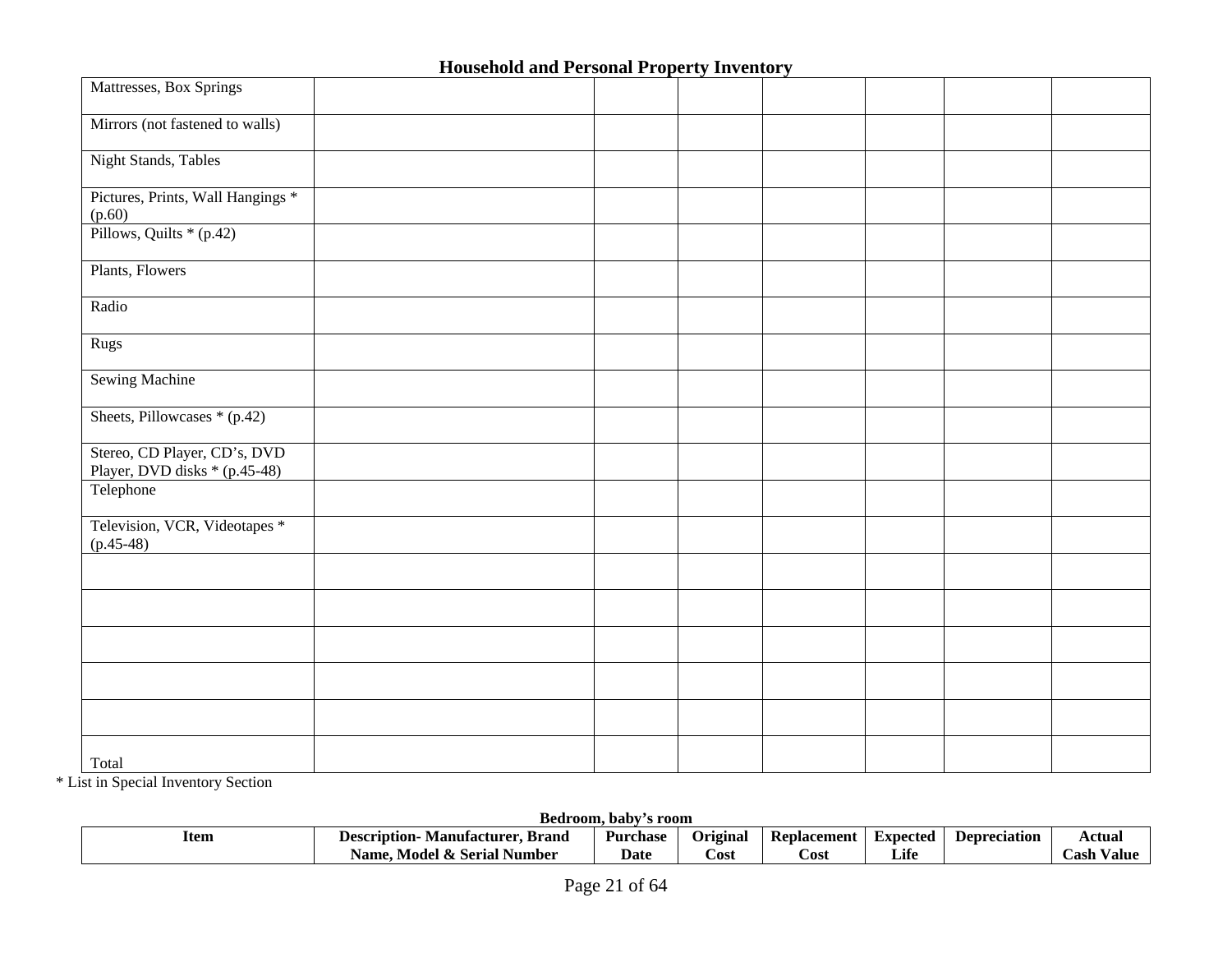| <b>Baby Monitor</b>                |  |  |  |  |
|------------------------------------|--|--|--|--|
| <b>Baby Swing</b>                  |  |  |  |  |
| Bed (Bassinet, Crib)               |  |  |  |  |
| Blankets * (p.42)                  |  |  |  |  |
| Books * (p.43-44)                  |  |  |  |  |
| Bookcases (not fastened to walls)  |  |  |  |  |
| Car Seat                           |  |  |  |  |
| Chairs, Rocking Chairs             |  |  |  |  |
| <b>Changing Table</b>              |  |  |  |  |
| <b>Chest of Drawers</b> , Dressers |  |  |  |  |
| Clocks                             |  |  |  |  |
| Clothing $*(p.50-54)$              |  |  |  |  |
| Curtains, Drapes                   |  |  |  |  |
| Diaper Genie                       |  |  |  |  |
| Humidifier                         |  |  |  |  |
| Infant Carrier, Baby Seat          |  |  |  |  |
| Lamps                              |  |  |  |  |
| Linens $*(p.42)$                   |  |  |  |  |
| Mattresses, Box Springs            |  |  |  |  |

\* List in Special Inventory Section. Bedroom, baby's room, inventory continued on next page.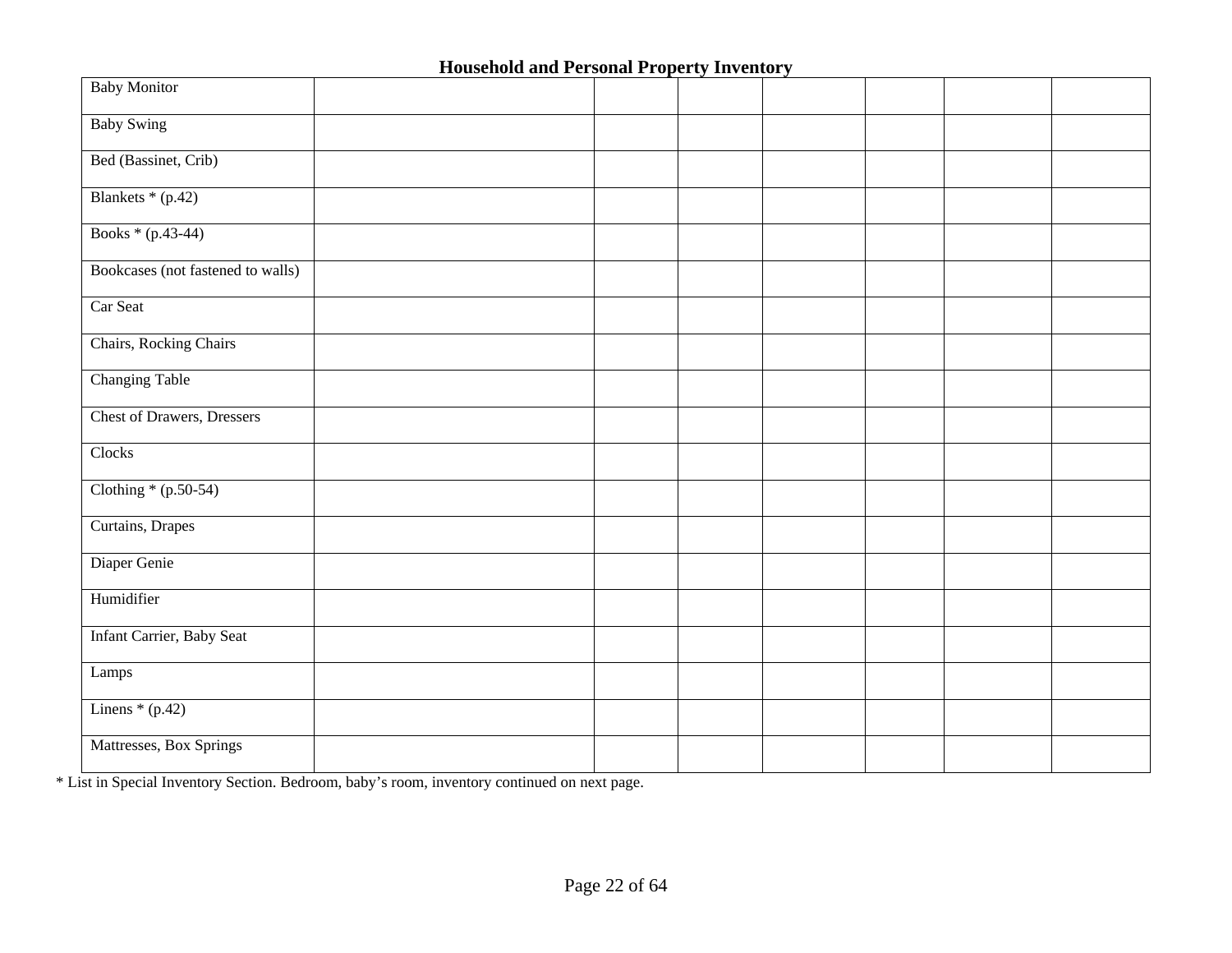| Bedroom, baby's room, continued |  |  |
|---------------------------------|--|--|
|---------------------------------|--|--|

| <b>Item</b>                                                   | <b>Description-Manufacturer, Brand</b><br>Name, Model & Serial Number | <b>Purchase</b><br><b>Date</b> | Original<br>$\overline{\mathrm{Cost}}$ | Replacement<br>Cost | <b>Expected</b><br>Life | <b>Depreciation</b> | <b>Actual</b><br><b>Cash Value</b> |
|---------------------------------------------------------------|-----------------------------------------------------------------------|--------------------------------|----------------------------------------|---------------------|-------------------------|---------------------|------------------------------------|
| Mirrors (not fastened to walls)                               |                                                                       |                                |                                        |                     |                         |                     |                                    |
| Mobiles                                                       |                                                                       |                                |                                        |                     |                         |                     |                                    |
| <b>Night Stands</b> , Tables                                  |                                                                       |                                |                                        |                     |                         |                     |                                    |
| Pictures, Prints, Wall Hangings *<br>(p.60)                   |                                                                       |                                |                                        |                     |                         |                     |                                    |
| Playpen                                                       |                                                                       |                                |                                        |                     |                         |                     |                                    |
| Radio                                                         |                                                                       |                                |                                        |                     |                         |                     |                                    |
| Rocking Chair                                                 |                                                                       |                                |                                        |                     |                         |                     |                                    |
| <b>Rocking Horse</b>                                          |                                                                       |                                |                                        |                     |                         |                     |                                    |
| Rugs                                                          |                                                                       |                                |                                        |                     |                         |                     |                                    |
| <b>Sewing Machine</b>                                         |                                                                       |                                |                                        |                     |                         |                     |                                    |
| Sheets, Pillowcases * (p.42)                                  |                                                                       |                                |                                        |                     |                         |                     |                                    |
| Stereo, CD Player, CD's, DVD<br>Player, DVD disks * (p.45-48) |                                                                       |                                |                                        |                     |                         |                     |                                    |
| Stroller                                                      |                                                                       |                                |                                        |                     |                         |                     |                                    |
| Telephone                                                     |                                                                       |                                |                                        |                     |                         |                     |                                    |
| Television, VCR, Videotapes *<br>$(p.45-48)$                  |                                                                       |                                |                                        |                     |                         |                     |                                    |
| Toy chest                                                     |                                                                       |                                |                                        |                     |                         |                     |                                    |
| Toys $*(p.49)$                                                |                                                                       |                                |                                        |                     |                         |                     |                                    |
| Walker, Exerciser                                             |                                                                       |                                |                                        |                     |                         |                     |                                    |
| Total                                                         |                                                                       |                                |                                        |                     |                         |                     |                                    |

\* List in Special Inventory Section

**Master Bathroom**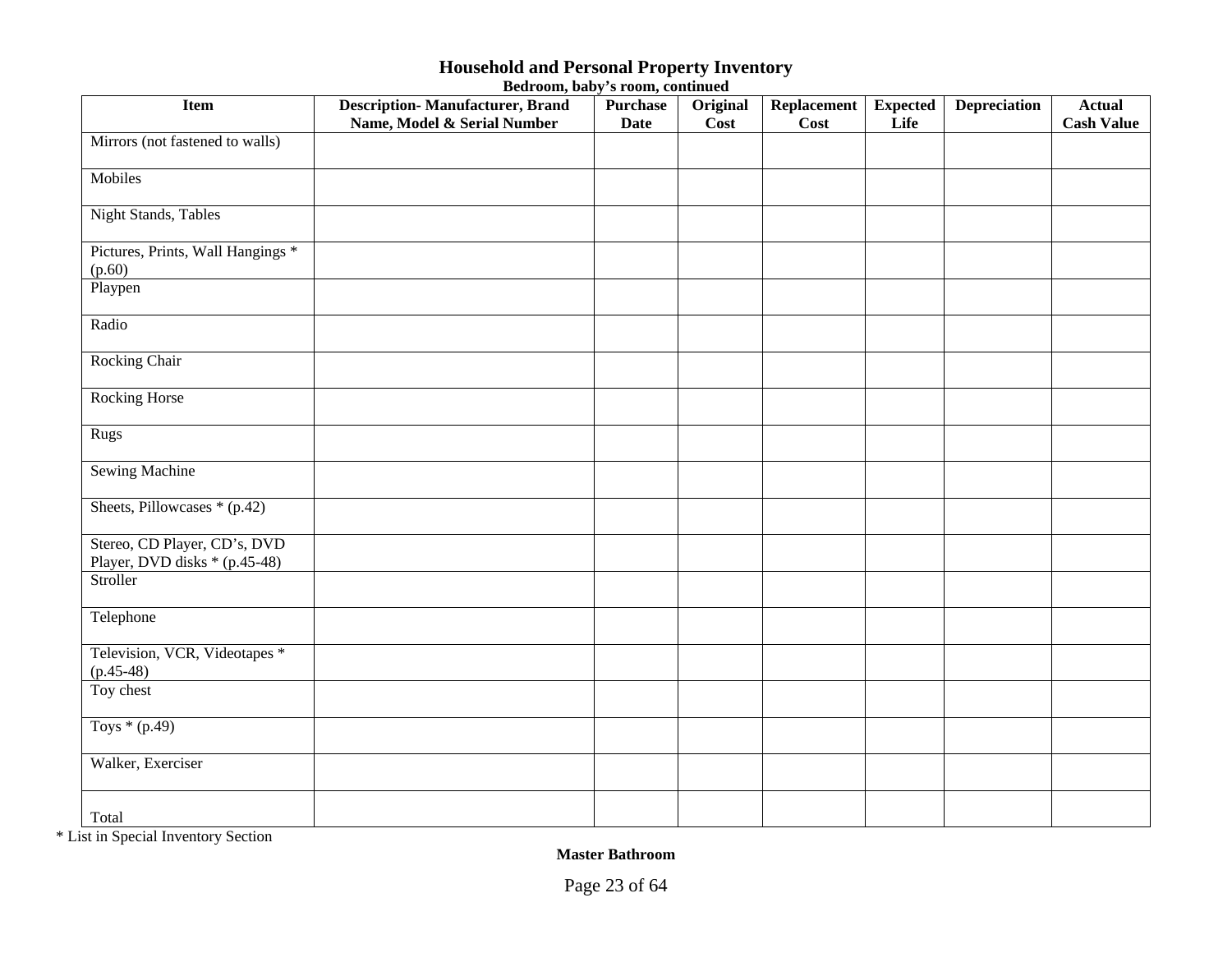| <b>Item</b>                            | <b>Description-Manufacturer, Brand</b><br>Name, Model & Serial Number | <b>Purchase</b><br><b>Date</b> | Original<br><b>Cost</b> | Replacement<br>Cost | <b>Expected</b><br>Life | <b>Depreciation</b> | <b>Actual</b><br><b>Cash Value</b> |
|----------------------------------------|-----------------------------------------------------------------------|--------------------------------|-------------------------|---------------------|-------------------------|---------------------|------------------------------------|
| Air Conditioner (window)               |                                                                       |                                |                         |                     |                         |                     |                                    |
| <b>Baskets</b>                         |                                                                       |                                |                         |                     |                         |                     |                                    |
| Cabinets (not fastened to walls)       |                                                                       |                                |                         |                     |                         |                     |                                    |
| <b>Ceiling Fan</b>                     |                                                                       |                                |                         |                     |                         |                     |                                    |
| Chairs                                 |                                                                       |                                |                         |                     |                         |                     |                                    |
| <b>Chest of Drawers, Dressers</b>      |                                                                       |                                |                         |                     |                         |                     |                                    |
| Clocks                                 |                                                                       |                                |                         |                     |                         |                     |                                    |
| <b>Clothes Hamper</b>                  |                                                                       |                                |                         |                     |                         |                     |                                    |
| Clothing $*(p.50-54)$                  |                                                                       |                                |                         |                     |                         |                     |                                    |
| <b>Contact Lenses</b>                  |                                                                       |                                |                         |                     |                         |                     |                                    |
| Curtains, Drapes                       |                                                                       |                                |                         |                     |                         |                     |                                    |
| Desk                                   |                                                                       |                                |                         |                     |                         |                     |                                    |
| <b>Dressing Screens</b>                |                                                                       |                                |                         |                     |                         |                     |                                    |
| Electrical Appliances (hair dryer,     |                                                                       |                                |                         |                     |                         |                     |                                    |
| razor, curling iron, electric rollers, |                                                                       |                                |                         |                     |                         |                     |                                    |
| toothbrush, etc.)                      |                                                                       |                                |                         |                     |                         |                     |                                    |
|                                        |                                                                       |                                |                         |                     |                         |                     |                                    |
|                                        |                                                                       |                                |                         |                     |                         |                     |                                    |
| <b>Eye Glasses</b>                     |                                                                       |                                |                         |                     |                         |                     |                                    |
| First Aid Kit                          |                                                                       |                                |                         |                     |                         |                     |                                    |
| <b>Hearing Aids</b>                    |                                                                       |                                |                         |                     |                         |                     |                                    |
| <b>Heating Pad</b>                     |                                                                       |                                |                         |                     |                         |                     |                                    |

\* List in Special Inventory Section. Master Bathroom inventory continued on next page.

**Master Bathroom, continued**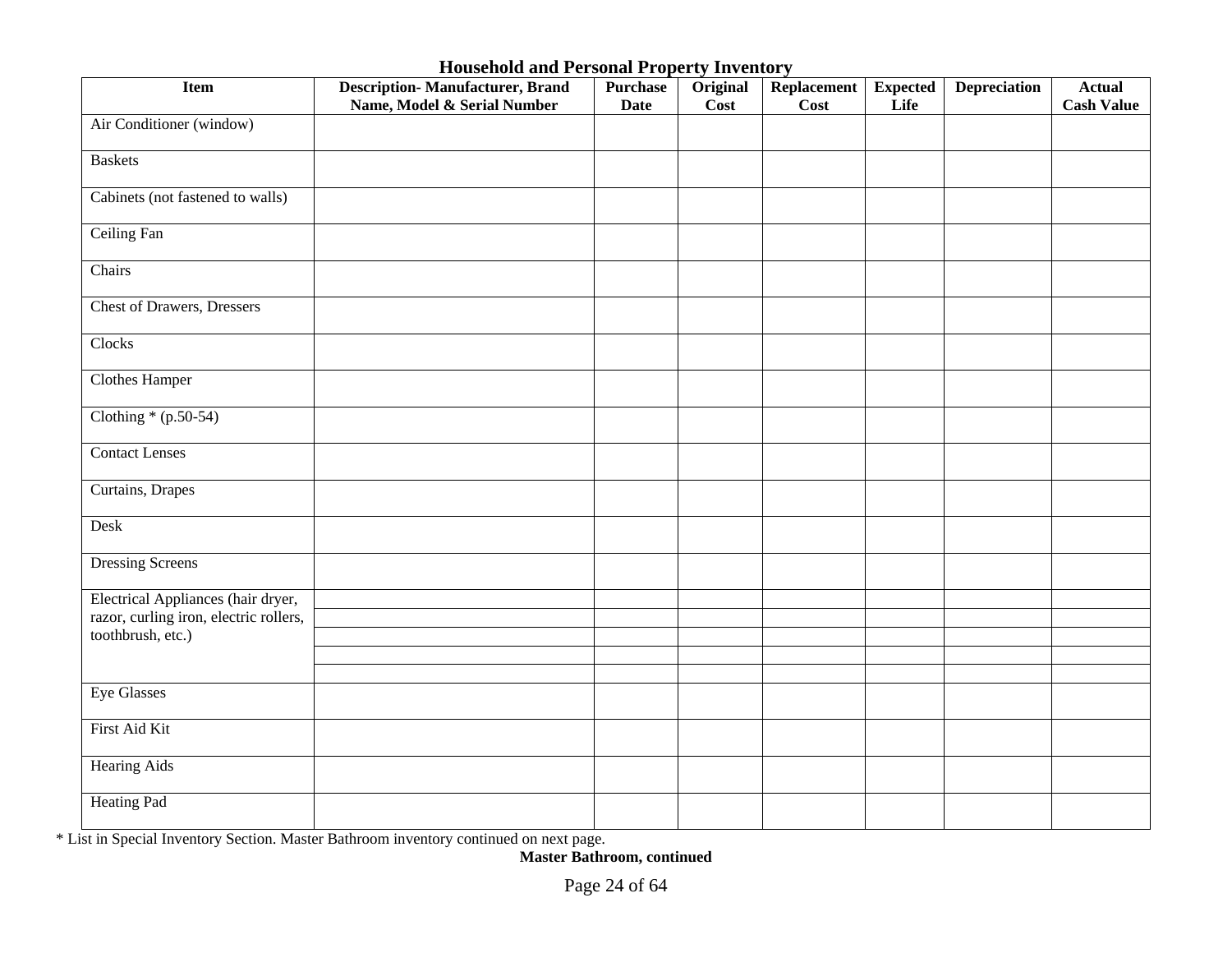| <b>Item</b>                                       | <b>Description-Manufacturer, Brand</b><br>Name, Model & Serial Number | <b>Purchase</b><br><b>Date</b> | Original<br><b>Cost</b> | Replacement<br>Cost | <b>Expected</b><br>Life | <b>Depreciation</b> | <b>Actual</b><br><b>Cash Value</b> |
|---------------------------------------------------|-----------------------------------------------------------------------|--------------------------------|-------------------------|---------------------|-------------------------|---------------------|------------------------------------|
| Iron and Ironing Board                            |                                                                       |                                |                         |                     |                         |                     |                                    |
| Knickknacks * (p.57)                              |                                                                       |                                |                         |                     |                         |                     |                                    |
| Medicines (prescription and non-<br>prescription) |                                                                       |                                |                         |                     |                         |                     |                                    |
|                                                   |                                                                       |                                |                         |                     |                         |                     |                                    |
|                                                   |                                                                       |                                |                         |                     |                         |                     |                                    |
| Mirrors (portable)                                |                                                                       |                                |                         |                     |                         |                     |                                    |
| Pictures, Prints, Wall Hangings *<br>(p.60)       |                                                                       |                                |                         |                     |                         |                     |                                    |
| Plants, Flowers                                   |                                                                       |                                |                         |                     |                         |                     |                                    |
| Radio                                             |                                                                       |                                |                         |                     |                         |                     |                                    |
| Rugs, Bath Mats                                   |                                                                       |                                |                         |                     |                         |                     |                                    |
| Scales                                            |                                                                       |                                |                         |                     |                         |                     |                                    |
| Shelves (not attached)                            |                                                                       |                                |                         |                     |                         |                     |                                    |
| <b>Shower Curtain</b>                             |                                                                       |                                |                         |                     |                         |                     |                                    |
| Soap Dispensers, etc.                             |                                                                       |                                |                         |                     |                         |                     |                                    |
| Television                                        |                                                                       |                                |                         |                     |                         |                     |                                    |
| Towels, Sheets $*(p. 42)$                         |                                                                       |                                |                         |                     |                         |                     |                                    |
| Wastebasket                                       |                                                                       |                                |                         |                     |                         |                     |                                    |
|                                                   |                                                                       |                                |                         |                     |                         |                     |                                    |
|                                                   |                                                                       |                                |                         |                     |                         |                     |                                    |
| Total                                             |                                                                       |                                |                         |                     |                         |                     |                                    |

\* List in Special Inventory Section

**Bathroom, second**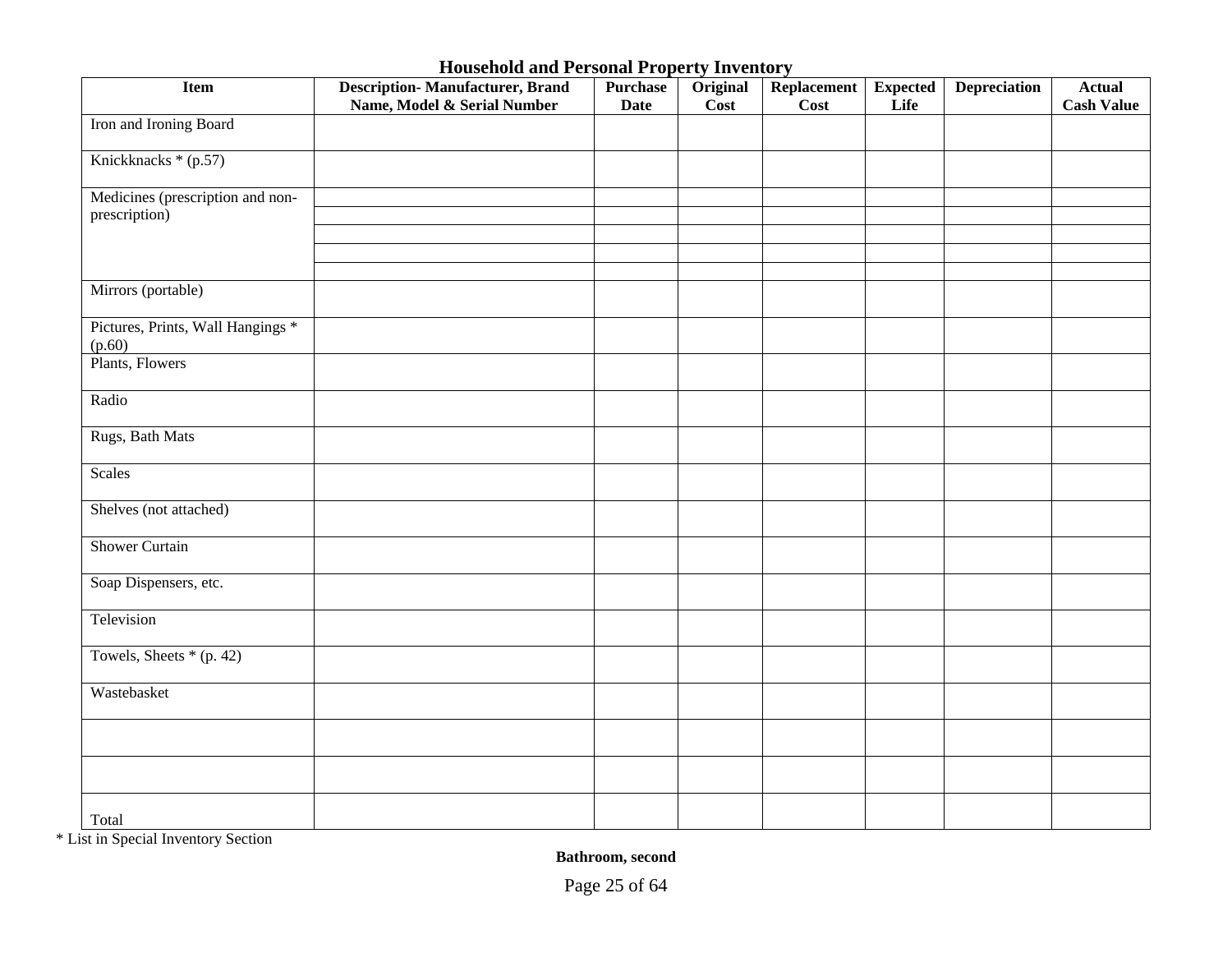| <b>Item</b>                            | <b>Description-Manufacturer, Brand</b><br>Name, Model & Serial Number | <b>Purchase</b><br><b>Date</b> | Original<br>Cost | Replacement<br>Cost | <b>Expected</b><br>Life | <b>Depreciation</b> | <b>Actual</b><br><b>Cash Value</b> |
|----------------------------------------|-----------------------------------------------------------------------|--------------------------------|------------------|---------------------|-------------------------|---------------------|------------------------------------|
| Air Conditioner (window)               |                                                                       |                                |                  |                     |                         |                     |                                    |
| <b>Baskets</b>                         |                                                                       |                                |                  |                     |                         |                     |                                    |
| Cabinets (not fastened to walls)       |                                                                       |                                |                  |                     |                         |                     |                                    |
| <b>Ceiling Fan</b>                     |                                                                       |                                |                  |                     |                         |                     |                                    |
| Chairs                                 |                                                                       |                                |                  |                     |                         |                     |                                    |
| <b>Chest of Drawers, Dressers</b>      |                                                                       |                                |                  |                     |                         |                     |                                    |
| Clocks                                 |                                                                       |                                |                  |                     |                         |                     |                                    |
| <b>Clothes Hamper</b>                  |                                                                       |                                |                  |                     |                         |                     |                                    |
| Clothing $*(p.50-54)$                  |                                                                       |                                |                  |                     |                         |                     |                                    |
| <b>Contact Lenses</b>                  |                                                                       |                                |                  |                     |                         |                     |                                    |
| Curtains, Drapes                       |                                                                       |                                |                  |                     |                         |                     |                                    |
| Desk                                   |                                                                       |                                |                  |                     |                         |                     |                                    |
| <b>Dressing Screens</b>                |                                                                       |                                |                  |                     |                         |                     |                                    |
| Electrical Appliances (hair dryer,     |                                                                       |                                |                  |                     |                         |                     |                                    |
| razor, curling iron, electric rollers, |                                                                       |                                |                  |                     |                         |                     |                                    |
| toothbrush, etc.)                      |                                                                       |                                |                  |                     |                         |                     |                                    |
|                                        |                                                                       |                                |                  |                     |                         |                     |                                    |
| <b>Eye Glasses</b>                     |                                                                       |                                |                  |                     |                         |                     |                                    |
|                                        |                                                                       |                                |                  |                     |                         |                     |                                    |
| First Aid Kit                          |                                                                       |                                |                  |                     |                         |                     |                                    |
| <b>Hearing Aids</b>                    |                                                                       |                                |                  |                     |                         |                     |                                    |
| <b>Heating Pad</b>                     |                                                                       |                                |                  |                     |                         |                     |                                    |

\* List in Special Inventory Section. Bathroom, second, inventory continued on next page.

**Bathroom, second, continued**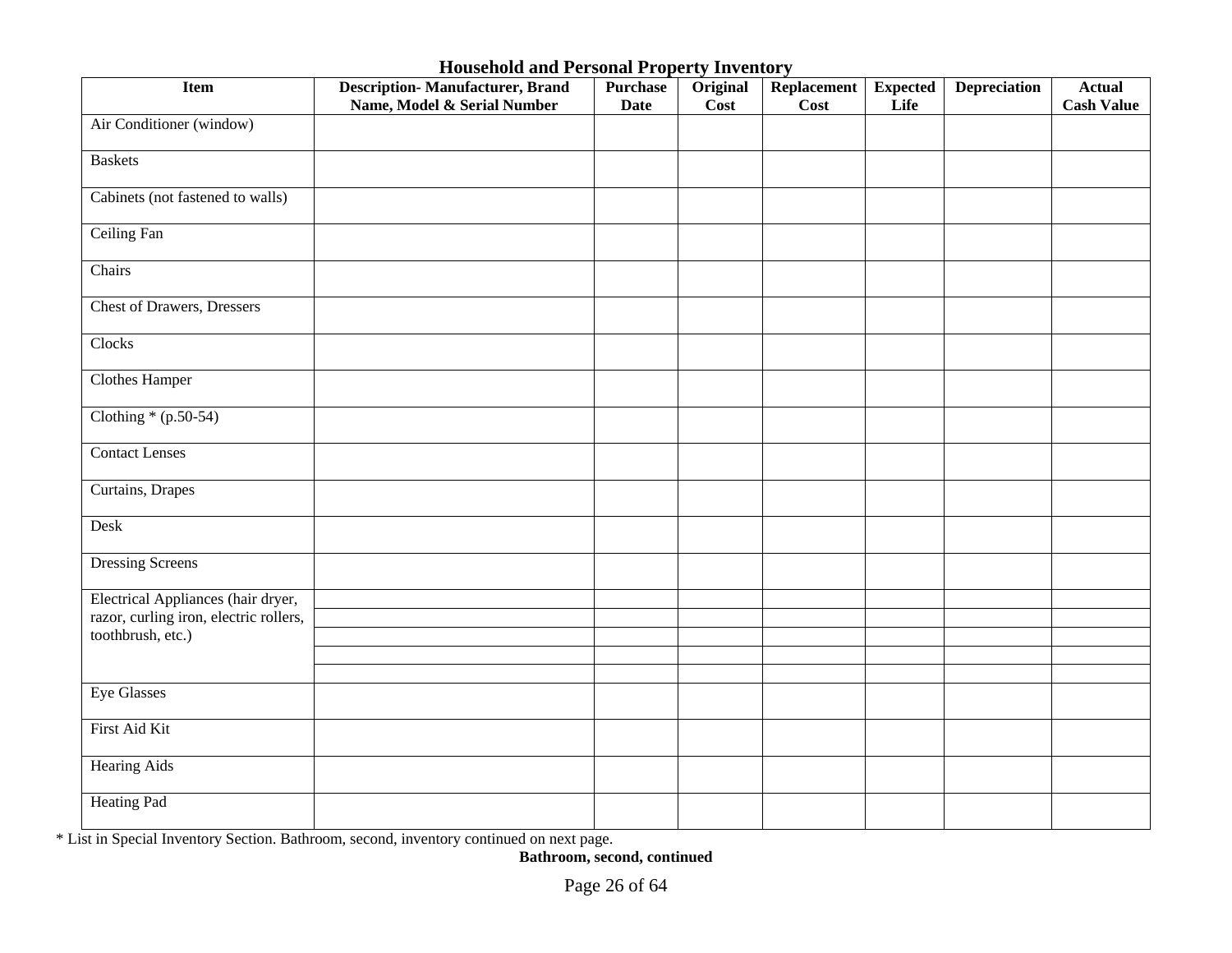| <b>Item</b>                                       | <b>Description-Manufacturer, Brand</b><br>Name, Model & Serial Number | <b>Purchase</b><br><b>Date</b> | Original<br><b>Cost</b> | Replacement<br>Cost | <b>Expected</b><br>Life | <b>Depreciation</b> | <b>Actual</b><br><b>Cash Value</b> |
|---------------------------------------------------|-----------------------------------------------------------------------|--------------------------------|-------------------------|---------------------|-------------------------|---------------------|------------------------------------|
| Iron and Ironing Board                            |                                                                       |                                |                         |                     |                         |                     |                                    |
| Knickknacks * (p.57)                              |                                                                       |                                |                         |                     |                         |                     |                                    |
| Medicines (prescription and non-<br>prescription) |                                                                       |                                |                         |                     |                         |                     |                                    |
|                                                   |                                                                       |                                |                         |                     |                         |                     |                                    |
|                                                   |                                                                       |                                |                         |                     |                         |                     |                                    |
| Mirrors (portable)                                |                                                                       |                                |                         |                     |                         |                     |                                    |
| Pictures, Prints, Wall Hangings *<br>(p.60)       |                                                                       |                                |                         |                     |                         |                     |                                    |
| Plants, Flowers                                   |                                                                       |                                |                         |                     |                         |                     |                                    |
| Radio                                             |                                                                       |                                |                         |                     |                         |                     |                                    |
| Rugs, Bath Mats                                   |                                                                       |                                |                         |                     |                         |                     |                                    |
| Scales                                            |                                                                       |                                |                         |                     |                         |                     |                                    |
| Shelves (not attached)                            |                                                                       |                                |                         |                     |                         |                     |                                    |
| <b>Shower Curtain</b>                             |                                                                       |                                |                         |                     |                         |                     |                                    |
| Soap Dispensers, etc.                             |                                                                       |                                |                         |                     |                         |                     |                                    |
| Television                                        |                                                                       |                                |                         |                     |                         |                     |                                    |
| Towels, Sheets $*(p. 42)$                         |                                                                       |                                |                         |                     |                         |                     |                                    |
| Wastebasket                                       |                                                                       |                                |                         |                     |                         |                     |                                    |
|                                                   |                                                                       |                                |                         |                     |                         |                     |                                    |
|                                                   |                                                                       |                                |                         |                     |                         |                     |                                    |
| Total                                             |                                                                       |                                |                         |                     |                         |                     |                                    |

\* List in Special Inventory Section

**Bathroom, third**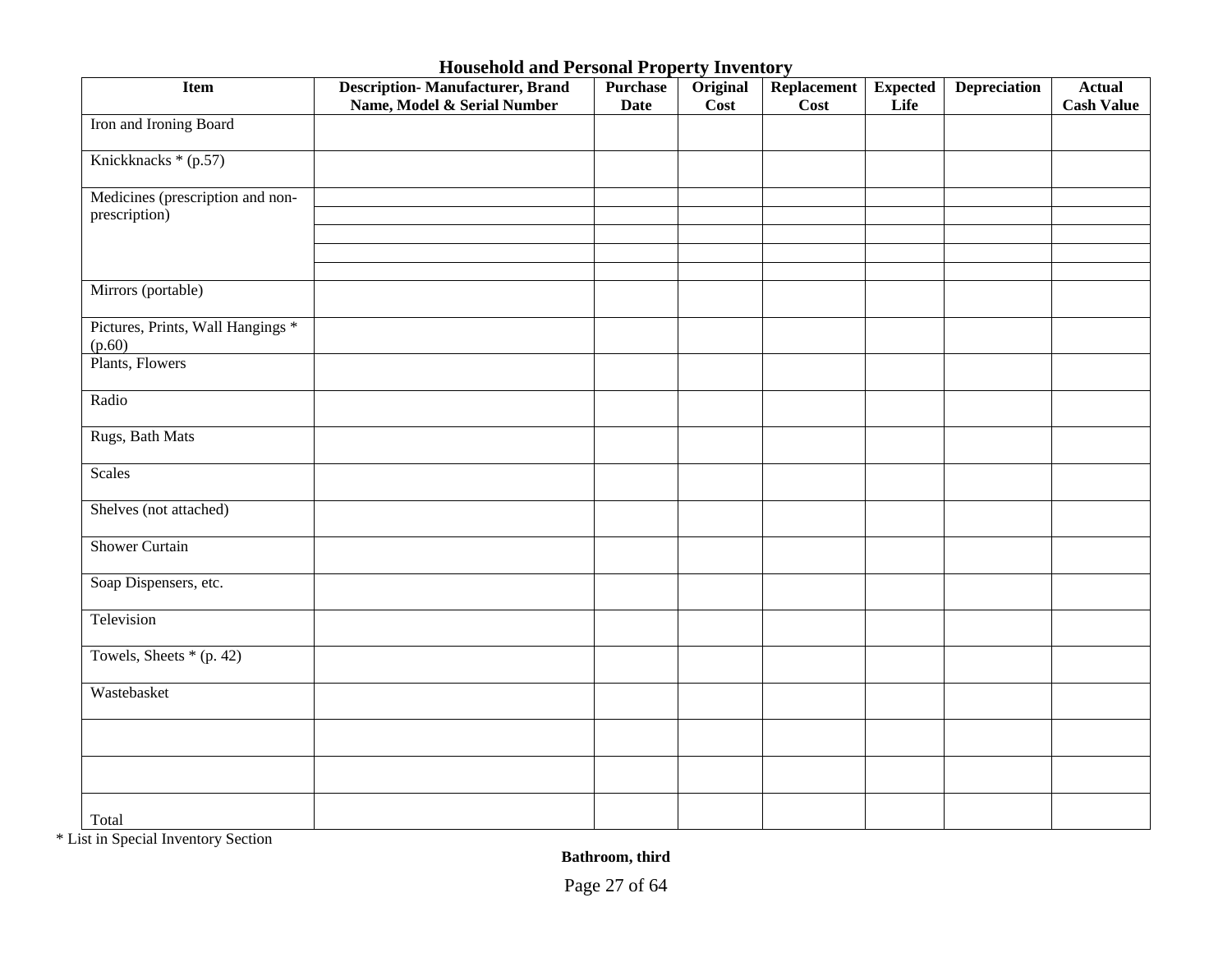| <b>Item</b>                            | <b>Description-Manufacturer, Brand</b><br>Name, Model & Serial Number | <b>Purchase</b><br><b>Date</b> | Original<br>Cost | Replacement<br>Cost | <b>Expected</b><br>Life | <b>Depreciation</b> | <b>Actual</b><br><b>Cash Value</b> |
|----------------------------------------|-----------------------------------------------------------------------|--------------------------------|------------------|---------------------|-------------------------|---------------------|------------------------------------|
| Air Conditioner (window)               |                                                                       |                                |                  |                     |                         |                     |                                    |
| <b>Baskets</b>                         |                                                                       |                                |                  |                     |                         |                     |                                    |
| Cabinets (not fastened to walls)       |                                                                       |                                |                  |                     |                         |                     |                                    |
| <b>Ceiling Fan</b>                     |                                                                       |                                |                  |                     |                         |                     |                                    |
| Chairs                                 |                                                                       |                                |                  |                     |                         |                     |                                    |
| <b>Chest of Drawers, Dressers</b>      |                                                                       |                                |                  |                     |                         |                     |                                    |
| Clocks                                 |                                                                       |                                |                  |                     |                         |                     |                                    |
| <b>Clothes Hamper</b>                  |                                                                       |                                |                  |                     |                         |                     |                                    |
| Clothing $*(p.50-54)$                  |                                                                       |                                |                  |                     |                         |                     |                                    |
| <b>Contact Lenses</b>                  |                                                                       |                                |                  |                     |                         |                     |                                    |
| Curtains, Drapes                       |                                                                       |                                |                  |                     |                         |                     |                                    |
| Desk                                   |                                                                       |                                |                  |                     |                         |                     |                                    |
| <b>Dressing Screens</b>                |                                                                       |                                |                  |                     |                         |                     |                                    |
| Electrical Appliances (hair dryer,     |                                                                       |                                |                  |                     |                         |                     |                                    |
| razor, curling iron, electric rollers, |                                                                       |                                |                  |                     |                         |                     |                                    |
| toothbrush, etc.)                      |                                                                       |                                |                  |                     |                         |                     |                                    |
|                                        |                                                                       |                                |                  |                     |                         |                     |                                    |
| Eye Glasses                            |                                                                       |                                |                  |                     |                         |                     |                                    |
| First Aid Kit                          |                                                                       |                                |                  |                     |                         |                     |                                    |
| <b>Hearing Aids</b>                    |                                                                       |                                |                  |                     |                         |                     |                                    |
| <b>Heating Pad</b>                     |                                                                       |                                |                  |                     |                         |                     |                                    |

\* List in Special Inventory Section. Bathroom, third, inventory continued on next page.

**Bathroom, third, continued**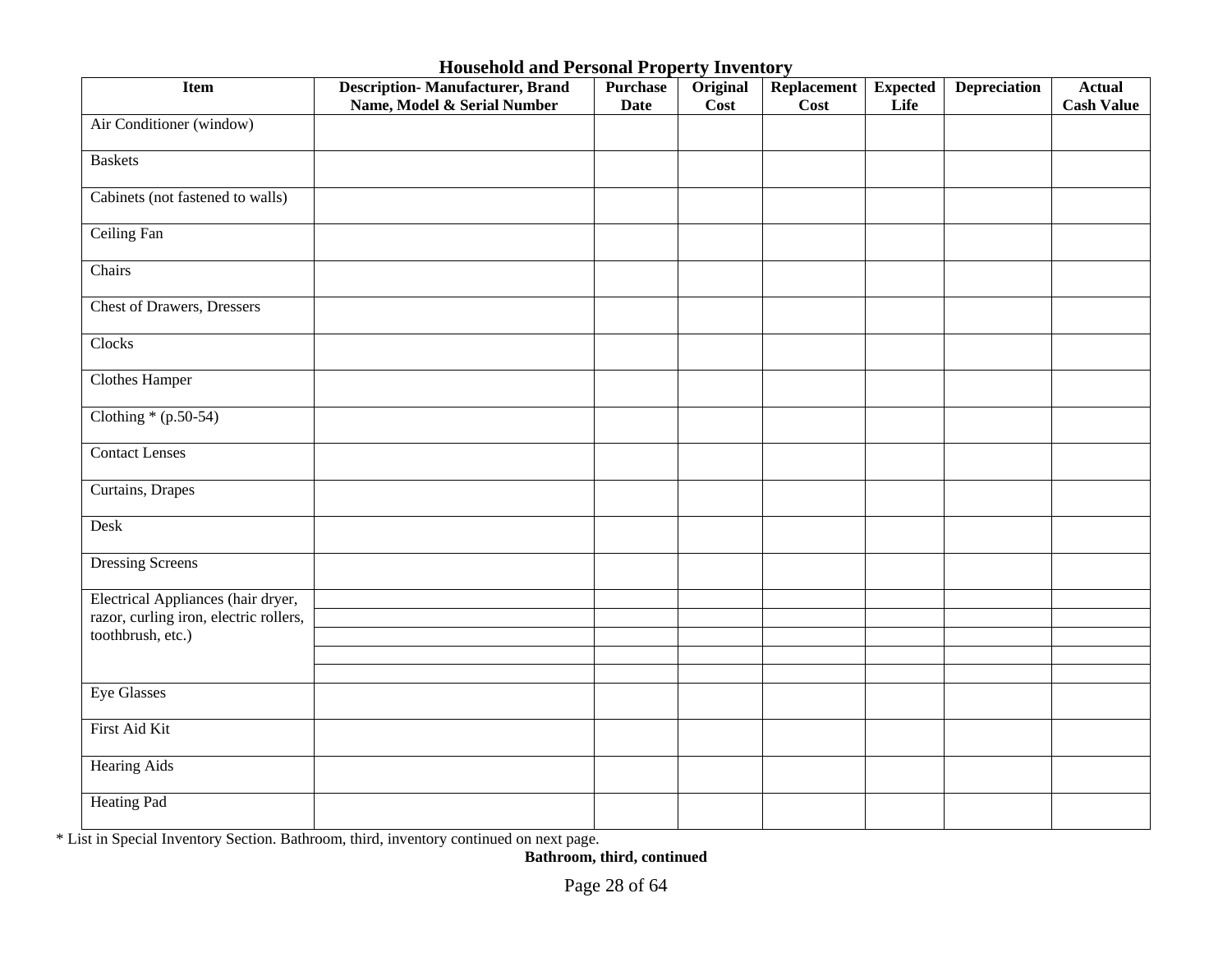| <b>Item</b>                                       | <b>Description-Manufacturer, Brand</b><br>Name, Model & Serial Number | <b>Purchase</b><br><b>Date</b> | Original<br><b>Cost</b> | Replacement<br>Cost | <b>Expected</b><br>Life | <b>Depreciation</b> | <b>Actual</b><br><b>Cash Value</b> |
|---------------------------------------------------|-----------------------------------------------------------------------|--------------------------------|-------------------------|---------------------|-------------------------|---------------------|------------------------------------|
| Iron and Ironing Board                            |                                                                       |                                |                         |                     |                         |                     |                                    |
| Knickknacks * (p.57)                              |                                                                       |                                |                         |                     |                         |                     |                                    |
| Medicines (prescription and non-<br>prescription) |                                                                       |                                |                         |                     |                         |                     |                                    |
|                                                   |                                                                       |                                |                         |                     |                         |                     |                                    |
|                                                   |                                                                       |                                |                         |                     |                         |                     |                                    |
| Mirrors (portable)                                |                                                                       |                                |                         |                     |                         |                     |                                    |
| Pictures, Prints, Wall Hangings *<br>(p.60)       |                                                                       |                                |                         |                     |                         |                     |                                    |
| Plants, Flowers                                   |                                                                       |                                |                         |                     |                         |                     |                                    |
| Radio                                             |                                                                       |                                |                         |                     |                         |                     |                                    |
| Rugs, Bath Mats                                   |                                                                       |                                |                         |                     |                         |                     |                                    |
| Scales                                            |                                                                       |                                |                         |                     |                         |                     |                                    |
| Shelves (not attached)                            |                                                                       |                                |                         |                     |                         |                     |                                    |
| <b>Shower Curtain</b>                             |                                                                       |                                |                         |                     |                         |                     |                                    |
| Soap Dispensers, etc.                             |                                                                       |                                |                         |                     |                         |                     |                                    |
| Television                                        |                                                                       |                                |                         |                     |                         |                     |                                    |
| Towels, Sheets $*(p. 42)$                         |                                                                       |                                |                         |                     |                         |                     |                                    |
| Wastebasket                                       |                                                                       |                                |                         |                     |                         |                     |                                    |
|                                                   |                                                                       |                                |                         |                     |                         |                     |                                    |
|                                                   |                                                                       |                                |                         |                     |                         |                     |                                    |
| Total                                             |                                                                       |                                |                         |                     |                         |                     |                                    |

\* List in Special Inventory Section

**Bathroom, fourth**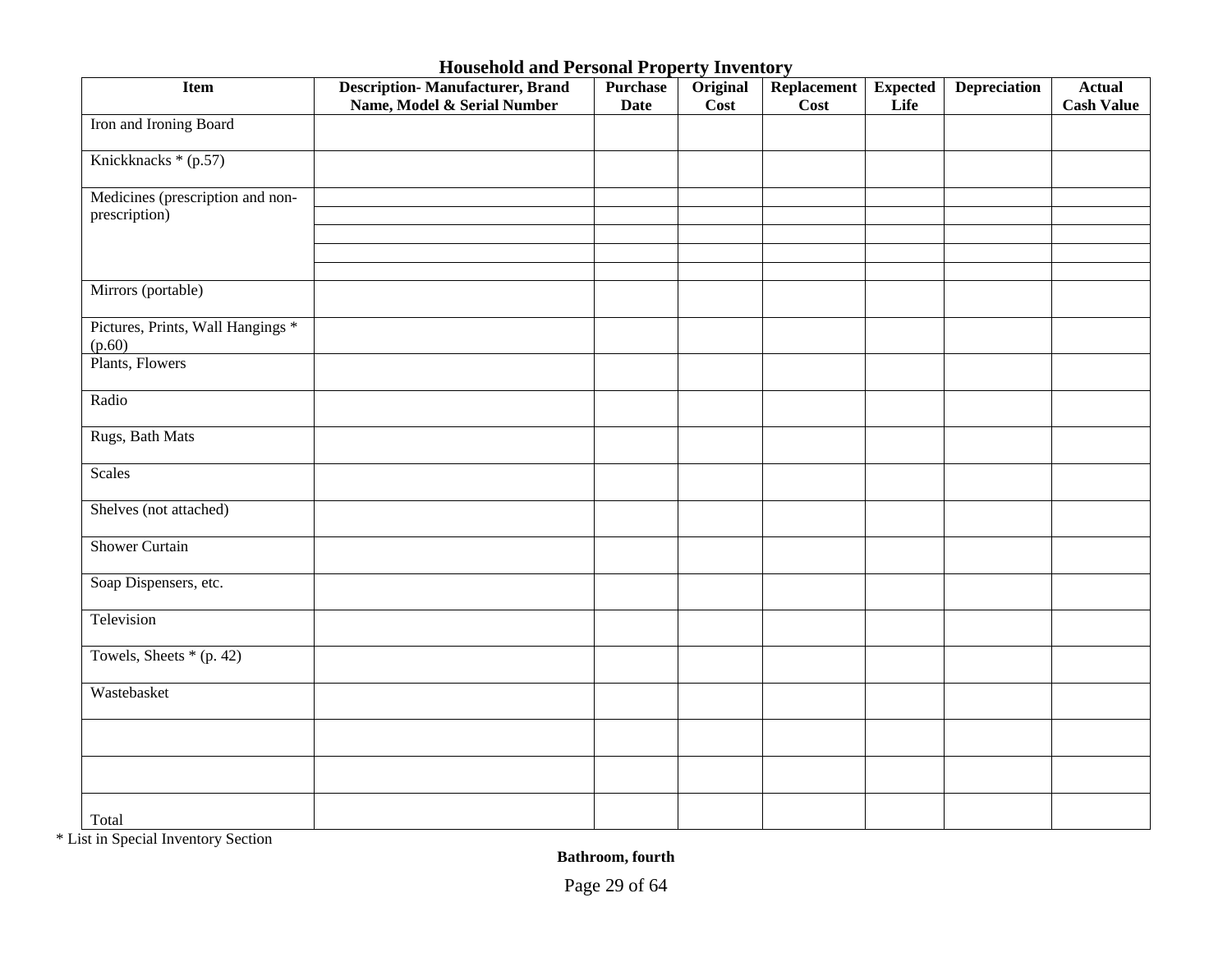| <b>Item</b>                            | <b>Description-Manufacturer, Brand</b><br>Name, Model & Serial Number | <b>Purchase</b><br><b>Date</b> | Original<br>Cost | Replacement<br><b>Cost</b> | <b>Expected</b><br>Life | <b>Depreciation</b> | <b>Actual</b><br><b>Cash Value</b> |
|----------------------------------------|-----------------------------------------------------------------------|--------------------------------|------------------|----------------------------|-------------------------|---------------------|------------------------------------|
| Air Conditioner (window)               |                                                                       |                                |                  |                            |                         |                     |                                    |
| <b>Baskets</b>                         |                                                                       |                                |                  |                            |                         |                     |                                    |
| Cabinets (not fastened to walls)       |                                                                       |                                |                  |                            |                         |                     |                                    |
| Ceiling Fan                            |                                                                       |                                |                  |                            |                         |                     |                                    |
| Chairs                                 |                                                                       |                                |                  |                            |                         |                     |                                    |
| <b>Chest of Drawers, Dressers</b>      |                                                                       |                                |                  |                            |                         |                     |                                    |
| Clocks                                 |                                                                       |                                |                  |                            |                         |                     |                                    |
| <b>Clothes Hamper</b>                  |                                                                       |                                |                  |                            |                         |                     |                                    |
| Clothing $*(p.50-54)$                  |                                                                       |                                |                  |                            |                         |                     |                                    |
| <b>Contact Lenses</b>                  |                                                                       |                                |                  |                            |                         |                     |                                    |
| Curtains, Drapes                       |                                                                       |                                |                  |                            |                         |                     |                                    |
| Desk                                   |                                                                       |                                |                  |                            |                         |                     |                                    |
| <b>Dressing Screens</b>                |                                                                       |                                |                  |                            |                         |                     |                                    |
| Electrical Appliances (hair dryer,     |                                                                       |                                |                  |                            |                         |                     |                                    |
| razor, curling iron, electric rollers, |                                                                       |                                |                  |                            |                         |                     |                                    |
| toothbrush, etc.)                      |                                                                       |                                |                  |                            |                         |                     |                                    |
|                                        |                                                                       |                                |                  |                            |                         |                     |                                    |
| Eye Glasses                            |                                                                       |                                |                  |                            |                         |                     |                                    |
|                                        |                                                                       |                                |                  |                            |                         |                     |                                    |
| First Aid Kit                          |                                                                       |                                |                  |                            |                         |                     |                                    |
| <b>Hearing Aids</b>                    |                                                                       |                                |                  |                            |                         |                     |                                    |
| <b>Heating Pad</b>                     |                                                                       |                                |                  |                            |                         |                     |                                    |

\* List in Special Inventory Section. Bathroom, fourth, inventory continued on next page.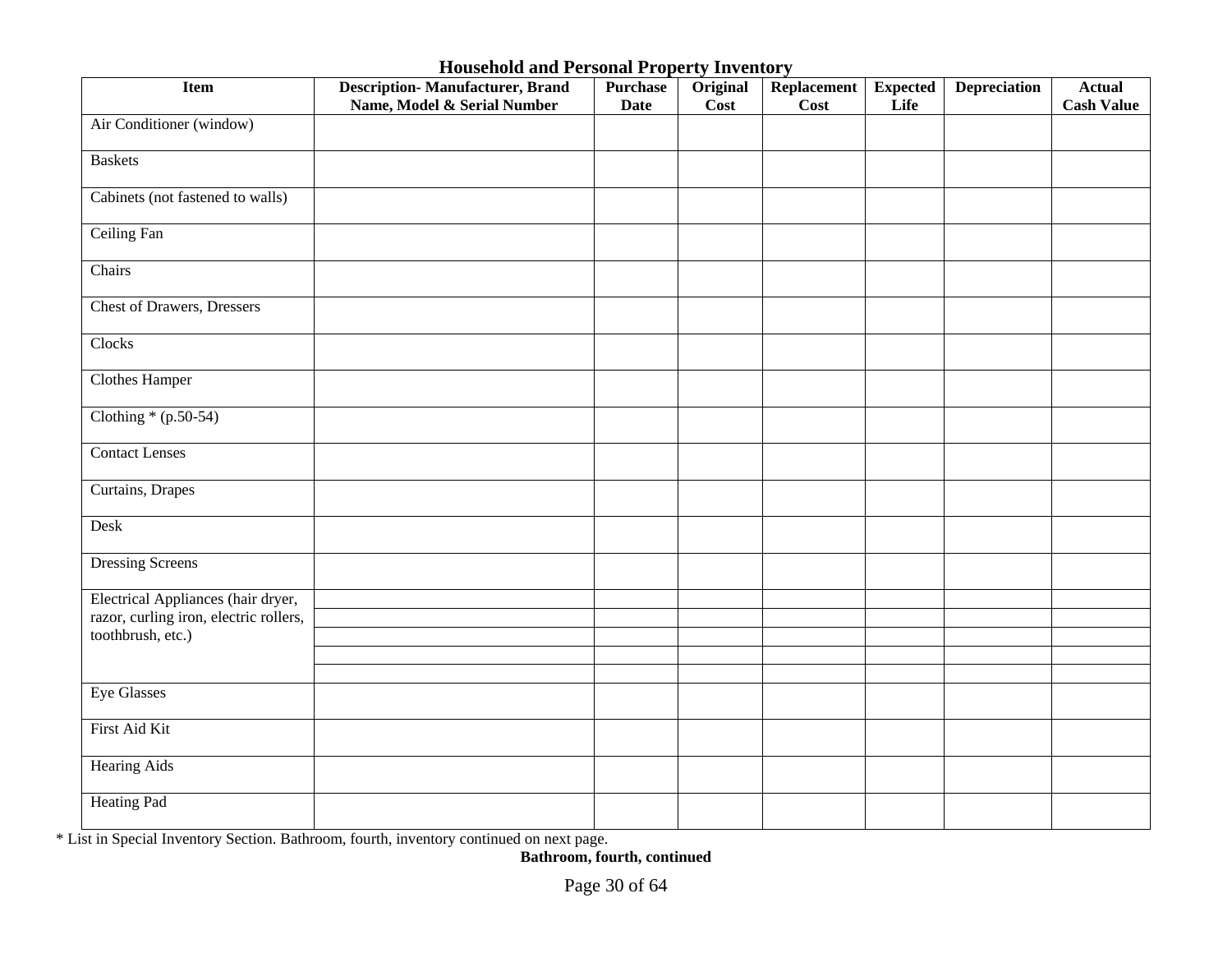| Item                                              | <b>Description-Manufacturer, Brand</b><br>Name, Model & Serial Number | <b>Purchase</b><br><b>Date</b> | Original<br>Cost | Replacement<br><b>Cost</b> | <b>Expected</b><br>Life | <b>Depreciation</b> | <b>Actual</b><br><b>Cash Value</b> |
|---------------------------------------------------|-----------------------------------------------------------------------|--------------------------------|------------------|----------------------------|-------------------------|---------------------|------------------------------------|
| Iron and Ironing Board                            |                                                                       |                                |                  |                            |                         |                     |                                    |
| Knickknacks * (p.57)                              |                                                                       |                                |                  |                            |                         |                     |                                    |
| Medicines (prescription and non-<br>prescription) |                                                                       |                                |                  |                            |                         |                     |                                    |
|                                                   |                                                                       |                                |                  |                            |                         |                     |                                    |
|                                                   |                                                                       |                                |                  |                            |                         |                     |                                    |
| Mirrors (portable)                                |                                                                       |                                |                  |                            |                         |                     |                                    |
| Pictures, Prints, Wall Hangings *<br>(p.60)       |                                                                       |                                |                  |                            |                         |                     |                                    |
| Plants, Flowers                                   |                                                                       |                                |                  |                            |                         |                     |                                    |
| Radio                                             |                                                                       |                                |                  |                            |                         |                     |                                    |
| Rugs, Bath Mats                                   |                                                                       |                                |                  |                            |                         |                     |                                    |
| Scales                                            |                                                                       |                                |                  |                            |                         |                     |                                    |
| Shelves (not attached)                            |                                                                       |                                |                  |                            |                         |                     |                                    |
| <b>Shower Curtain</b>                             |                                                                       |                                |                  |                            |                         |                     |                                    |
| Soap Dispensers, etc.                             |                                                                       |                                |                  |                            |                         |                     |                                    |
| Television                                        |                                                                       |                                |                  |                            |                         |                     |                                    |
| Towels, Sheets $*(p. 42)$                         |                                                                       |                                |                  |                            |                         |                     |                                    |
| Wastebasket                                       |                                                                       |                                |                  |                            |                         |                     |                                    |
|                                                   |                                                                       |                                |                  |                            |                         |                     |                                    |
|                                                   |                                                                       |                                |                  |                            |                         |                     |                                    |
| Total                                             |                                                                       |                                |                  |                            |                         |                     |                                    |

\* List in Special Inventory Section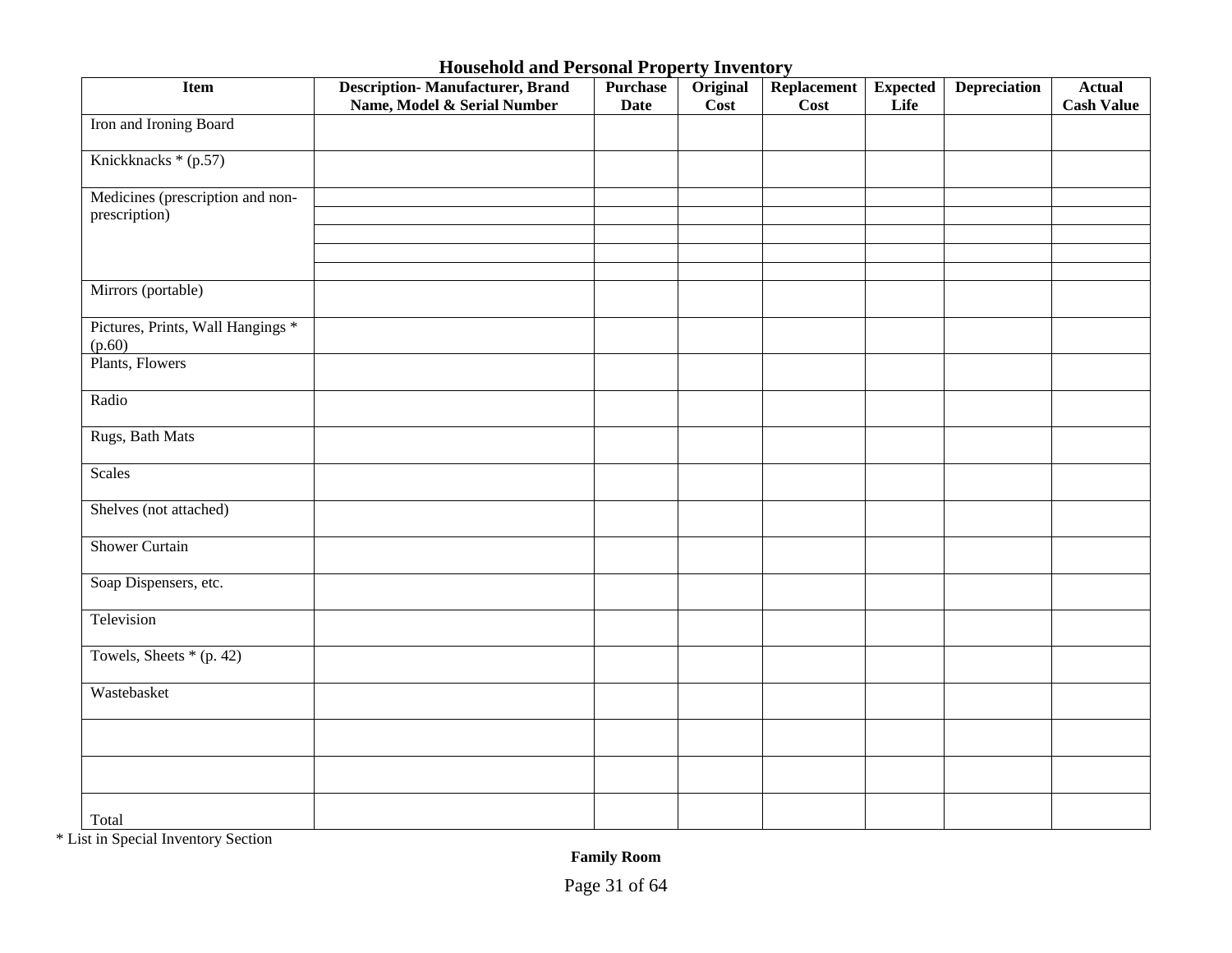| <b>Item</b>                                   | <b>Description-Manufacturer, Brand</b><br>Name, Model & Serial Number | <b>Purchase</b><br><b>Date</b> | Original<br>Cost | <b>Replacement</b><br>Cost | <b>Expected</b><br>Life | <b>Depreciation</b> | <b>Actual</b><br><b>Cash Value</b> |
|-----------------------------------------------|-----------------------------------------------------------------------|--------------------------------|------------------|----------------------------|-------------------------|---------------------|------------------------------------|
| Air Conditioner (window)                      |                                                                       |                                |                  |                            |                         |                     |                                    |
| <b>Baskets</b>                                |                                                                       |                                |                  |                            |                         |                     |                                    |
| <b>Binoculars</b>                             |                                                                       |                                |                  |                            |                         |                     |                                    |
| Board games $*(p.61-62)$                      |                                                                       |                                |                  |                            |                         |                     |                                    |
| Books $*(p. 43-44)$                           |                                                                       |                                |                  |                            |                         |                     |                                    |
| Bookcases (not fastened to walls)             |                                                                       |                                |                  |                            |                         |                     |                                    |
| Cabinets (not fastened to walls)              |                                                                       |                                |                  |                            |                         |                     |                                    |
| Cassette Tapes, CD's, Records,<br>$\rm DVD's$ |                                                                       |                                |                  |                            |                         |                     |                                    |
| Ceiling Fan                                   |                                                                       |                                |                  |                            |                         |                     |                                    |
| Chairs, Footstools                            |                                                                       |                                |                  |                            |                         |                     |                                    |
| Children's Toys * (p.49)                      |                                                                       |                                |                  |                            |                         |                     |                                    |
| Clocks                                        |                                                                       |                                |                  |                            |                         |                     |                                    |
| Collections, Collectables * (p.61-<br>62)     |                                                                       |                                |                  |                            |                         |                     |                                    |
| Couches, Sofas, Sectionals                    |                                                                       |                                |                  |                            |                         |                     |                                    |
| Curtains, Drapes                              |                                                                       |                                |                  |                            |                         |                     |                                    |
| Desk                                          |                                                                       |                                |                  |                            |                         |                     |                                    |
| <b>Entertainment Center</b>                   |                                                                       |                                |                  |                            |                         |                     |                                    |
| Exercise Equipment $*(p. 61-62)$              |                                                                       |                                |                  |                            |                         |                     |                                    |
| Fireplace Tools, Grate, Screen                |                                                                       |                                |                  |                            |                         |                     |                                    |

\* List in Special Inventory Section. Family Room inventory continued on next page.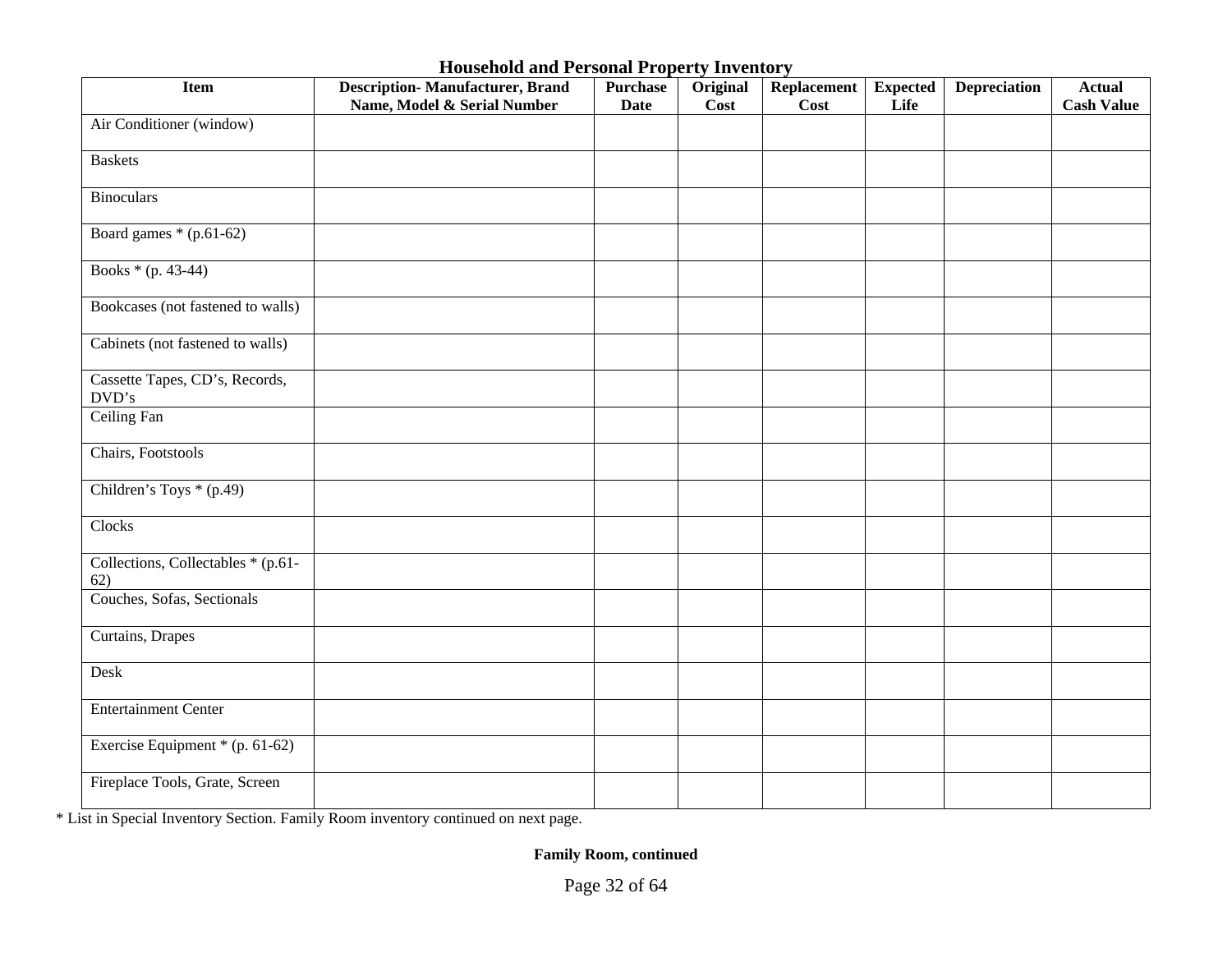| Item                                                                                           | <b>Description-Manufacturer, Brand</b><br>Name, Model & Serial Number | <b>Purchase</b><br><b>Date</b> | Original<br>Cost | <b>Replacement</b><br><b>Cost</b> | <b>Expected</b><br>Life | <b>Depreciation</b> | <b>Actual</b><br><b>Cash Value</b> |
|------------------------------------------------------------------------------------------------|-----------------------------------------------------------------------|--------------------------------|------------------|-----------------------------------|-------------------------|---------------------|------------------------------------|
| Hobby Equipment * (p.61-62)                                                                    |                                                                       |                                |                  |                                   |                         |                     |                                    |
| Knickknacks 8 (p.57)                                                                           |                                                                       |                                |                  |                                   |                         |                     |                                    |
| Lamps                                                                                          |                                                                       |                                |                  |                                   |                         |                     |                                    |
| Mementos                                                                                       |                                                                       |                                |                  |                                   |                         |                     |                                    |
| Musical Instruments * (p. 61-62)                                                               |                                                                       |                                |                  |                                   |                         |                     |                                    |
| Photo Albums * (p.60)                                                                          |                                                                       |                                |                  |                                   |                         |                     |                                    |
| Pictures, Prints, Wall Hangings *<br>(p.60)                                                    |                                                                       |                                |                  |                                   |                         |                     |                                    |
| Pillows                                                                                        |                                                                       |                                |                  |                                   |                         |                     |                                    |
| Ping-Pong, Pool Table                                                                          |                                                                       |                                |                  |                                   |                         |                     |                                    |
| Plants, Flowers                                                                                |                                                                       |                                |                  |                                   |                         |                     |                                    |
| Radio                                                                                          |                                                                       |                                |                  |                                   |                         |                     |                                    |
| Rugs                                                                                           |                                                                       |                                |                  |                                   |                         |                     |                                    |
| <b>Sheet Music</b>                                                                             |                                                                       |                                |                  |                                   |                         |                     |                                    |
| Stereo Equipment (CD Player,<br>Cassette Player, DVD Player,<br>Receiver, Speakers, Turntable) |                                                                       |                                |                  |                                   |                         |                     |                                    |
| Tables                                                                                         |                                                                       |                                |                  |                                   |                         |                     |                                    |
| Telephone                                                                                      |                                                                       |                                |                  |                                   |                         |                     |                                    |
| Television, VCR                                                                                |                                                                       |                                |                  |                                   |                         |                     |                                    |
| Vases $*(p.57)$                                                                                |                                                                       |                                |                  |                                   |                         |                     |                                    |
| Videogames $*(p.49)$                                                                           |                                                                       |                                |                  |                                   |                         |                     |                                    |

\* List in Special Inventory Section. Family Room inventory continued on next page.

**Family Room, continued**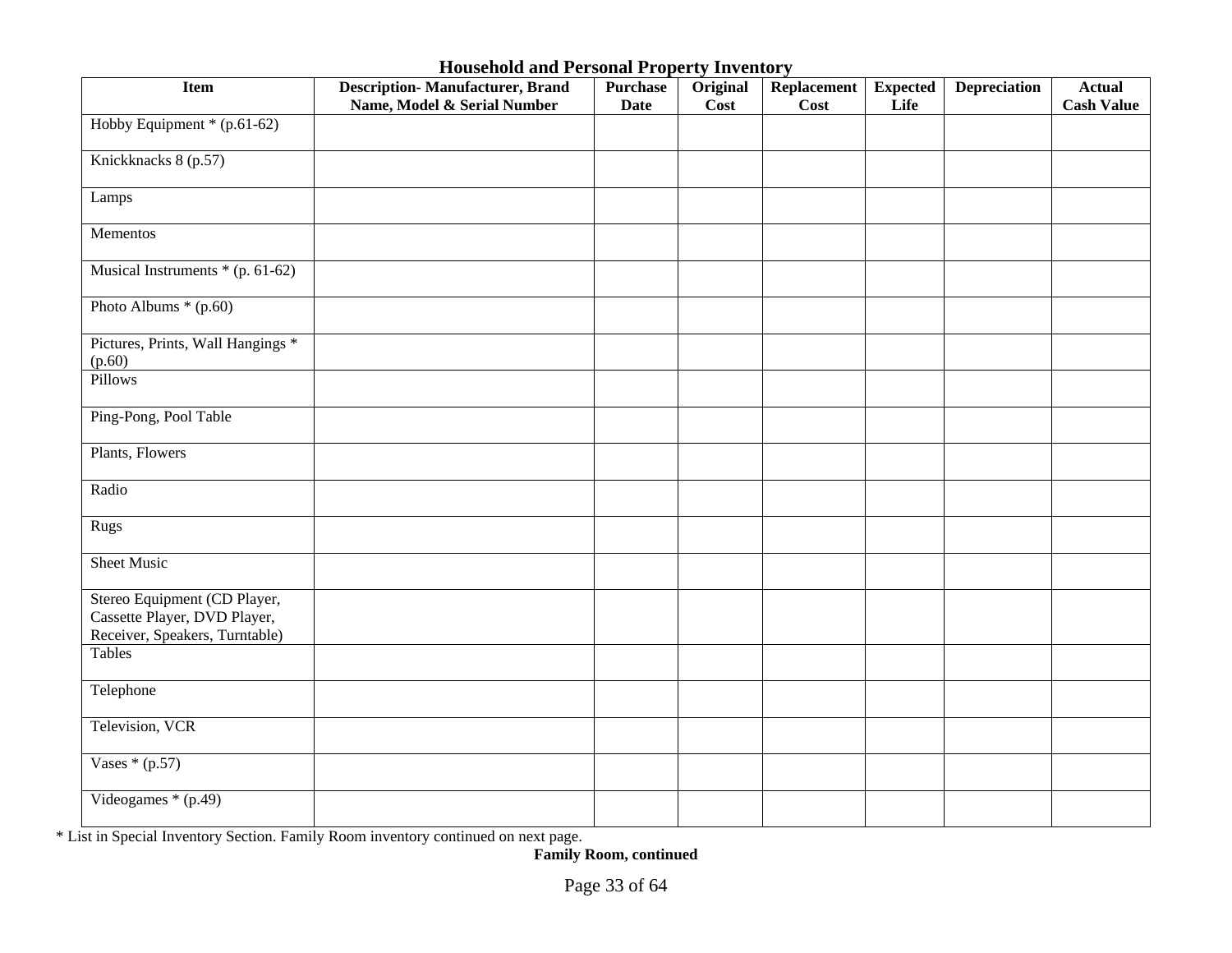| Item                                      | <b>Description-Manufacturer, Brand</b><br>Name, Model & Serial Number | Purchase<br><b>Date</b> | Original<br>$\overline{\text{Cost}}$ | Replacement<br>Cost | <b>Expected</b><br>Life | <b>Depreciation</b> | <b>Actual</b><br><b>Cash Value</b> |
|-------------------------------------------|-----------------------------------------------------------------------|-------------------------|--------------------------------------|---------------------|-------------------------|---------------------|------------------------------------|
| Video Camera, Videotapes *<br>$(p.45-48)$ |                                                                       |                         |                                      |                     |                         |                     |                                    |
|                                           |                                                                       |                         |                                      |                     |                         |                     |                                    |
|                                           |                                                                       |                         |                                      |                     |                         |                     |                                    |
|                                           |                                                                       |                         |                                      |                     |                         |                     |                                    |
|                                           |                                                                       |                         |                                      |                     |                         |                     |                                    |
|                                           |                                                                       |                         |                                      |                     |                         |                     |                                    |
|                                           |                                                                       |                         |                                      |                     |                         |                     |                                    |
|                                           |                                                                       |                         |                                      |                     |                         |                     |                                    |
|                                           |                                                                       |                         |                                      |                     |                         |                     |                                    |
|                                           |                                                                       |                         |                                      |                     |                         |                     |                                    |
|                                           |                                                                       |                         |                                      |                     |                         |                     |                                    |
|                                           |                                                                       |                         |                                      |                     |                         |                     |                                    |
|                                           |                                                                       |                         |                                      |                     |                         |                     |                                    |
|                                           |                                                                       |                         |                                      |                     |                         |                     |                                    |
|                                           |                                                                       |                         |                                      |                     |                         |                     |                                    |
|                                           |                                                                       |                         |                                      |                     |                         |                     |                                    |
|                                           |                                                                       |                         |                                      |                     |                         |                     |                                    |
|                                           |                                                                       |                         |                                      |                     |                         |                     |                                    |
| Total                                     |                                                                       |                         |                                      |                     |                         |                     |                                    |

\* List in Special Inventory Section

**Home Office**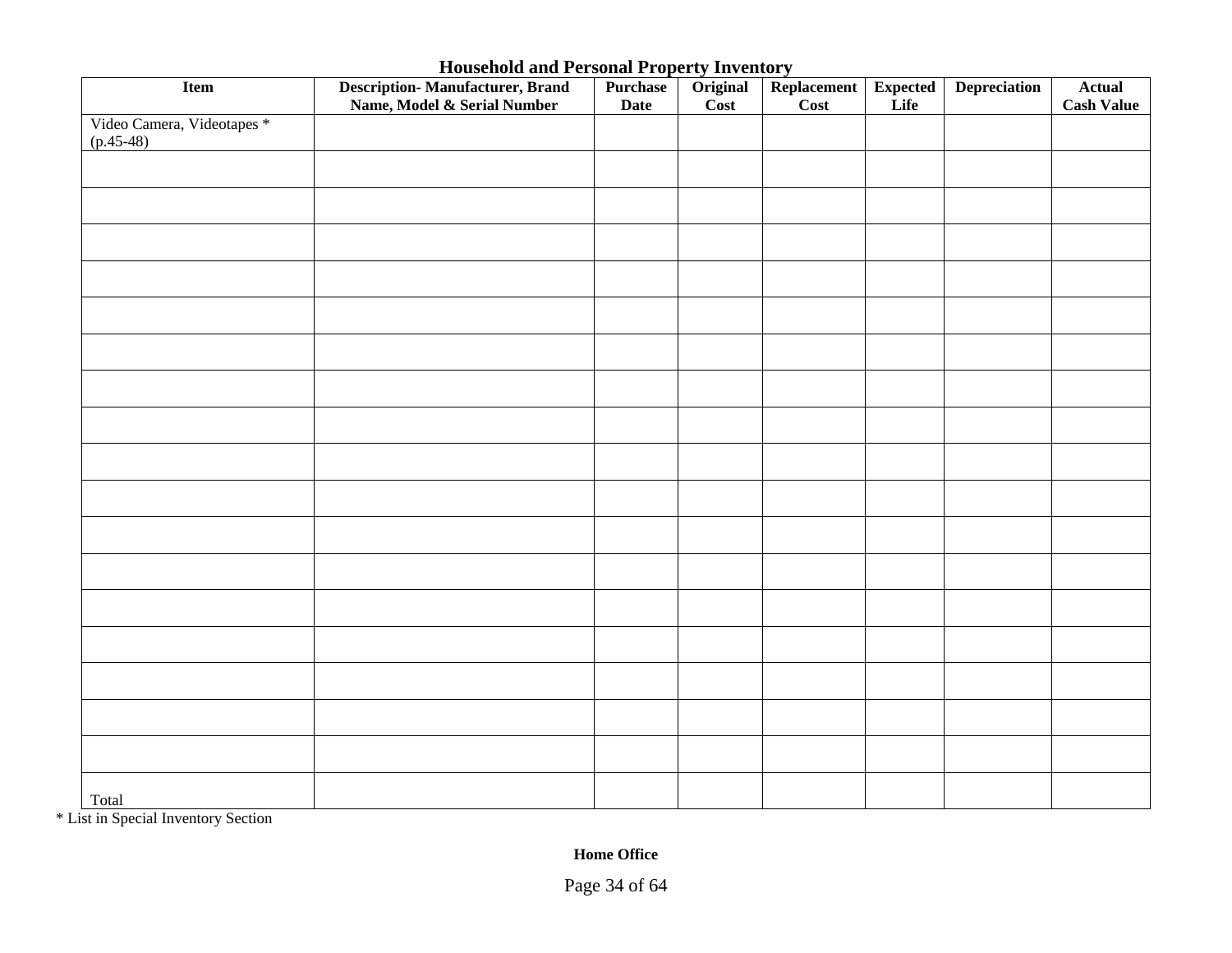| <b>Item</b>                               | <b>Description-Manufacturer, Brand</b><br>Name, Model & Serial Number | <b>Purchase</b><br><b>Date</b> | Original<br>Cost | Replacement<br>Cost | <b>Expected</b><br>Life | <b>Depreciation</b> | <b>Actual</b><br><b>Cash Value</b> |
|-------------------------------------------|-----------------------------------------------------------------------|--------------------------------|------------------|---------------------|-------------------------|---------------------|------------------------------------|
| Adding Machine, Calculator                |                                                                       |                                |                  |                     |                         |                     |                                    |
| Air Conditioner (window)                  |                                                                       |                                |                  |                     |                         |                     |                                    |
| Awards, Diplomas                          |                                                                       |                                |                  |                     |                         |                     |                                    |
| <b>Baskets</b>                            |                                                                       |                                |                  |                     |                         |                     |                                    |
| Books $*(p. 43-44)$                       |                                                                       |                                |                  |                     |                         |                     |                                    |
| Bookcases (not fastened to walls)         |                                                                       |                                |                  |                     |                         |                     |                                    |
| Cabinets (not fastened to walls)          |                                                                       |                                |                  |                     |                         |                     |                                    |
| Cassette Tapes, CD's, Records,<br>DVD's   |                                                                       |                                |                  |                     |                         |                     |                                    |
| Ceiling Fan                               |                                                                       |                                |                  |                     |                         |                     |                                    |
| Chairs, Footstools                        |                                                                       |                                |                  |                     |                         |                     |                                    |
| Clocks                                    |                                                                       |                                |                  |                     |                         |                     |                                    |
| Collections, Collectables * (p.61-<br>62) |                                                                       |                                |                  |                     |                         |                     |                                    |
| CD's, Blank Disks                         |                                                                       |                                |                  |                     |                         |                     |                                    |
| Computer, Monitor, Keyboard *<br>(p.55)   |                                                                       |                                |                  |                     |                         |                     |                                    |
| Computer Modem, Printer, Printer          |                                                                       |                                |                  |                     |                         |                     |                                    |
| Supplies, Printer Stand, Scanner *        |                                                                       |                                |                  |                     |                         |                     |                                    |
| (p.55)                                    |                                                                       |                                |                  |                     |                         |                     |                                    |
|                                           |                                                                       |                                |                  |                     |                         |                     |                                    |
| Computer Games, Software *<br>(p.55)      |                                                                       |                                |                  |                     |                         |                     |                                    |
| Couches, Sofas, Sectionals                |                                                                       |                                |                  |                     |                         |                     |                                    |

\* List in Special Inventory Section. Home Office inventory continued on next page.

| Offic<br>continued<br>Home |                                                  |          |          |             |                 |                       |        |
|----------------------------|--------------------------------------------------|----------|----------|-------------|-----------------|-----------------------|--------|
| Item                       | `°scription<br>xrano<br><i><b>Manutactur</b></i> | Purchase | Orıgınal | Replacement | <b>Expected</b> | eciation'<br>eni<br>. | Actual |
|                            |                                                  |          |          |             |                 |                       |        |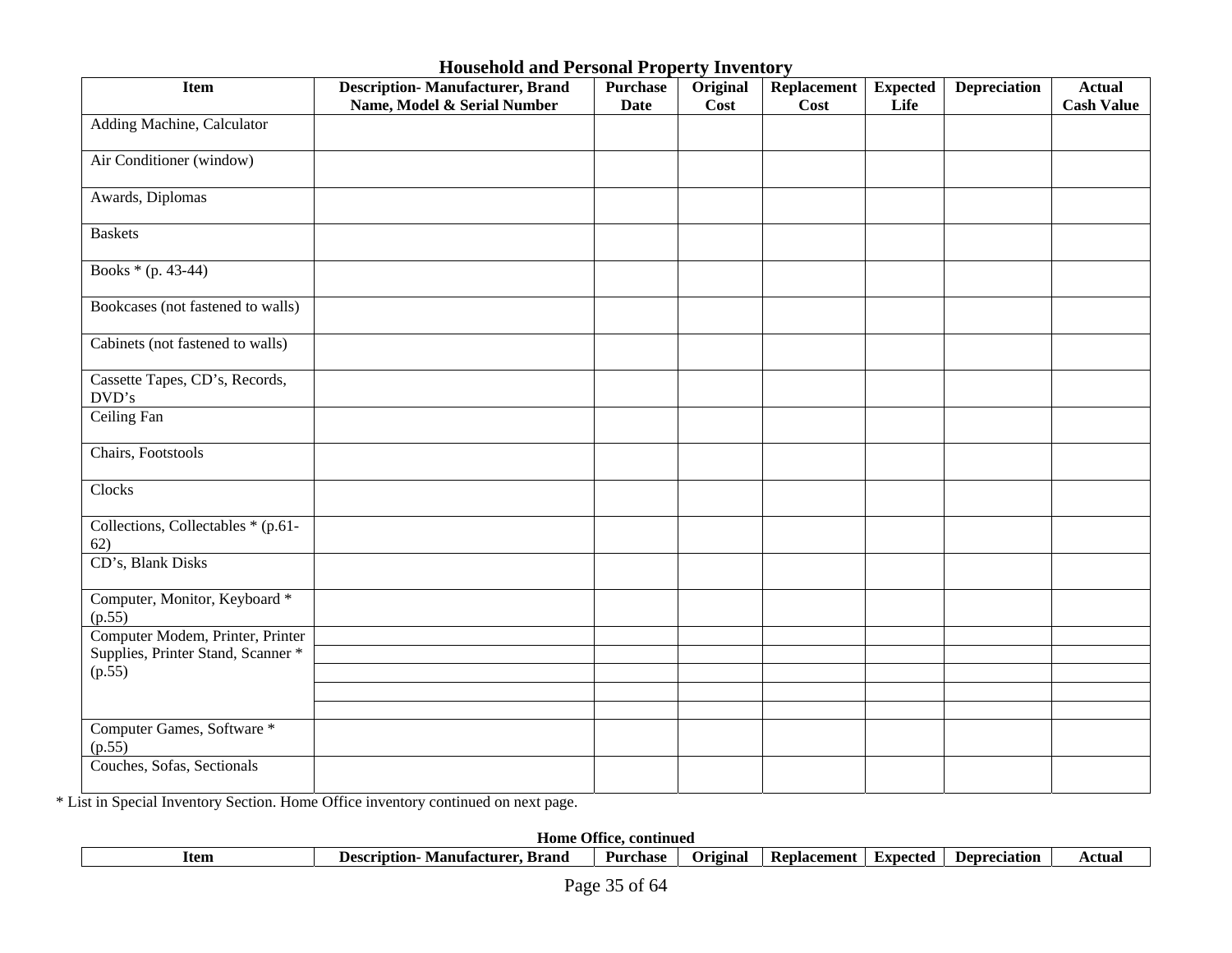|                                                                                      | Name, Model & Serial Number | <b>Date</b> | Cost | Cost | Life | <b>Cash Value</b> |
|--------------------------------------------------------------------------------------|-----------------------------|-------------|------|------|------|-------------------|
| Desk, Desk Accessories                                                               |                             |             |      |      |      |                   |
| FAX Machine                                                                          |                             |             |      |      |      |                   |
| <b>Filing Cabinets</b>                                                               |                             |             |      |      |      |                   |
| Home Networking Equipment<br>(Cable/DSL Modem, Router<br>(Wired/Wireless)) $*(p.55)$ |                             |             |      |      |      |                   |
| Knickknacks * (p.57)                                                                 |                             |             |      |      |      |                   |
| Lamps                                                                                |                             |             |      |      |      |                   |
| Laptop Computer, Printer                                                             |                             |             |      |      |      |                   |
| Photocopier                                                                          |                             |             |      |      |      |                   |
| Pictures, Prints, Wall Hangings *<br>(p.60)                                          |                             |             |      |      |      |                   |
| Radio                                                                                |                             |             |      |      |      |                   |
| Rugs                                                                                 |                             |             |      |      |      |                   |
| Paper Shredder                                                                       |                             |             |      |      |      |                   |
| Safe                                                                                 |                             |             |      |      |      |                   |
| Tables                                                                               |                             |             |      |      |      |                   |
| Tape Recorder, Digital Voice<br>Recorder                                             |                             |             |      |      |      |                   |
| Telephone, Telephone Answering<br>Machine                                            |                             |             |      |      |      |                   |
| Typewriter                                                                           |                             |             |      |      |      |                   |
| <b>Waste Basket</b>                                                                  |                             |             |      |      |      |                   |
| Total                                                                                |                             |             |      |      |      |                   |

\* List in Special Inventory Section

**Garage, Basement, Porch, Deck, Yard** 

| uaracc.<br>. Daschicht. I vrch. Deck. Taru |                                        |          |          |             |          |                     |        |
|--------------------------------------------|----------------------------------------|----------|----------|-------------|----------|---------------------|--------|
| Item                                       | Brand<br>Description<br>- Manufacturer | Purchase | Original | Replacement | Expected | <b>Depreciation</b> | Actual |
|                                            |                                        |          |          |             |          |                     |        |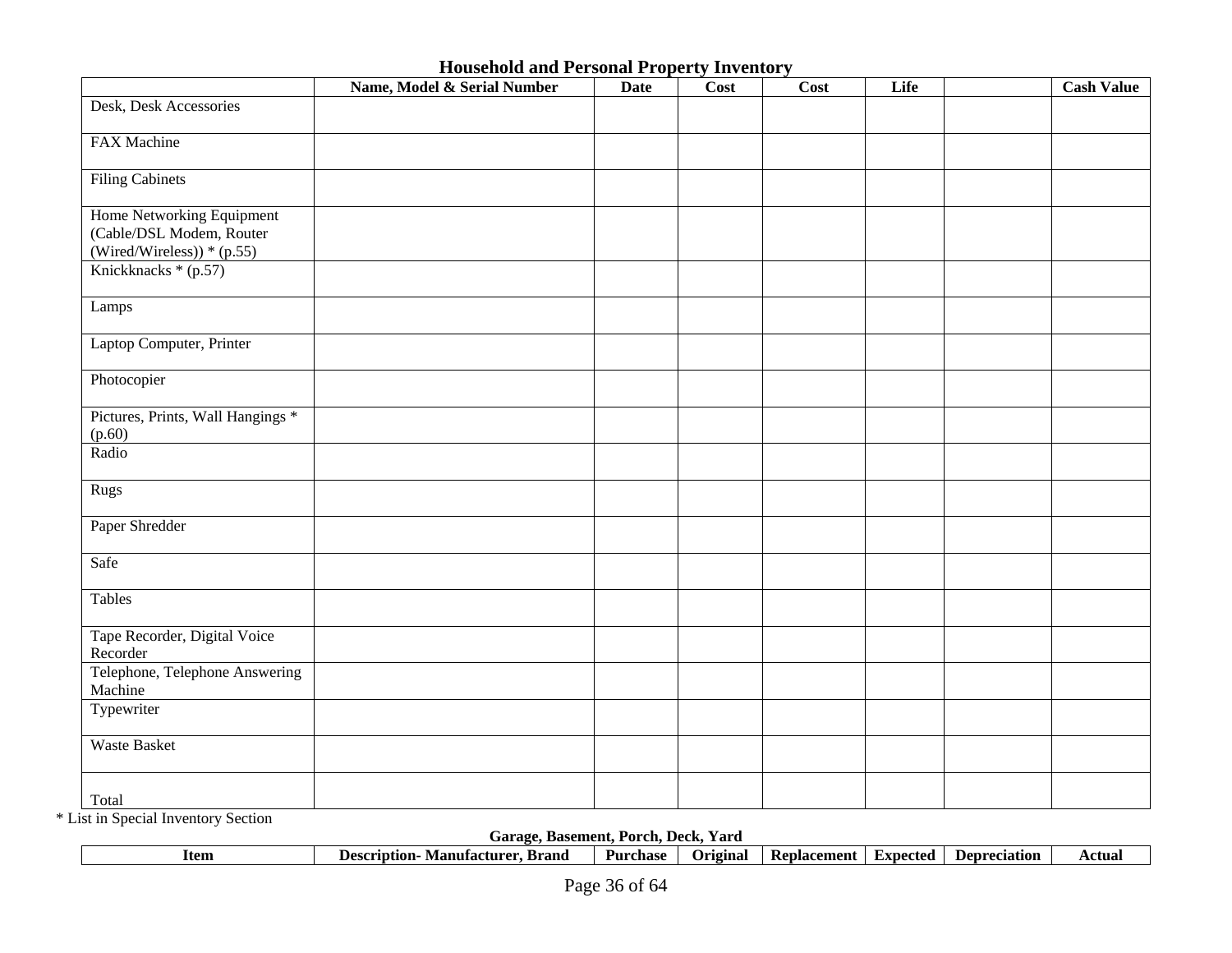|                                                                         | Name, Model & Serial Number | <b>Date</b> | Cost | Cost | Life | <b>Cash Value</b> |
|-------------------------------------------------------------------------|-----------------------------|-------------|------|------|------|-------------------|
| Alarm System (burglary, fire,                                           |                             |             |      |      |      |                   |
| medical alert, CCTV)                                                    |                             |             |      |      |      |                   |
| Automobile Equipment, Powered                                           |                             |             |      |      |      |                   |
| (air compressor, air tools, drill<br>press, generator, grinder, wet-dry |                             |             |      |      |      |                   |
| shop vacuum, etc)                                                       |                             |             |      |      |      |                   |
|                                                                         |                             |             |      |      |      |                   |
|                                                                         |                             |             |      |      |      |                   |
|                                                                         |                             |             |      |      |      |                   |
| Automobile Equipment, Non-                                              |                             |             |      |      |      |                   |
| Powered (hand tools, etc)                                               |                             |             |      |      |      |                   |
|                                                                         |                             |             |      |      |      |                   |
|                                                                         |                             |             |      |      |      |                   |
|                                                                         |                             |             |      |      |      |                   |
|                                                                         |                             |             |      |      |      |                   |
|                                                                         |                             |             |      |      |      |                   |
| Benches                                                                 |                             |             |      |      |      |                   |
| Bicycles                                                                |                             |             |      |      |      |                   |
| Cabinets                                                                |                             |             |      |      |      |                   |
| Camping Equipment (tents,                                               |                             |             |      |      |      |                   |
| sleeping bags, backpacks, pots                                          |                             |             |      |      |      |                   |
| and pans, utensils, etc.)                                               |                             |             |      |      |      |                   |
|                                                                         |                             |             |      |      |      |                   |
|                                                                         |                             |             |      |      |      |                   |
|                                                                         |                             |             |      |      |      |                   |
| <b>Canned Goods</b>                                                     |                             |             |      |      |      |                   |
| Central Vacuum System                                                   |                             |             |      |      |      |                   |
| Exercise Equipment * (p.61-62)                                          |                             |             |      |      |      |                   |
| Freezer (and its contents)                                              |                             |             |      |      |      |                   |

\* List in Special Inventory Section. Garage, Basement, Porch, Deck, Yard inventory continued on next page.

**Garage, Basement, Porch, Deck, Yard, continued** 

| ltem | . Brand<br>Manufacturer.<br>Description- | Purchase | Original | -<br>Replacement | Expected | <b>Depreciation</b> | Actual         |  |
|------|------------------------------------------|----------|----------|------------------|----------|---------------------|----------------|--|
|      | Model & Serial »<br>Number<br>Name.      | Date     | ∵ost     | ∠ost             | Life     |                     | ∠ash<br>/ aluo |  |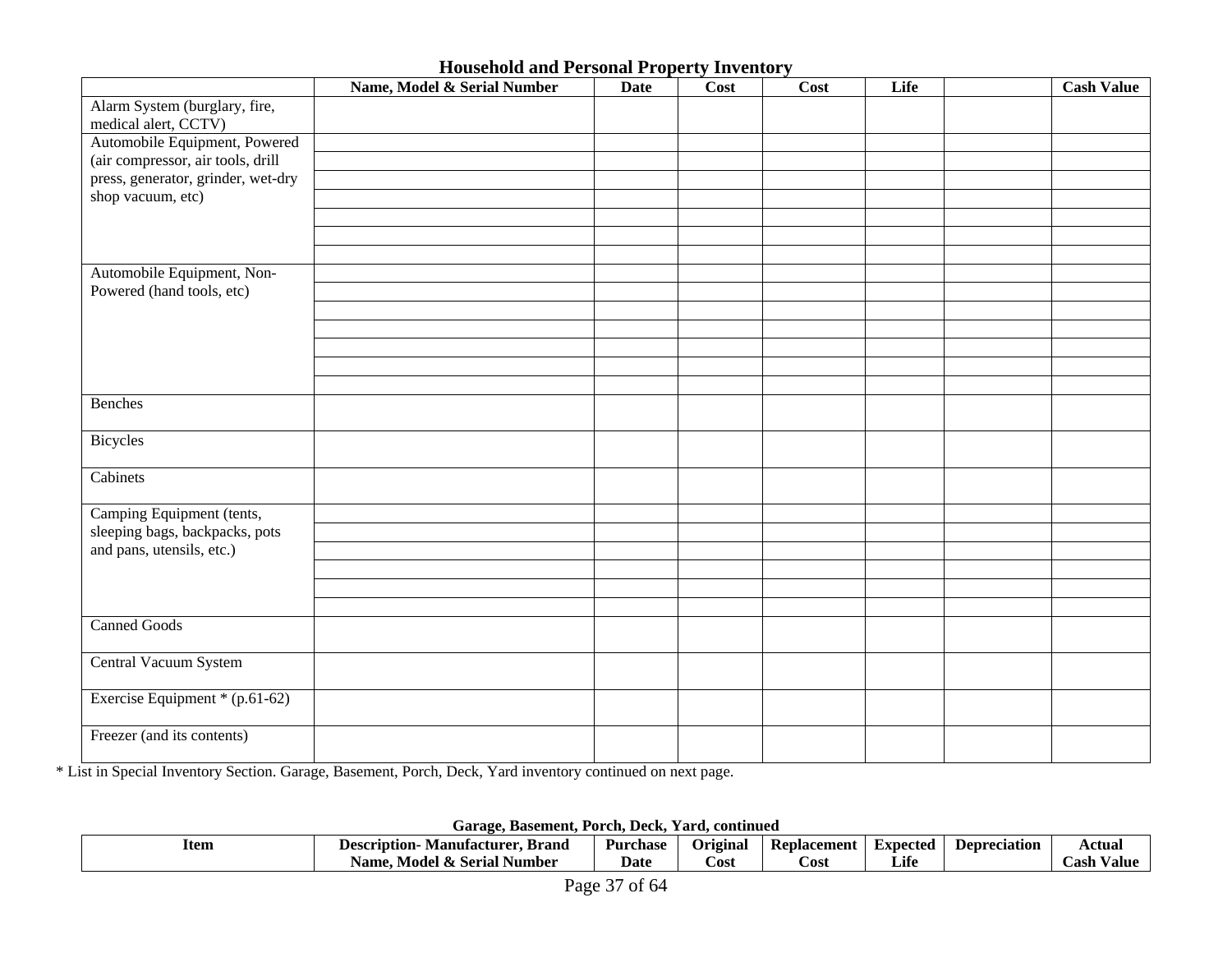| Furnace, Heating, Central Air      |  |  |  |  |
|------------------------------------|--|--|--|--|
| Conditioning Equipment, Hot        |  |  |  |  |
| Water Heater, Water Softener       |  |  |  |  |
| Garden Equipment, Powered          |  |  |  |  |
| (hedge trimmer, lawn mover, leaf   |  |  |  |  |
| blower, power washer, tiller, snow |  |  |  |  |
| blower, weed trimmer,              |  |  |  |  |
|                                    |  |  |  |  |
| Garden Equipment, Non-Powered      |  |  |  |  |
| (wheel barrow, hoes, rakes,        |  |  |  |  |
| shovels, buckets, etc)             |  |  |  |  |
| Glider, Gym/Swing Set              |  |  |  |  |
|                                    |  |  |  |  |
| Grass Seed, Fertilizer, Bird Seed  |  |  |  |  |
|                                    |  |  |  |  |
| Grill (gas/charcoal), Grill        |  |  |  |  |
| Equipment                          |  |  |  |  |
| Hobby Equipment $*(p.61-62)$       |  |  |  |  |
|                                    |  |  |  |  |
| <b>Holiday Decorations</b>         |  |  |  |  |
|                                    |  |  |  |  |
| Hoses, Sprinklers                  |  |  |  |  |
|                                    |  |  |  |  |
| Hot Tub                            |  |  |  |  |
|                                    |  |  |  |  |
| <b>Intercom System</b>             |  |  |  |  |
|                                    |  |  |  |  |
| Ladders                            |  |  |  |  |
|                                    |  |  |  |  |
| <b>Lawn Decorations</b>            |  |  |  |  |
|                                    |  |  |  |  |
| Lawn Furniture                     |  |  |  |  |
|                                    |  |  |  |  |
| Luggage                            |  |  |  |  |
| Patio Furniture                    |  |  |  |  |
|                                    |  |  |  |  |
| Planters                           |  |  |  |  |
|                                    |  |  |  |  |

\* List in Special Inventory Section. Garage, Basement, Porch, Deck, Yard inventory continued on next page.

**Garage, Basement, Porch, Deck, Yard, continued** 

| Item | Description-<br>Brand<br>Manutacturer.           | Purchase | Original | Replacement | Expected                | Depreciation | Actual        |
|------|--------------------------------------------------|----------|----------|-------------|-------------------------|--------------|---------------|
|      | . Number<br>- Model -<br>Name.<br>Serial<br>- 63 | Date     | Cost     | Cost        | $\cdot$ $\cdot$<br>Life |              | ∠ash<br>/alue |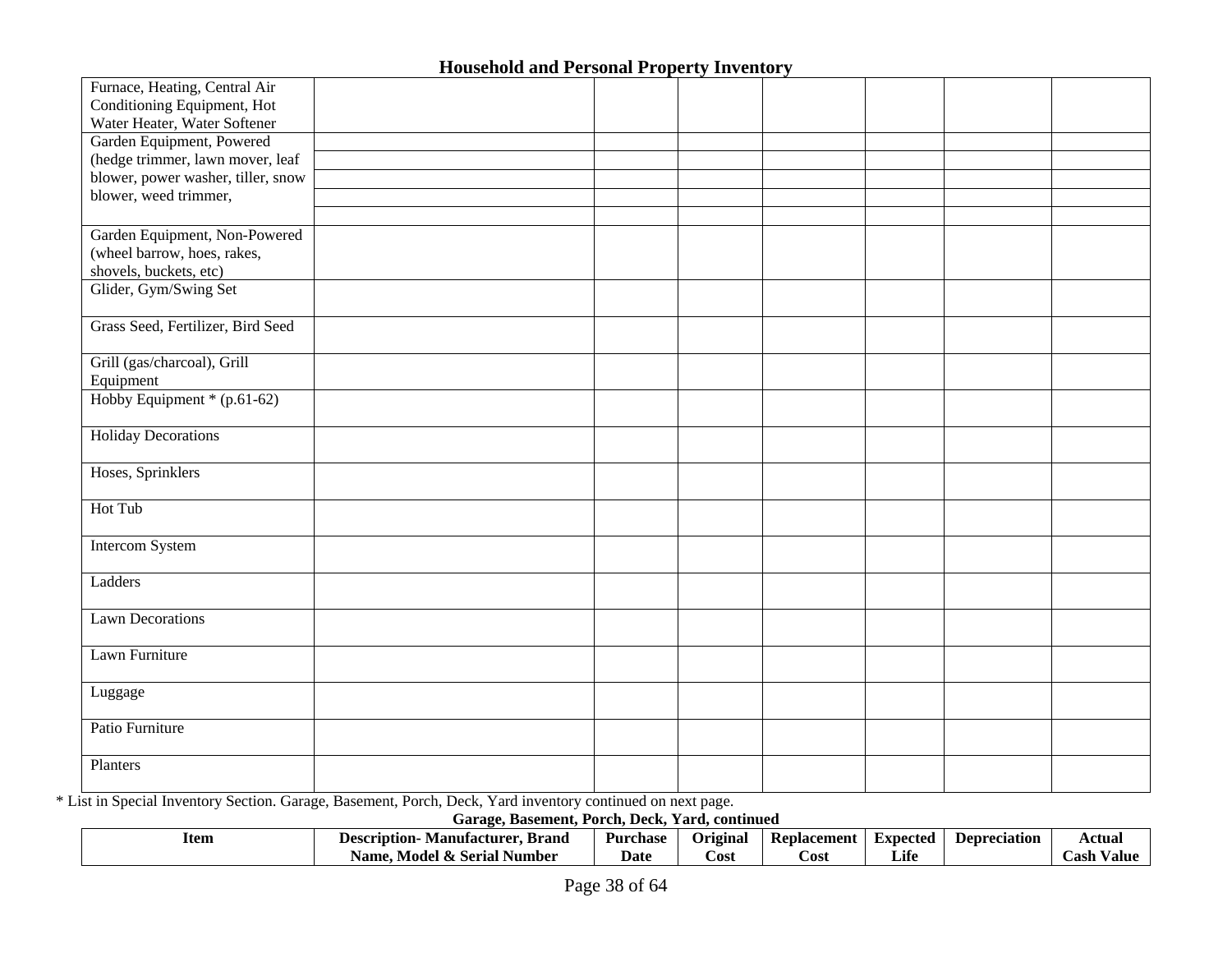| Sports Equipment * (p.61-62) |  |  |  |  |
|------------------------------|--|--|--|--|
| Sprinkler System             |  |  |  |  |
| Tools $*(p.64)$              |  |  |  |  |
|                              |  |  |  |  |
|                              |  |  |  |  |
|                              |  |  |  |  |
|                              |  |  |  |  |
| <b>Trash Cans</b>            |  |  |  |  |
| Vases $*(p.57)$              |  |  |  |  |
| <b>Weather Station</b>       |  |  |  |  |
| Woodworking Equipment        |  |  |  |  |
|                              |  |  |  |  |
|                              |  |  |  |  |
|                              |  |  |  |  |
|                              |  |  |  |  |
| Work Bench                   |  |  |  |  |
|                              |  |  |  |  |
|                              |  |  |  |  |
|                              |  |  |  |  |
|                              |  |  |  |  |
|                              |  |  |  |  |
|                              |  |  |  |  |
|                              |  |  |  |  |
| Total                        |  |  |  |  |

\* List in Special Inventory Section

|      |                                            | Attic           |          |             |          |                     |               |
|------|--------------------------------------------|-----------------|----------|-------------|----------|---------------------|---------------|
| Item | <b>Description-</b><br>Manufacturer. Brand | <b>Purchase</b> | Original | Replacement | Expected | <b>Depreciation</b> | Actual        |
|      | <b>Model &amp; Serial Number</b><br>Name.  | <b>Date</b>     | Cost     | Cost        | Life     |                     | `ash<br>Value |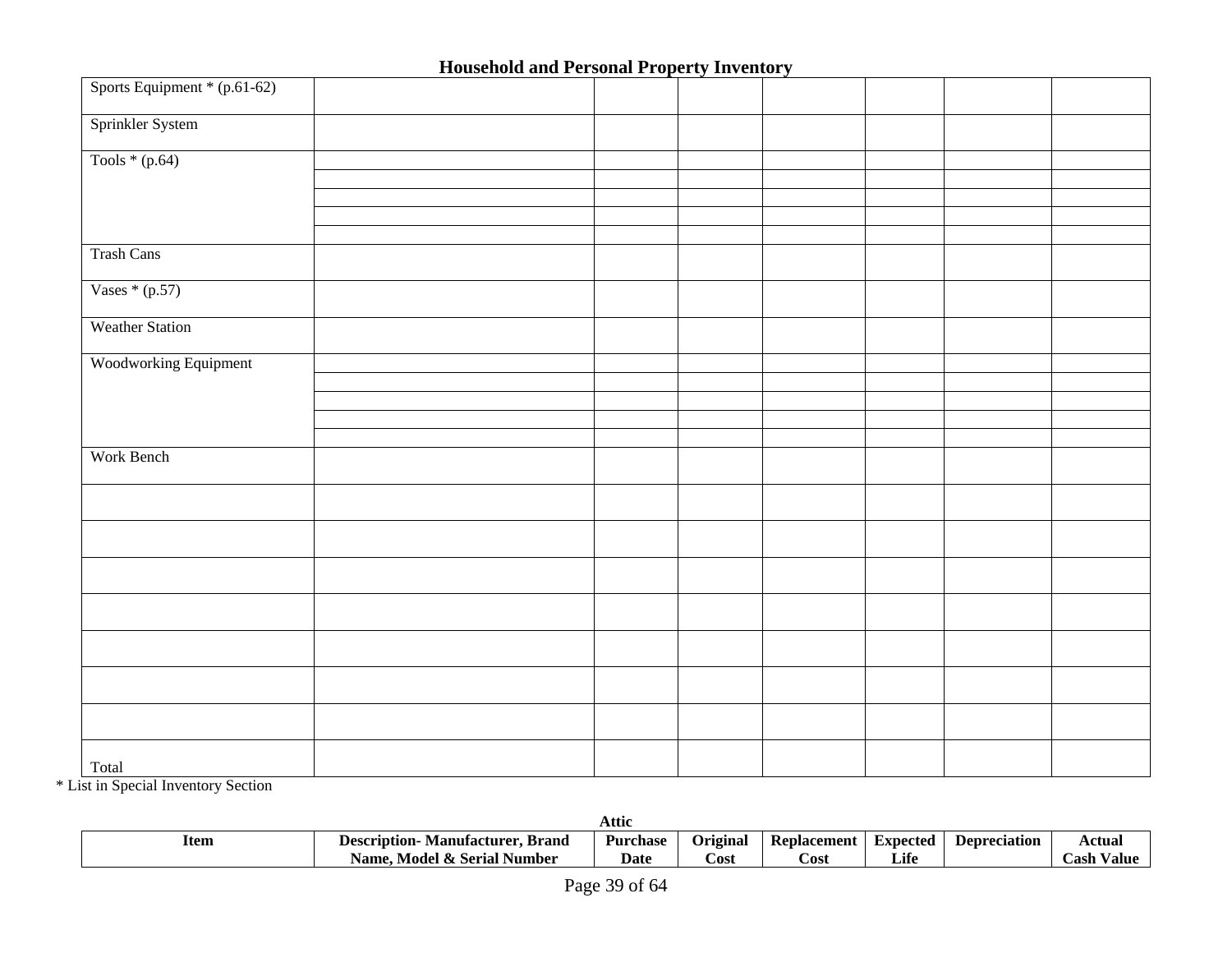| Total |                                                                       |                                     |                  |                            |                         |                     |                                    |
|-------|-----------------------------------------------------------------------|-------------------------------------|------------------|----------------------------|-------------------------|---------------------|------------------------------------|
|       |                                                                       | <b>Special Inventory (antiques)</b> |                  |                            |                         |                     |                                    |
| Item  | <b>Description-Manufacturer, Brand</b><br>Name, Model & Serial Number | Purchase<br><b>Date</b>             | Original<br>Cost | <b>Replacement</b><br>Cost | <b>Expected</b><br>Life | <b>Depreciation</b> | <b>Actual</b><br><b>Cash Value</b> |
|       |                                                                       |                                     |                  |                            |                         |                     |                                    |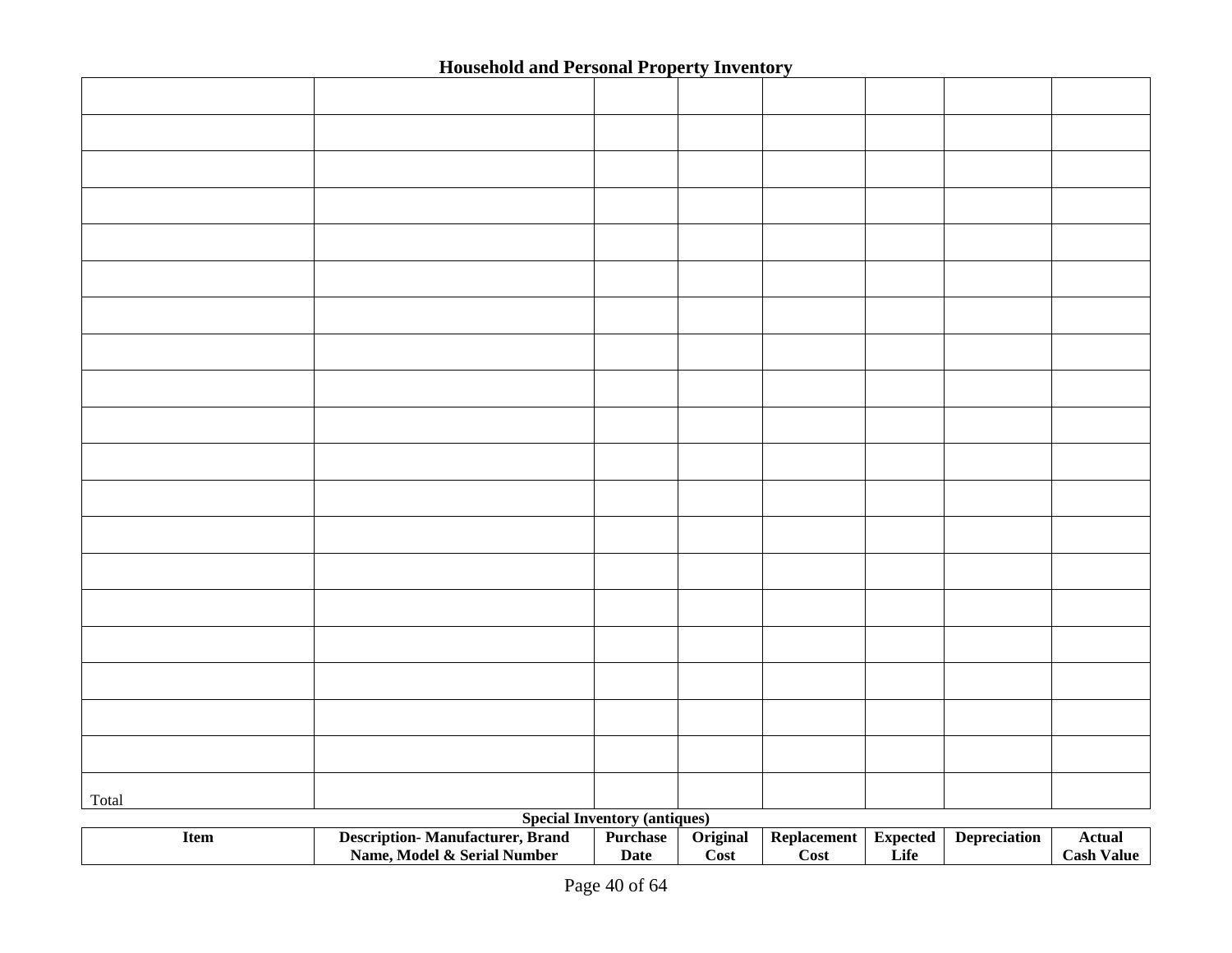| Total |                                                                       |             |                            |             |                 |                     |                   |
|-------|-----------------------------------------------------------------------|-------------|----------------------------|-------------|-----------------|---------------------|-------------------|
|       | Special Inventory (bed and bath linens, bedspreads, blankets, quilts) |             |                            |             |                 |                     |                   |
| Item  | <b>Description-Manufacturer, Brand</b>                                | Purchase    | Original                   | Replacement | <b>Expected</b> | <b>Depreciation</b> | <b>Actual</b>     |
|       | Name, Model & Serial Number                                           | <b>Date</b> | $\overline{\mathrm{Cost}}$ | Cost        | Life            |                     | <b>Cash Value</b> |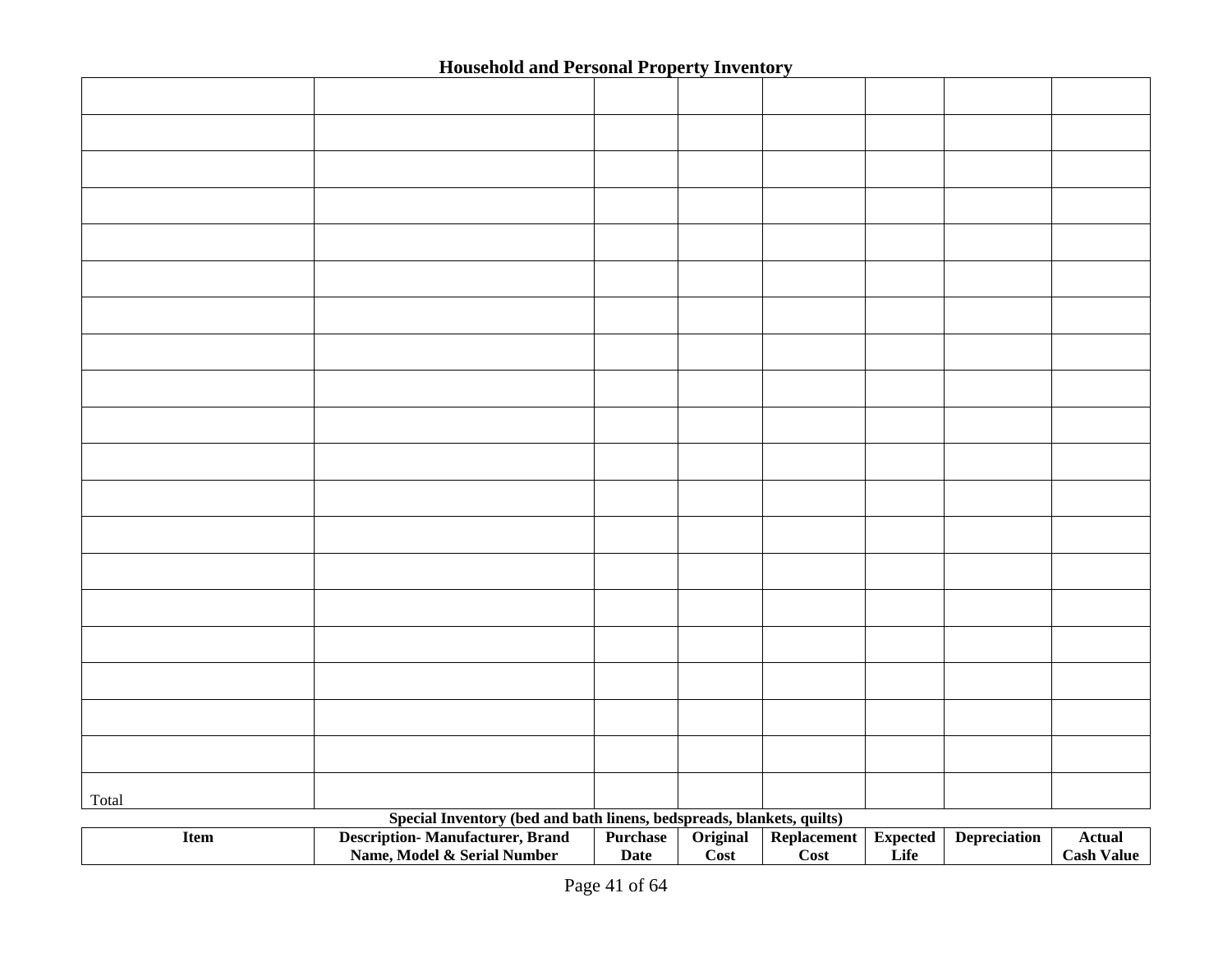| Total |                                        |                                  |          |                    |                 |                     |                   |
|-------|----------------------------------------|----------------------------------|----------|--------------------|-----------------|---------------------|-------------------|
|       |                                        | <b>Special Inventory (books)</b> |          |                    |                 |                     |                   |
| Item  | <b>Description-Manufacturer, Brand</b> | Purchase                         | Original | <b>Replacement</b> | <b>Expected</b> | <b>Depreciation</b> | <b>Actual</b>     |
|       | Name, Model & Serial Number            | <b>Date</b>                      | Cost     | Cost               | Life            |                     | <b>Cash Value</b> |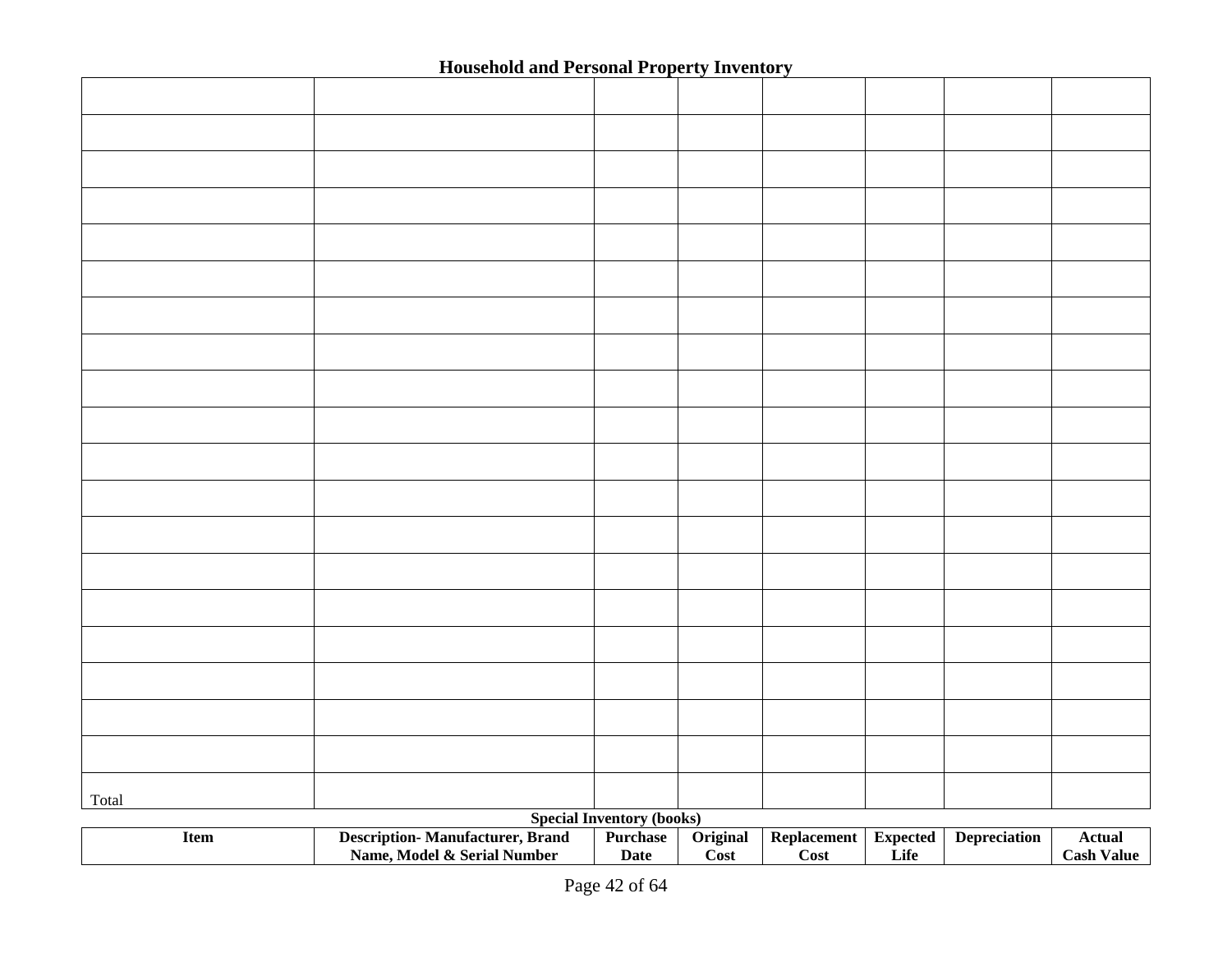| Total |  |  |  |  |
|-------|--|--|--|--|

Special Inventory (books) inventory continued on next page

**Special Inventory (books), continued** 

| Item | <b>Manufacturer, Brand</b><br><b>Description-</b><br><b>4 &amp; Serial Number</b><br>Model .<br>Name. | <b>Purchase</b><br>Date | <b>Original</b><br>Cost | Replacement<br>Cost | Expected<br>Life | <b>Depreciation</b> | Actual<br>$\cosh V$<br>Value |
|------|-------------------------------------------------------------------------------------------------------|-------------------------|-------------------------|---------------------|------------------|---------------------|------------------------------|
|      |                                                                                                       |                         |                         |                     |                  |                     |                              |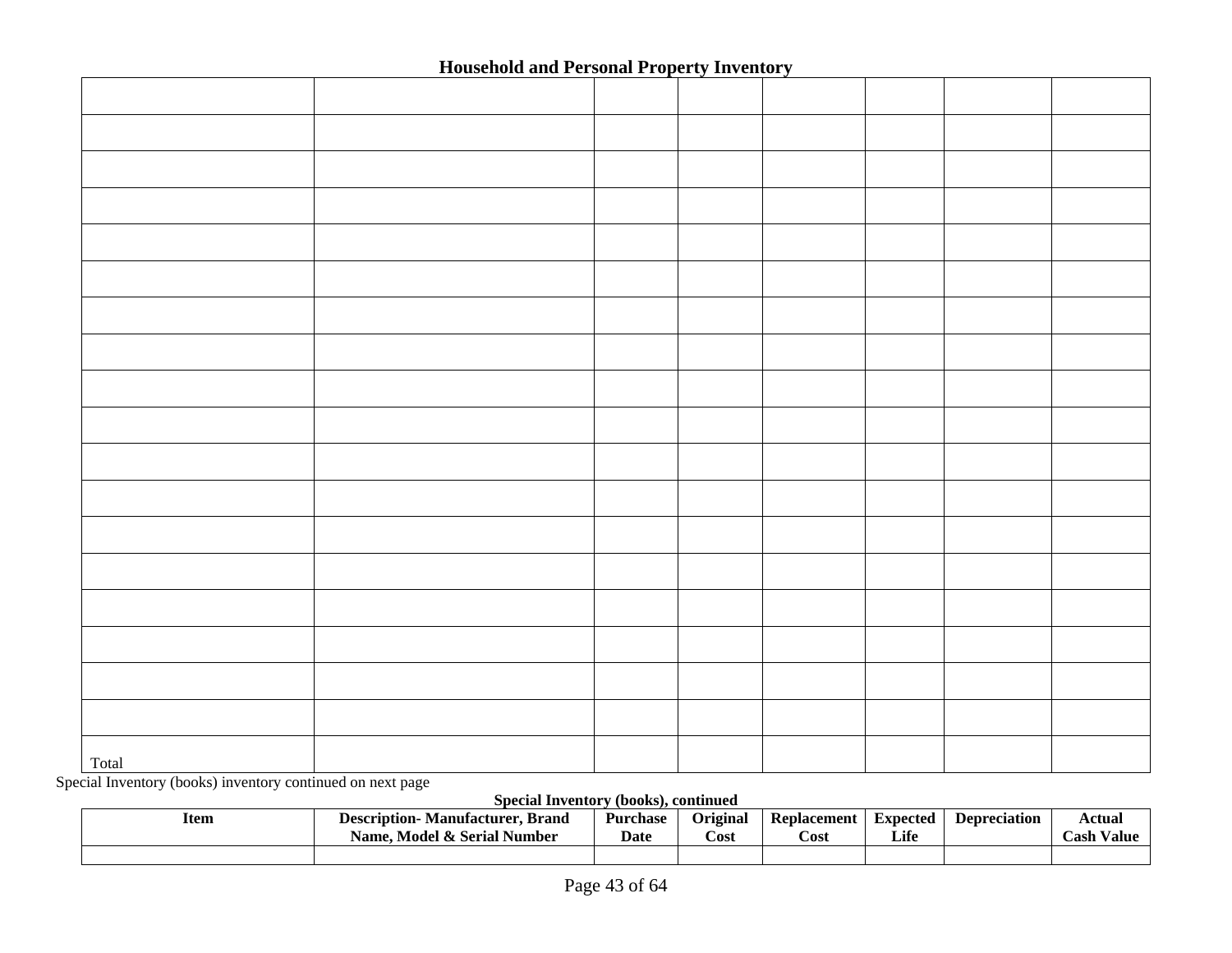|             | <u>household and I chomat Poperty Inventory</u>                              |             |          |                    |                 |                     |                   |
|-------------|------------------------------------------------------------------------------|-------------|----------|--------------------|-----------------|---------------------|-------------------|
|             |                                                                              |             |          |                    |                 |                     |                   |
|             |                                                                              |             |          |                    |                 |                     |                   |
|             |                                                                              |             |          |                    |                 |                     |                   |
|             |                                                                              |             |          |                    |                 |                     |                   |
|             |                                                                              |             |          |                    |                 |                     |                   |
|             |                                                                              |             |          |                    |                 |                     |                   |
|             |                                                                              |             |          |                    |                 |                     |                   |
|             |                                                                              |             |          |                    |                 |                     |                   |
|             |                                                                              |             |          |                    |                 |                     |                   |
|             |                                                                              |             |          |                    |                 |                     |                   |
|             |                                                                              |             |          |                    |                 |                     |                   |
|             |                                                                              |             |          |                    |                 |                     |                   |
|             |                                                                              |             |          |                    |                 |                     |                   |
|             |                                                                              |             |          |                    |                 |                     |                   |
|             |                                                                              |             |          |                    |                 |                     |                   |
|             |                                                                              |             |          |                    |                 |                     |                   |
|             |                                                                              |             |          |                    |                 |                     |                   |
|             |                                                                              |             |          |                    |                 |                     |                   |
|             |                                                                              |             |          |                    |                 |                     |                   |
|             |                                                                              |             |          |                    |                 |                     |                   |
|             |                                                                              |             |          |                    |                 |                     |                   |
|             |                                                                              |             |          |                    |                 |                     |                   |
|             |                                                                              |             |          |                    |                 |                     |                   |
|             |                                                                              |             |          |                    |                 |                     |                   |
|             |                                                                              |             |          |                    |                 |                     |                   |
|             |                                                                              |             |          |                    |                 |                     |                   |
|             |                                                                              |             |          |                    |                 |                     |                   |
|             |                                                                              |             |          |                    |                 |                     |                   |
|             |                                                                              |             |          |                    |                 |                     |                   |
|             |                                                                              |             |          |                    |                 |                     |                   |
|             |                                                                              |             |          |                    |                 |                     |                   |
|             |                                                                              |             |          |                    |                 |                     |                   |
|             |                                                                              |             |          |                    |                 |                     |                   |
|             |                                                                              |             |          |                    |                 |                     |                   |
|             |                                                                              |             |          |                    |                 |                     |                   |
|             |                                                                              |             |          |                    |                 |                     |                   |
|             |                                                                              |             |          |                    |                 |                     |                   |
| Total       |                                                                              |             |          |                    |                 |                     |                   |
|             | Special Inventory (cassette tapes, compact disks, record albums, videotapes) |             |          |                    |                 |                     |                   |
| <b>Item</b> | <b>Description-Manufacturer, Brand</b>                                       | Purchase    | Original | <b>Replacement</b> | <b>Expected</b> | <b>Depreciation</b> | <b>Actual</b>     |
|             | Name, Model & Serial Number                                                  | <b>Date</b> | Cost     | Cost               | Life            |                     | <b>Cash Value</b> |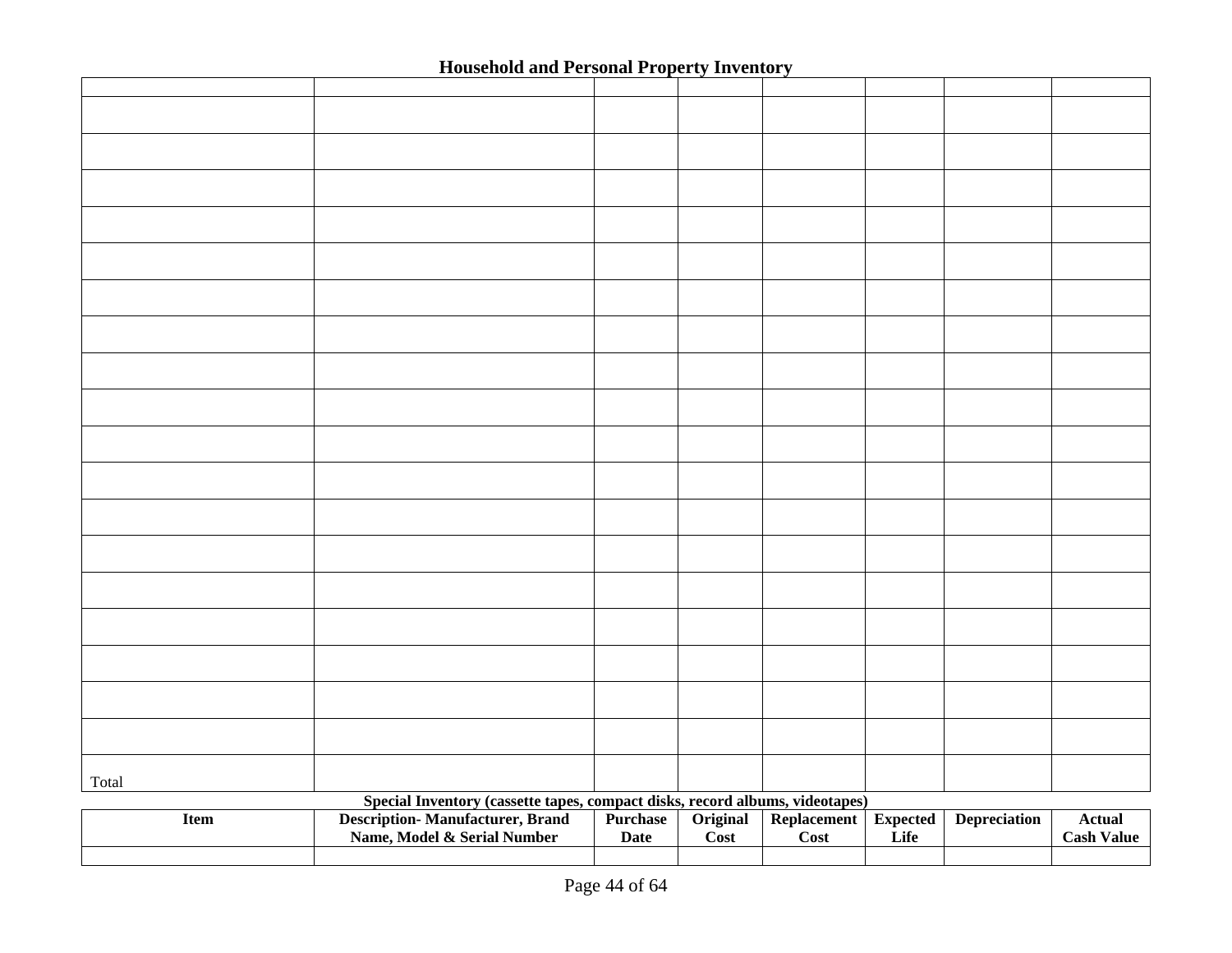| Total |  |  |  |  |
|-------|--|--|--|--|

Special Inventory (cassette tapes, compact disks, record albums, videotapes), inventory continued on next page.

#### **Special Inventory (cassette tapes, compact disks, record albums, videotapes), continued**

| Item | <b>Description-</b> Manufacturer, Brand | <b>Purchase</b> | Original | Replacement | Expected | <b>Depreciation</b> | Actual            |
|------|-----------------------------------------|-----------------|----------|-------------|----------|---------------------|-------------------|
|      | Name. Model & Serial Number             | Date            | Cost     | Cost        | Life     |                     | <b>Cash Value</b> |
|      |                                         |                 |          |             |          |                     |                   |
|      |                                         |                 |          |             |          |                     |                   |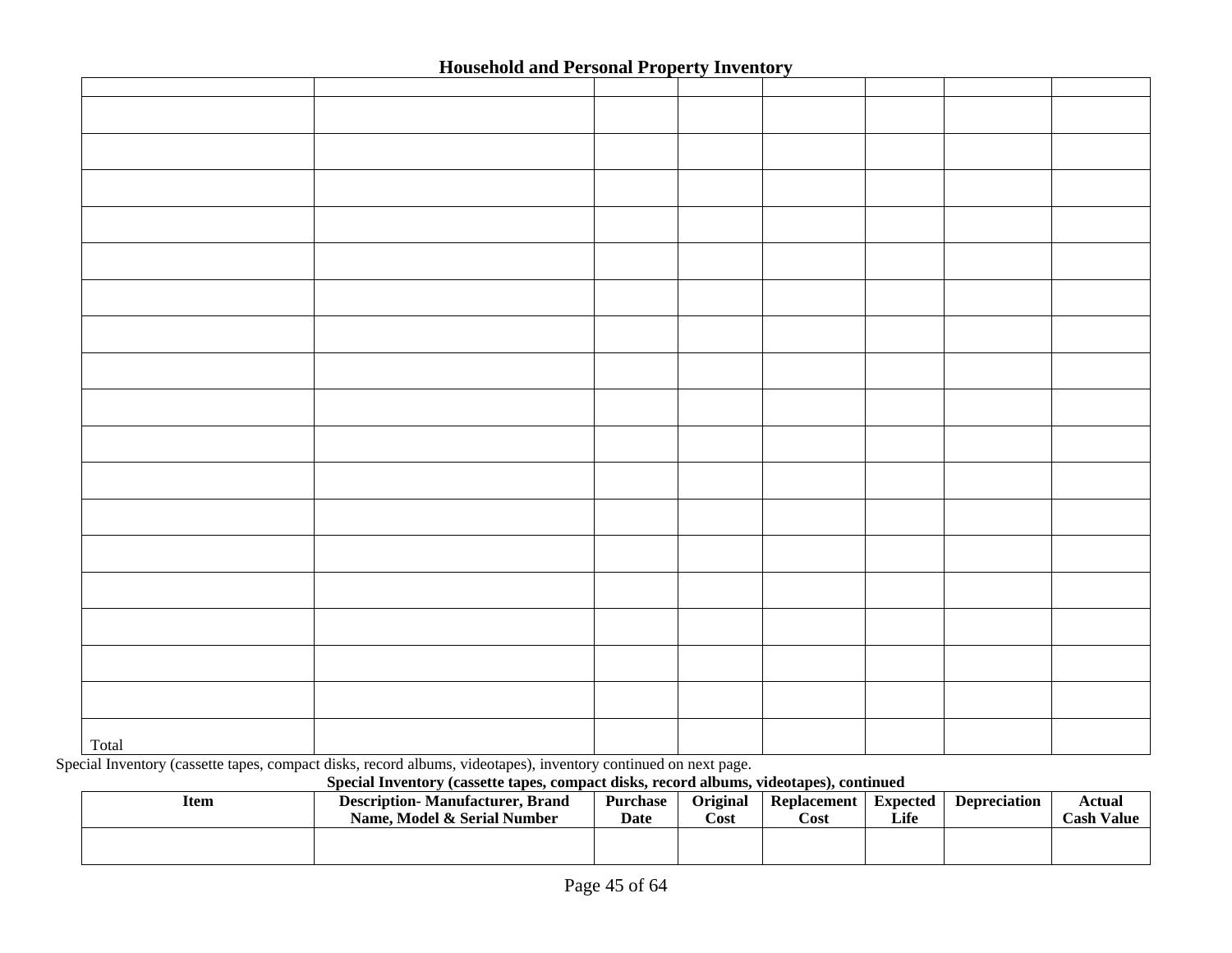| Total |  |  |  |  |
|-------|--|--|--|--|

Special Inventory (cassette tapes, compact disks, record albums, videotapes), inventory continued on next page.

#### **Special Inventory (cassette tapes, compact disks, record albums, videotapes), continued**

| Item | <b>Description-Manufacturer, Brand</b><br>Name, Model & Serial Number | Purchase<br><b>Date</b> | <b>Original</b><br>$\mathbb C$ ost | <b>Replacement</b><br>Cost | <b>Expected</b><br>Life | <b>Depreciation</b> | Actual<br><b>Cash Value</b> |
|------|-----------------------------------------------------------------------|-------------------------|------------------------------------|----------------------------|-------------------------|---------------------|-----------------------------|
|      |                                                                       |                         |                                    |                            |                         |                     |                             |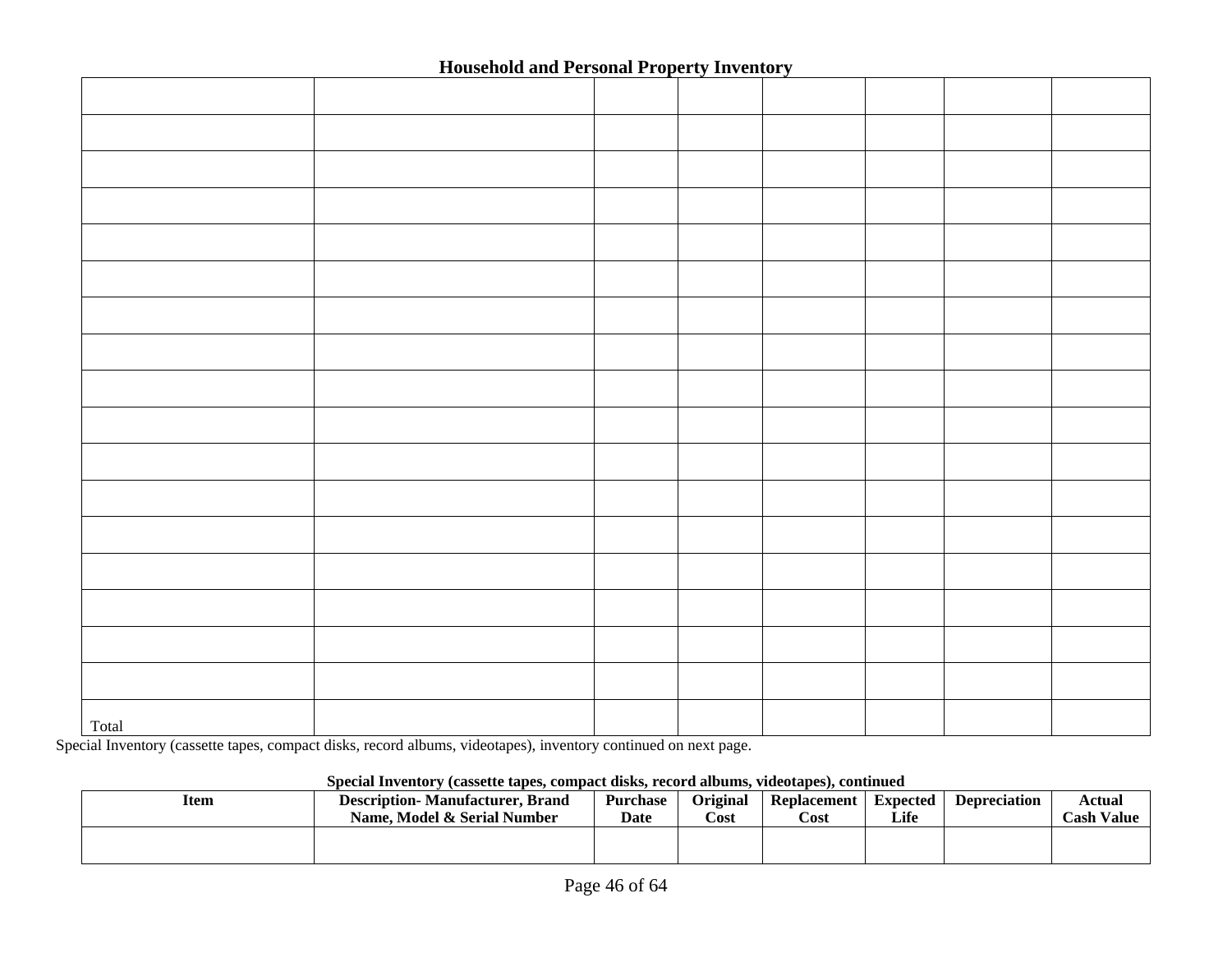| Total |  |  |  |  |
|-------|--|--|--|--|

Special Inventory (cassette tapes, compact disks, record albums, videotapes), inventory continued on next page.

#### **Special Inventory (cassette tapes, compact disks, record albums, videotapes), continued**

|      | Obeciai mychwi y casselie iabes. combaet uisis. Fecoru anoums. Viucolabes7. commueu |             |                 |                    |          |                     |            |  |  |  |
|------|-------------------------------------------------------------------------------------|-------------|-----------------|--------------------|----------|---------------------|------------|--|--|--|
| Item | <b>Description-Manufacturer, Brand</b>                                              | Purchase    | <b>Original</b> | <b>Replacement</b> | Expected | <b>Depreciation</b> | Actual     |  |  |  |
|      | Name. Model & Serial Number                                                         | <b>Date</b> | Cost            | Cost               | Life     |                     | Cash Value |  |  |  |
|      |                                                                                     |             |                 |                    |          |                     |            |  |  |  |
|      |                                                                                     |             |                 |                    |          |                     |            |  |  |  |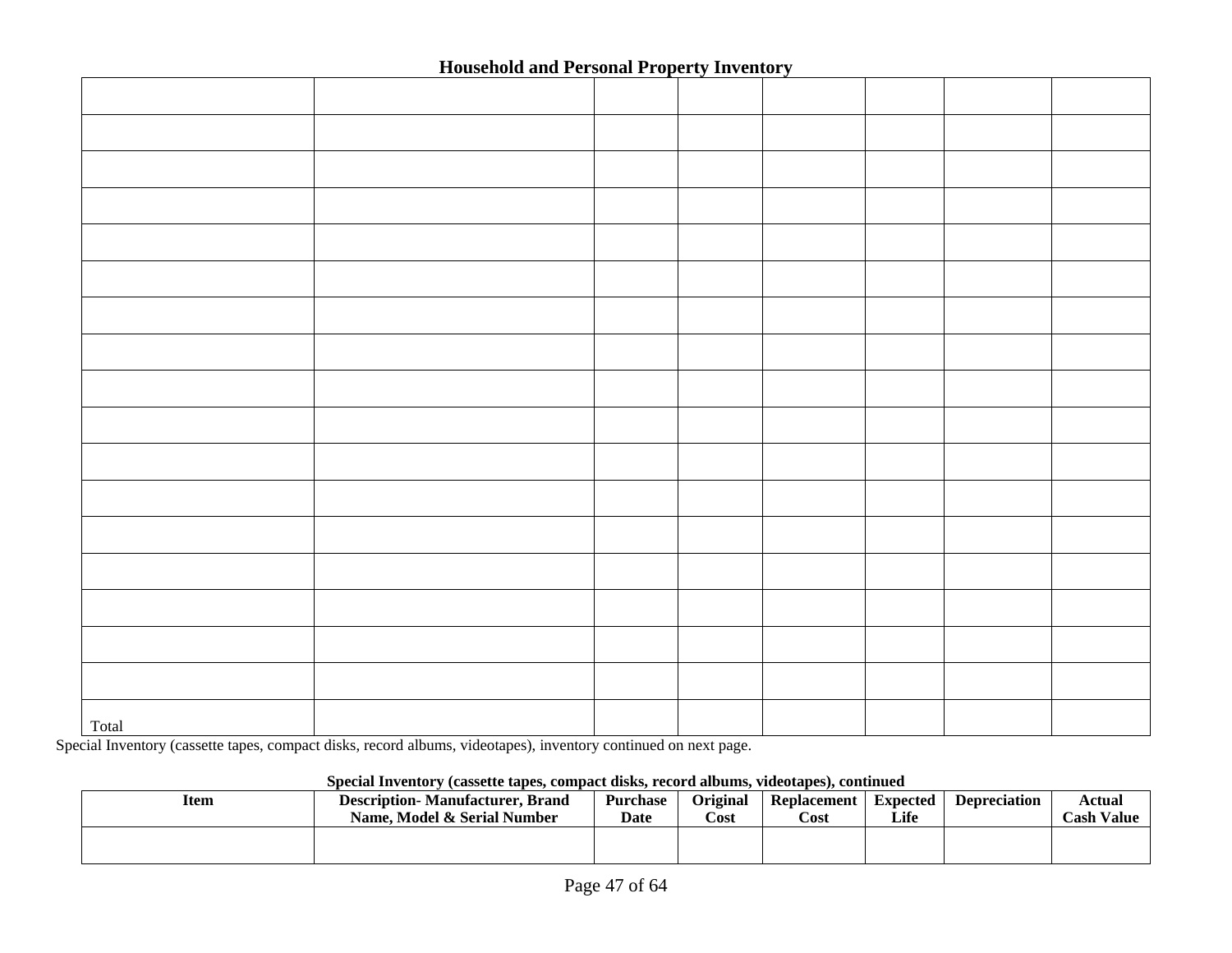| Total | <b>Special Inventory (children's toys)</b> |  |  |  |
|-------|--------------------------------------------|--|--|--|
|       |                                            |  |  |  |

| Item | <b>Description-Manufacturer, Brand</b><br>Name. Model & Serial Number | <b>Purchase</b><br>Date | <b>Original</b><br>Cost | Replacement<br>Cost | <b>Expected</b><br>Life | <b>Depreciation</b> | Actual<br>Cash Value |
|------|-----------------------------------------------------------------------|-------------------------|-------------------------|---------------------|-------------------------|---------------------|----------------------|
|      |                                                                       |                         |                         |                     |                         |                     |                      |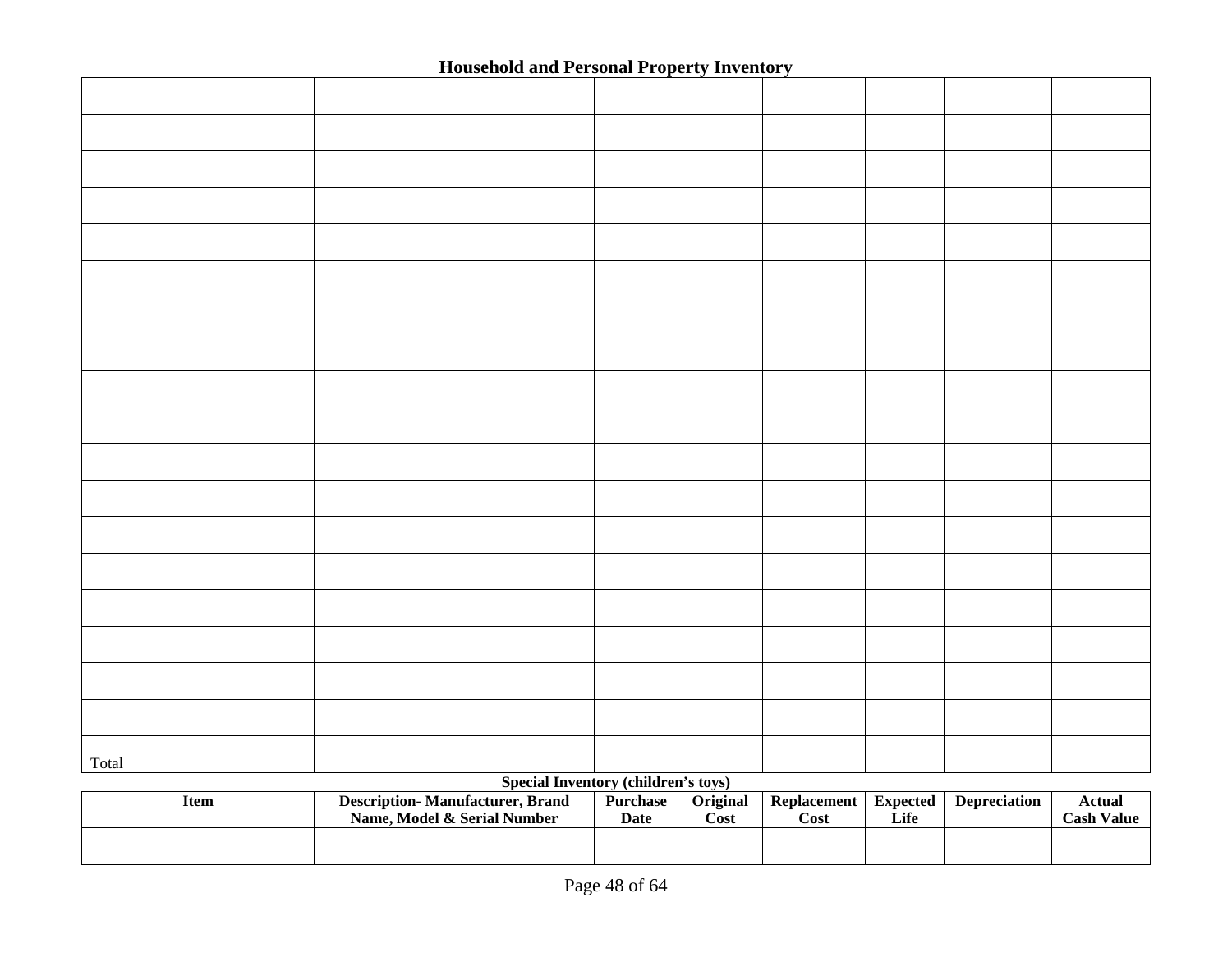| Total |                                            |  |  |  |
|-------|--------------------------------------------|--|--|--|
|       | $Sna$ cial Inventory (clothing children's) |  |  |  |

#### **Special Inventory (clothing, children's)**

| Item                                                    | <b>Description-</b> Manufacturer, Brand<br>Name. Model & Serial Number | <b>Purchase</b><br><b>Date</b> | <b>Original</b><br>$\mathbf{Cost}$ | <b>Replacement</b><br>∠ost | Expected<br>Life | <b>Depreciation</b> | Actual<br><b>Cash Value</b> |
|---------------------------------------------------------|------------------------------------------------------------------------|--------------------------------|------------------------------------|----------------------------|------------------|---------------------|-----------------------------|
| Active wear (ballet outfit, sporting<br>uniforms, etc.) |                                                                        |                                |                                    |                            |                  |                     |                             |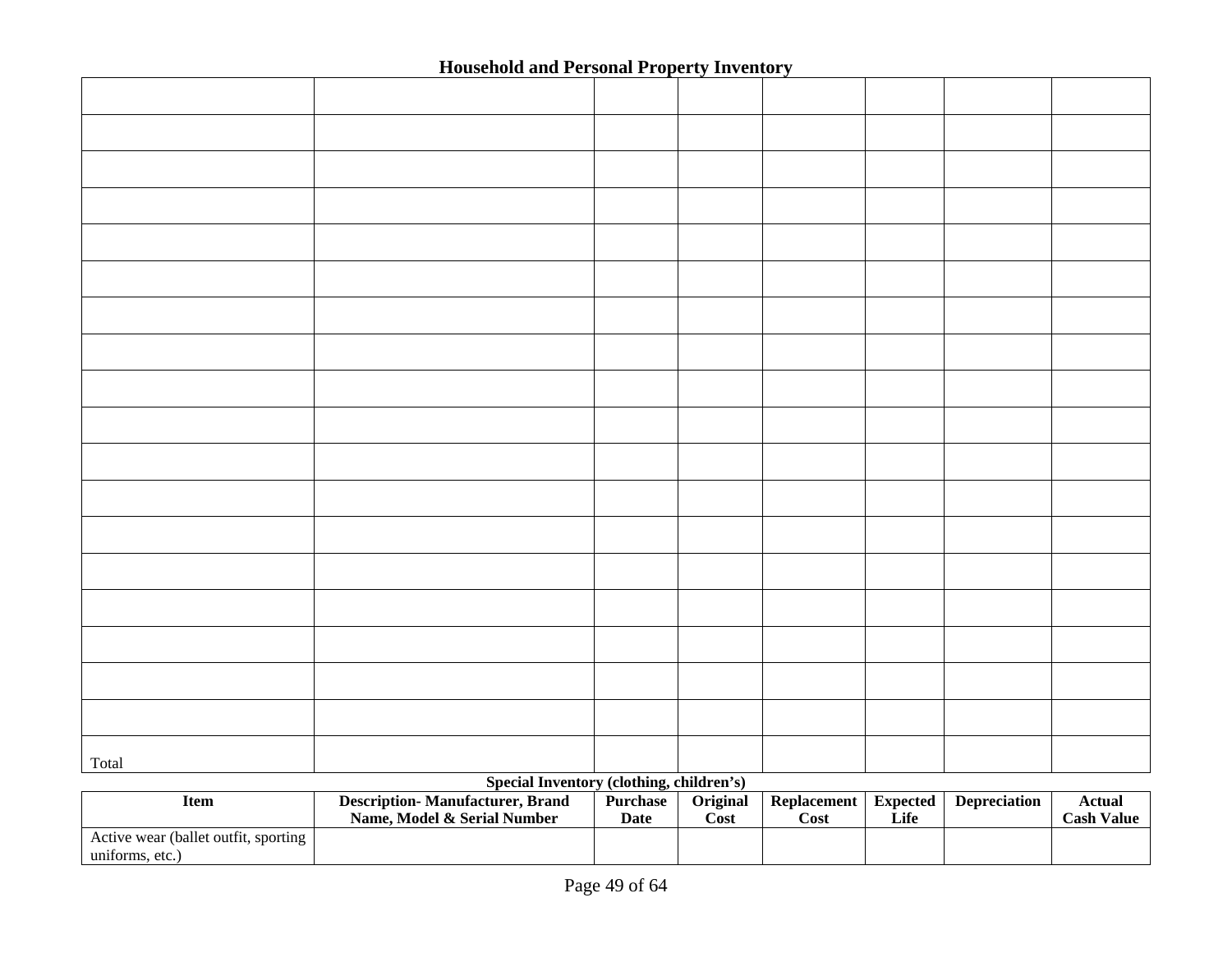| <b>Bathing Suit</b>                   |                                                                                |  |  |  |
|---------------------------------------|--------------------------------------------------------------------------------|--|--|--|
| Coats, Jackets                        |                                                                                |  |  |  |
| Dresses                               |                                                                                |  |  |  |
| Hats, Mittens, Gloves, Scarves        |                                                                                |  |  |  |
| Pants, Slacks, Shorts                 |                                                                                |  |  |  |
| Shirts                                |                                                                                |  |  |  |
| Shoes, Boots                          |                                                                                |  |  |  |
| Socks, Stockings, Tights,<br>Leggings |                                                                                |  |  |  |
| Suits                                 |                                                                                |  |  |  |
| Sweaters                              |                                                                                |  |  |  |
| <b>Underwear and Pajamas</b>          |                                                                                |  |  |  |
|                                       |                                                                                |  |  |  |
|                                       |                                                                                |  |  |  |
|                                       |                                                                                |  |  |  |
|                                       |                                                                                |  |  |  |
|                                       |                                                                                |  |  |  |
|                                       |                                                                                |  |  |  |
|                                       |                                                                                |  |  |  |
| Total                                 | $0 \rightarrow 1$ <b>I</b> $1 \rightarrow 1$ $(1 \rightarrow 1) \rightarrow 1$ |  |  |  |

#### **Special Inventory (clothing, men's)**

| ltem                            | <b>Description-Manufacturer, Brand</b> | <b>Purchase</b> | <b>Original</b> | Replacement | <b>Expected</b> | <b>Depreciation</b> | Actual            |
|---------------------------------|----------------------------------------|-----------------|-----------------|-------------|-----------------|---------------------|-------------------|
|                                 | Name. Model & Serial Number            | Date            | $\cos t$        | Cost        | Life            |                     | <b>Cash Value</b> |
| Active wear (sweats, swimsuits, |                                        |                 |                 |             |                 |                     |                   |
| etc.                            |                                        |                 |                 |             |                 |                     |                   |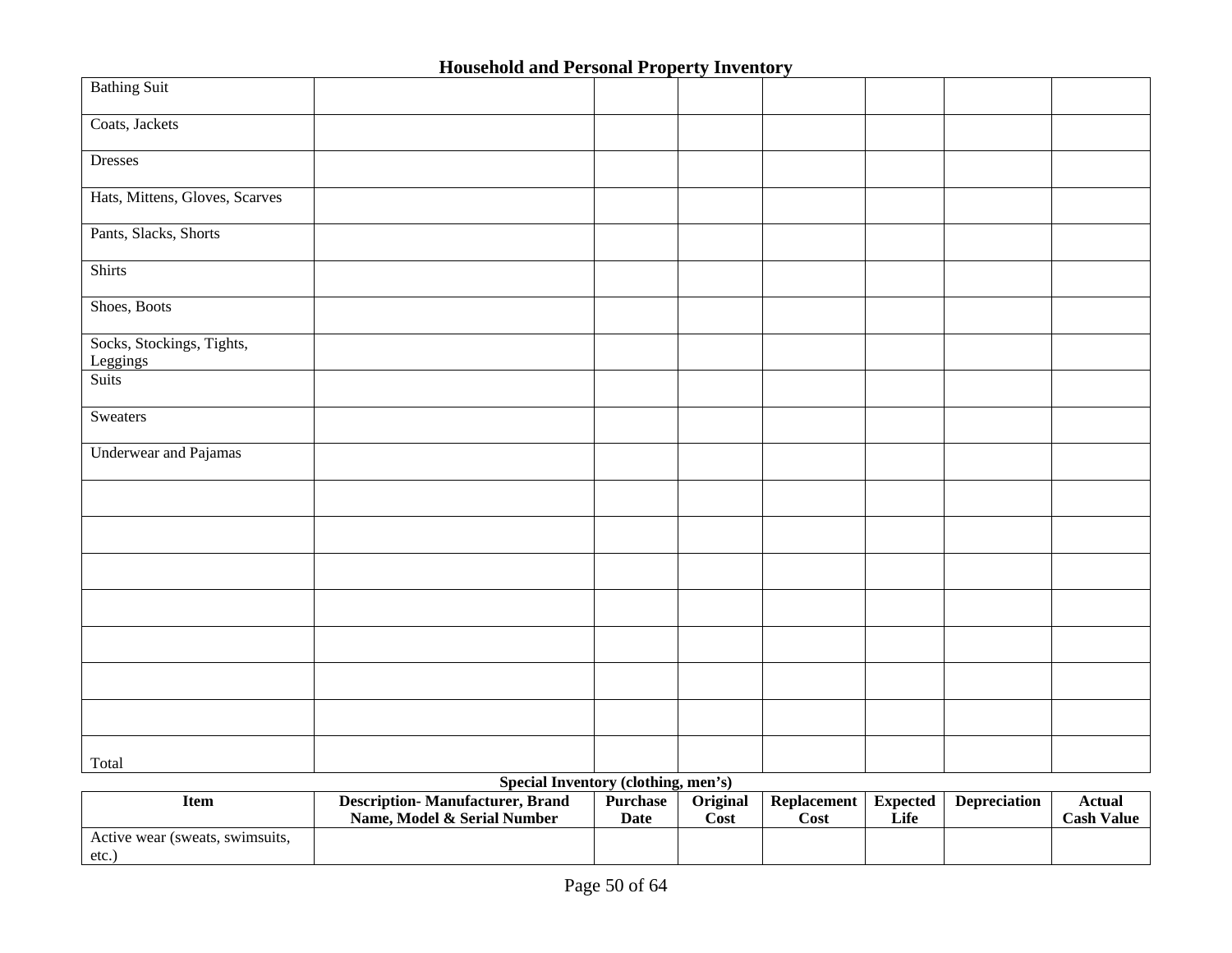| Belts, Suspenders                     |                                            |  |  |  |
|---------------------------------------|--------------------------------------------|--|--|--|
| Gloves, Scarves                       |                                            |  |  |  |
| Handkerchiefs                         |                                            |  |  |  |
| Hats                                  |                                            |  |  |  |
| Jackets, Blazers                      |                                            |  |  |  |
| Overcoats, Raincoats,<br>Windbreakers |                                            |  |  |  |
| Pajamas, Robes                        |                                            |  |  |  |
| Pants, Slacks, Jeans                  |                                            |  |  |  |
| Shoes, Boots                          |                                            |  |  |  |
| <b>Shorts</b>                         |                                            |  |  |  |
| Shirts, Dress Shirts, Casual Shirts   |                                            |  |  |  |
| Socks                                 |                                            |  |  |  |
| <b>Suits</b>                          |                                            |  |  |  |
| Sweaters                              |                                            |  |  |  |
| Ties, Tie Tacks, Cuff Links           |                                            |  |  |  |
| Underwear                             |                                            |  |  |  |
| Umbrellas                             |                                            |  |  |  |
|                                       |                                            |  |  |  |
| Total                                 | $Quotel I In addition (alathine, monomah)$ |  |  |  |

**Special Inventory (clothing, women's) Item Description- Manufacturer, Brand Name, Model & Serial Number Purchase Date Original Cost Replacement Cost Expected Life Depreciation Actual Cash Value**  Accessories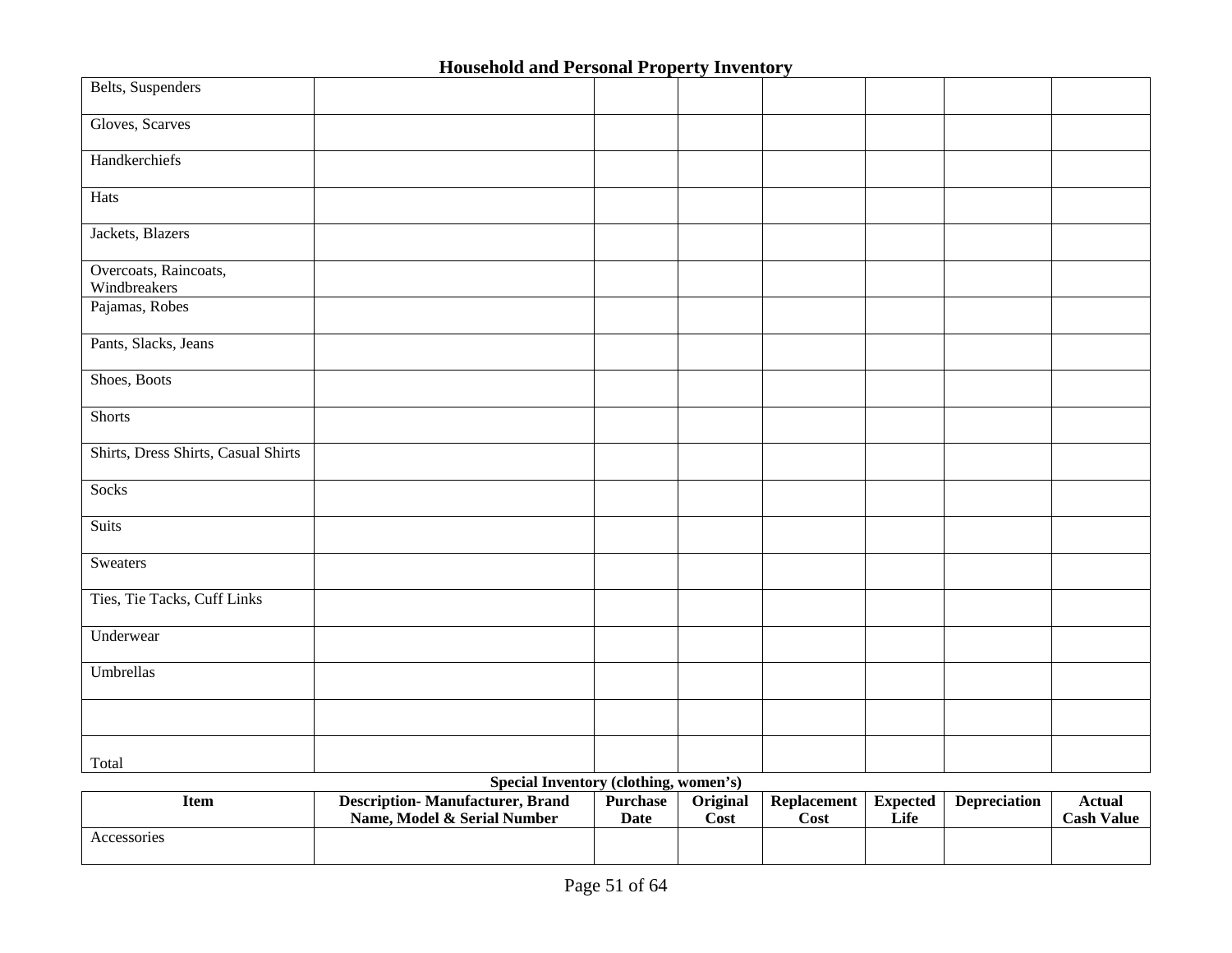| Active wear (Aerobic Outfits,                  |  |  |  |  |
|------------------------------------------------|--|--|--|--|
| Swimsuits)                                     |  |  |  |  |
| <b>Belts</b>                                   |  |  |  |  |
| <b>Dresses</b>                                 |  |  |  |  |
| Hats                                           |  |  |  |  |
| Jackets, Blazers                               |  |  |  |  |
| Hosiery, Pantyhose, Leggings,<br>Tights, Socks |  |  |  |  |
| Mittens, Gloves                                |  |  |  |  |
| Overcoats, Raincoats,<br>Windbreakers          |  |  |  |  |
| Pajamas, Robes                                 |  |  |  |  |
| Pants, Slacks, Jeans, Shorts                   |  |  |  |  |
| <b>Scarves</b>                                 |  |  |  |  |
| Shirts, Blouses                                |  |  |  |  |
| Skirts                                         |  |  |  |  |
| <b>Suits</b>                                   |  |  |  |  |
| Sweaters                                       |  |  |  |  |
| Umbrellas                                      |  |  |  |  |
| Underwear, Lingerie                            |  |  |  |  |
| Total                                          |  |  |  |  |

Total Special Inventory (clothing, women's), inventory continued on next page

**Special Inventory (clothing, women's), continued** 

| Item | <b>Description-Manufacturer, Brand</b> | <b>Purchase</b> | <b>Original</b> | <b>Replacement</b> | Expected | <b>Depreciation</b> | Actual            |
|------|----------------------------------------|-----------------|-----------------|--------------------|----------|---------------------|-------------------|
|      | Name. Model & Serial Number            | Date            | Cost            | Cost               | Life     |                     | <b>Cash Value</b> |
|      |                                        |                 |                 |                    |          |                     |                   |
|      |                                        |                 |                 |                    |          |                     |                   |
|      |                                        |                 |                 |                    |          |                     |                   |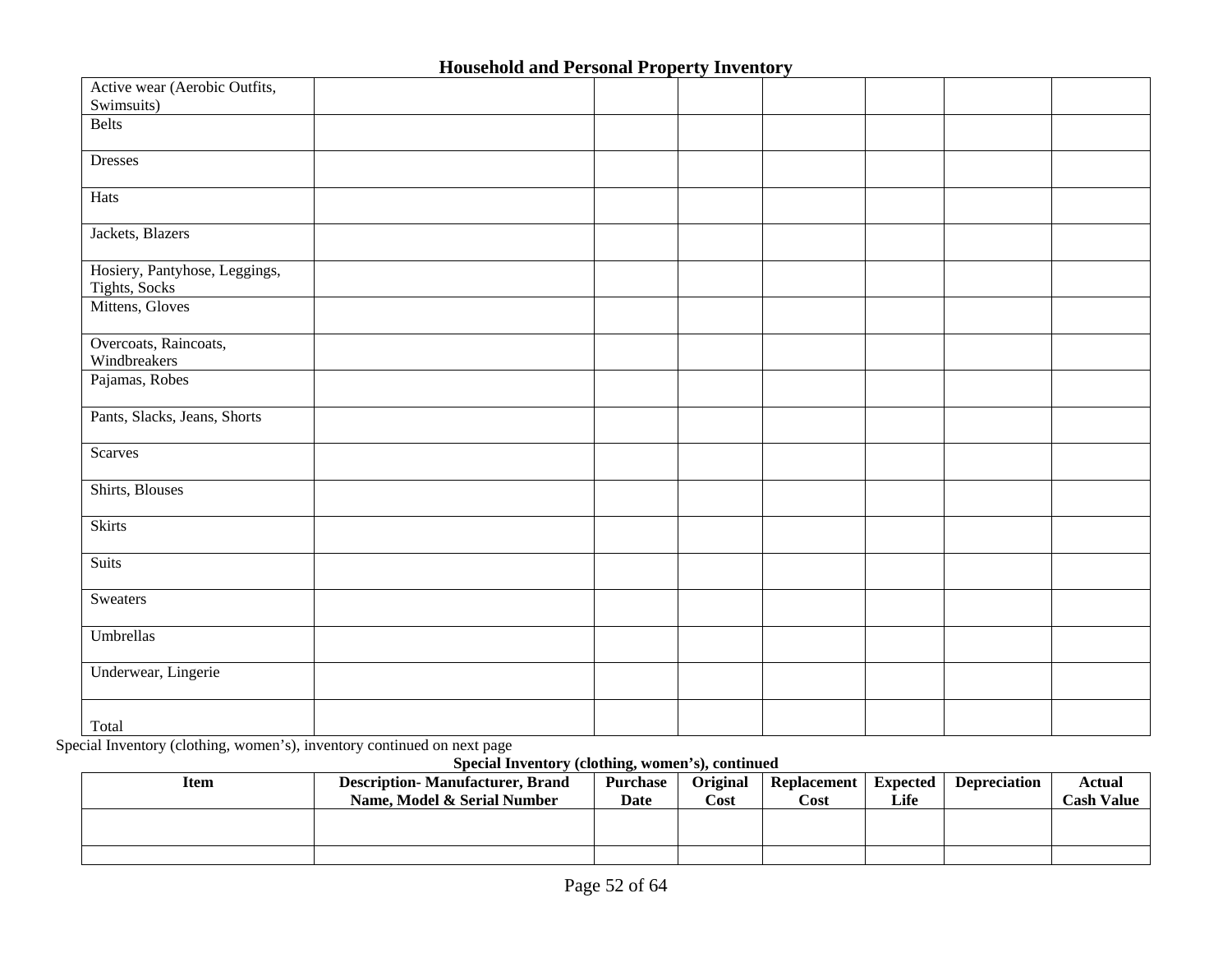|       | Troupenois and                        | $\alpha$                                                                        |  |  |  |
|-------|---------------------------------------|---------------------------------------------------------------------------------|--|--|--|
|       |                                       |                                                                                 |  |  |  |
|       |                                       |                                                                                 |  |  |  |
|       |                                       |                                                                                 |  |  |  |
|       |                                       |                                                                                 |  |  |  |
|       |                                       |                                                                                 |  |  |  |
|       |                                       |                                                                                 |  |  |  |
|       |                                       |                                                                                 |  |  |  |
|       |                                       |                                                                                 |  |  |  |
|       |                                       |                                                                                 |  |  |  |
|       |                                       |                                                                                 |  |  |  |
|       |                                       |                                                                                 |  |  |  |
|       |                                       |                                                                                 |  |  |  |
|       |                                       |                                                                                 |  |  |  |
|       |                                       |                                                                                 |  |  |  |
|       |                                       |                                                                                 |  |  |  |
|       |                                       |                                                                                 |  |  |  |
|       |                                       |                                                                                 |  |  |  |
|       |                                       |                                                                                 |  |  |  |
|       |                                       |                                                                                 |  |  |  |
|       |                                       |                                                                                 |  |  |  |
|       |                                       |                                                                                 |  |  |  |
|       |                                       |                                                                                 |  |  |  |
|       |                                       |                                                                                 |  |  |  |
|       |                                       |                                                                                 |  |  |  |
|       |                                       |                                                                                 |  |  |  |
|       |                                       |                                                                                 |  |  |  |
|       |                                       |                                                                                 |  |  |  |
|       |                                       |                                                                                 |  |  |  |
|       |                                       |                                                                                 |  |  |  |
|       |                                       |                                                                                 |  |  |  |
|       |                                       |                                                                                 |  |  |  |
|       |                                       |                                                                                 |  |  |  |
|       |                                       |                                                                                 |  |  |  |
|       |                                       |                                                                                 |  |  |  |
|       |                                       |                                                                                 |  |  |  |
|       |                                       |                                                                                 |  |  |  |
| Total | $C_{\text{max}}$ and $C_{\text{max}}$ | $\lambda$ and $\lambda$ and $\lambda$ and $\lambda$ and $\lambda$ and $\lambda$ |  |  |  |

#### **Special Inventory (clothing, other)**

| Item | <b>Description-Manufacturer, Brand</b><br>Name. Model & Serial Number | <b>Purchase</b><br>Date | Original<br>Cost | <b>Replacement</b><br>Cost | <b>Expected</b><br>Life | <b>Depreciation</b> | Actual<br><b>Cash Value</b> |
|------|-----------------------------------------------------------------------|-------------------------|------------------|----------------------------|-------------------------|---------------------|-----------------------------|
|      |                                                                       |                         |                  |                            |                         |                     |                             |
|      |                                                                       |                         |                  |                            |                         |                     |                             |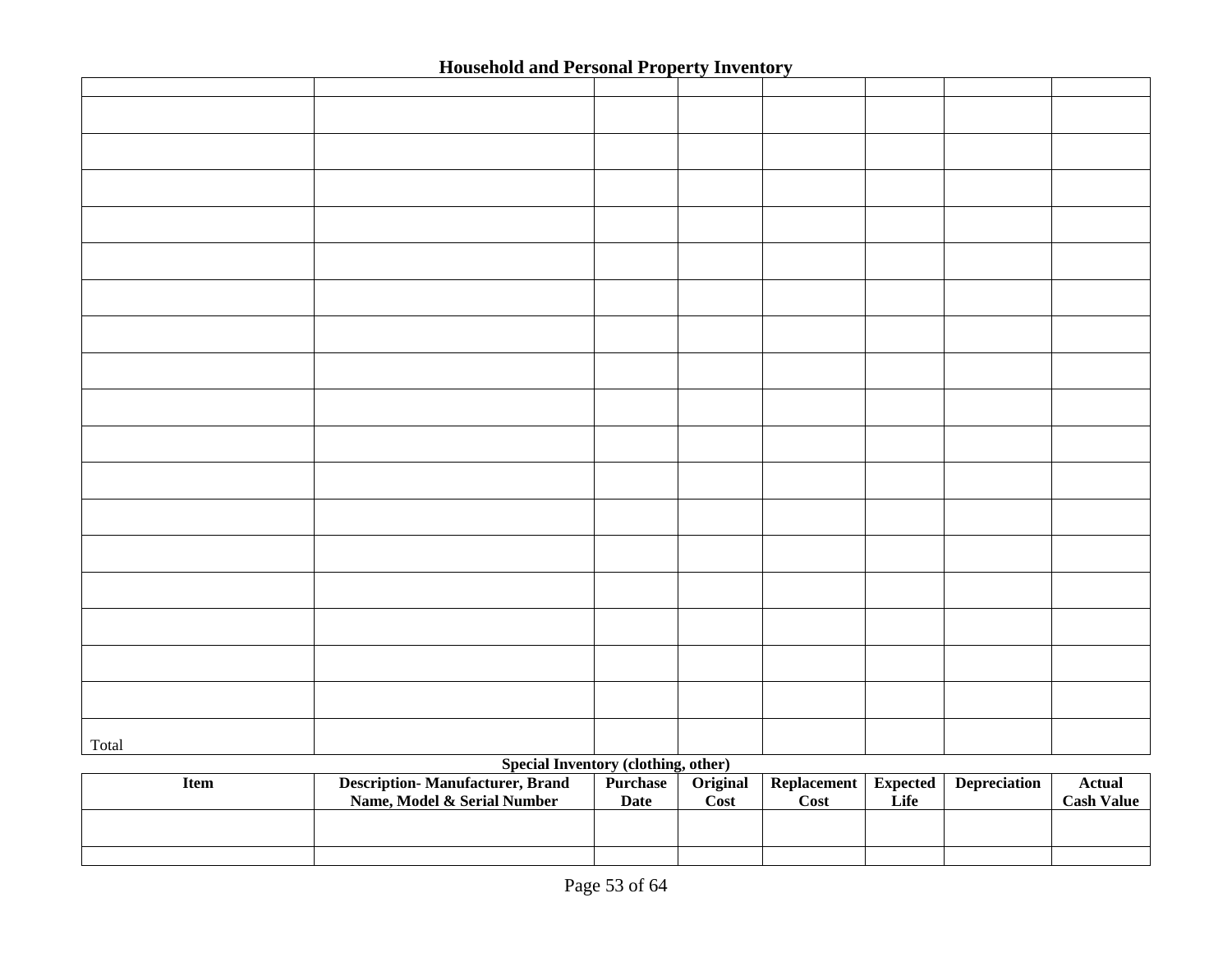|       | ----------- | JUL VY AM VUMVUL |  |  |
|-------|-------------|------------------|--|--|
|       |             |                  |  |  |
|       |             |                  |  |  |
|       |             |                  |  |  |
|       |             |                  |  |  |
|       |             |                  |  |  |
|       |             |                  |  |  |
|       |             |                  |  |  |
|       |             |                  |  |  |
|       |             |                  |  |  |
|       |             |                  |  |  |
|       |             |                  |  |  |
|       |             |                  |  |  |
|       |             |                  |  |  |
|       |             |                  |  |  |
|       |             |                  |  |  |
|       |             |                  |  |  |
|       |             |                  |  |  |
|       |             |                  |  |  |
|       |             |                  |  |  |
|       |             |                  |  |  |
|       |             |                  |  |  |
|       |             |                  |  |  |
|       |             |                  |  |  |
|       |             |                  |  |  |
|       |             |                  |  |  |
|       |             |                  |  |  |
|       |             |                  |  |  |
|       |             |                  |  |  |
|       |             |                  |  |  |
|       |             |                  |  |  |
|       |             |                  |  |  |
|       |             |                  |  |  |
|       |             |                  |  |  |
|       |             |                  |  |  |
|       |             |                  |  |  |
| Total |             |                  |  |  |
|       |             |                  |  |  |

#### **Special Inventory (computer hardware and software)**

| Item | <b>Description-Manufacturer, Brand</b><br>Name. Model & Serial Number | Purchase<br>Date | Original<br>Cost | Replacement<br>Cost | Expected<br>Life | <b>Depreciation</b> | Actual<br><b>Cash Value</b> |
|------|-----------------------------------------------------------------------|------------------|------------------|---------------------|------------------|---------------------|-----------------------------|
|      |                                                                       |                  |                  |                     |                  |                     |                             |
|      |                                                                       |                  |                  |                     |                  |                     |                             |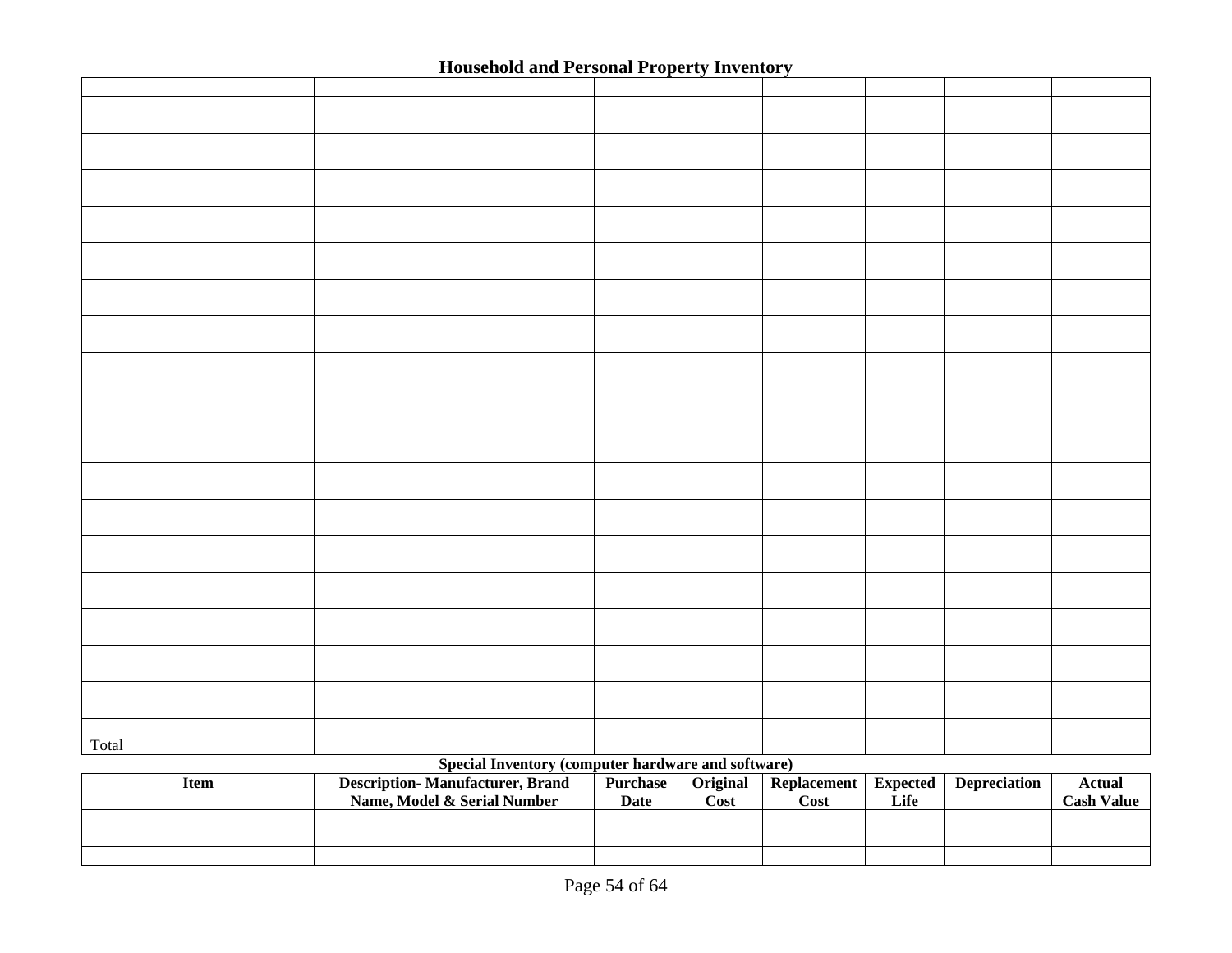|       |  | JUL VY AILY ULIVUL |  |  |
|-------|--|--------------------|--|--|
|       |  |                    |  |  |
|       |  |                    |  |  |
|       |  |                    |  |  |
|       |  |                    |  |  |
|       |  |                    |  |  |
|       |  |                    |  |  |
|       |  |                    |  |  |
|       |  |                    |  |  |
|       |  |                    |  |  |
|       |  |                    |  |  |
|       |  |                    |  |  |
|       |  |                    |  |  |
|       |  |                    |  |  |
|       |  |                    |  |  |
|       |  |                    |  |  |
|       |  |                    |  |  |
|       |  |                    |  |  |
|       |  |                    |  |  |
| Total |  |                    |  |  |

#### **Special Inventory (electrical appliances)**

| Item | <b>Description-Manufacturer, Brand</b><br>Name. Model & Serial Number | <b>Purchase</b><br>Date | <b>Original</b><br>Cost | Replacement<br>$\mathbf{Cost}$ | Expected<br>Life | <b>Depreciation</b> | Actual<br><b>Cash Value</b> |
|------|-----------------------------------------------------------------------|-------------------------|-------------------------|--------------------------------|------------------|---------------------|-----------------------------|
|      |                                                                       |                         |                         |                                |                  |                     |                             |
|      |                                                                       |                         |                         |                                |                  |                     |                             |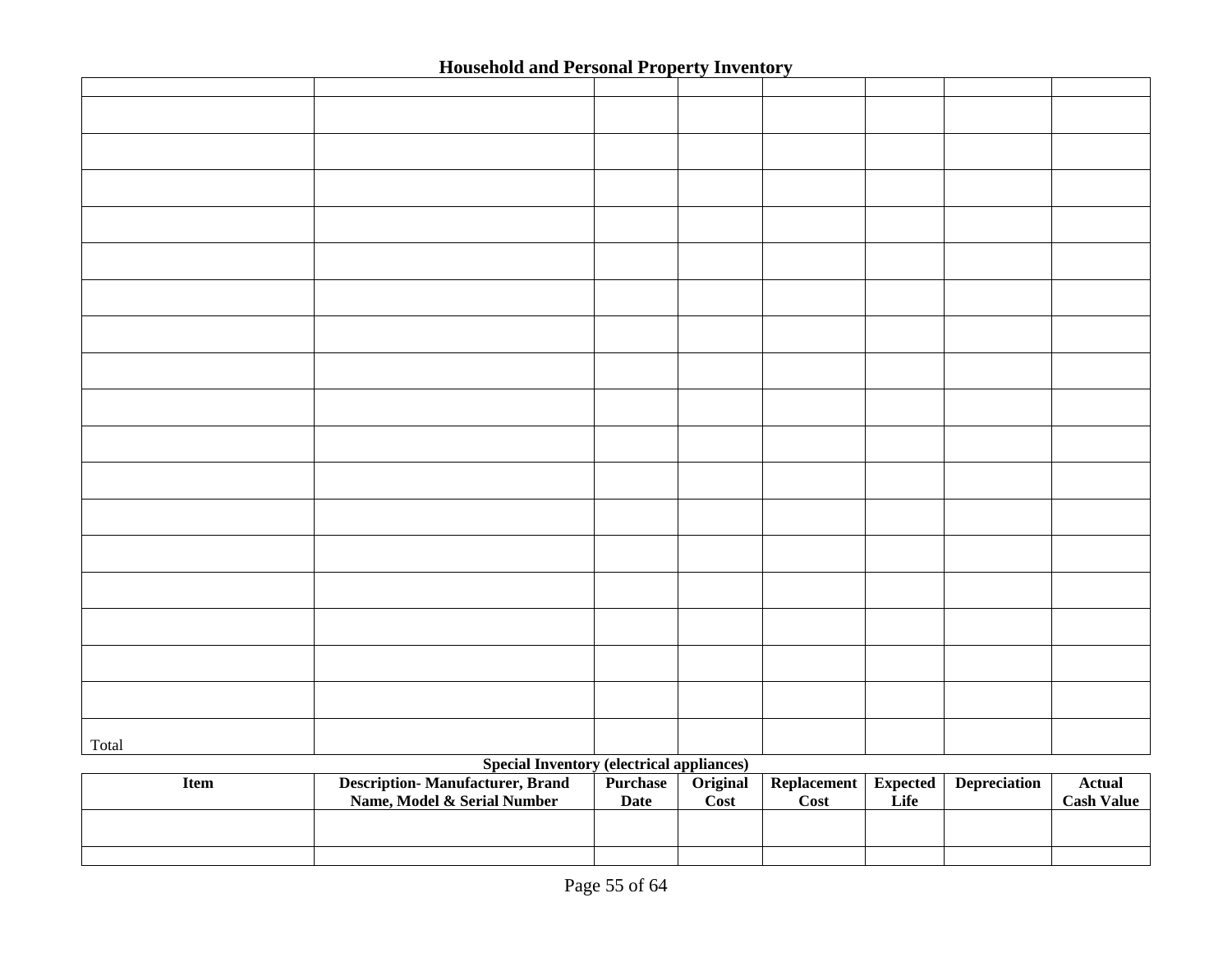| Total      |                                                                                  |             |          |                      |      |                     |                   |
|------------|----------------------------------------------------------------------------------|-------------|----------|----------------------|------|---------------------|-------------------|
|            | Special Inventory (glassware, dinnerware, flatware, cutlery, knickknacks, vases) |             |          |                      |      |                     |                   |
| Item       | <b>Description-Manufacturer, Brand</b>                                           | Purchase    | Original | Replacement Expected |      | <b>Depreciation</b> | <b>Actual</b>     |
|            | Name, Model & Serial Number                                                      | <b>Date</b> | Cost     | Cost                 | Life |                     | <b>Cash Value</b> |
| Coffee Set |                                                                                  |             |          |                      |      |                     |                   |
|            |                                                                                  |             |          |                      |      |                     |                   |

China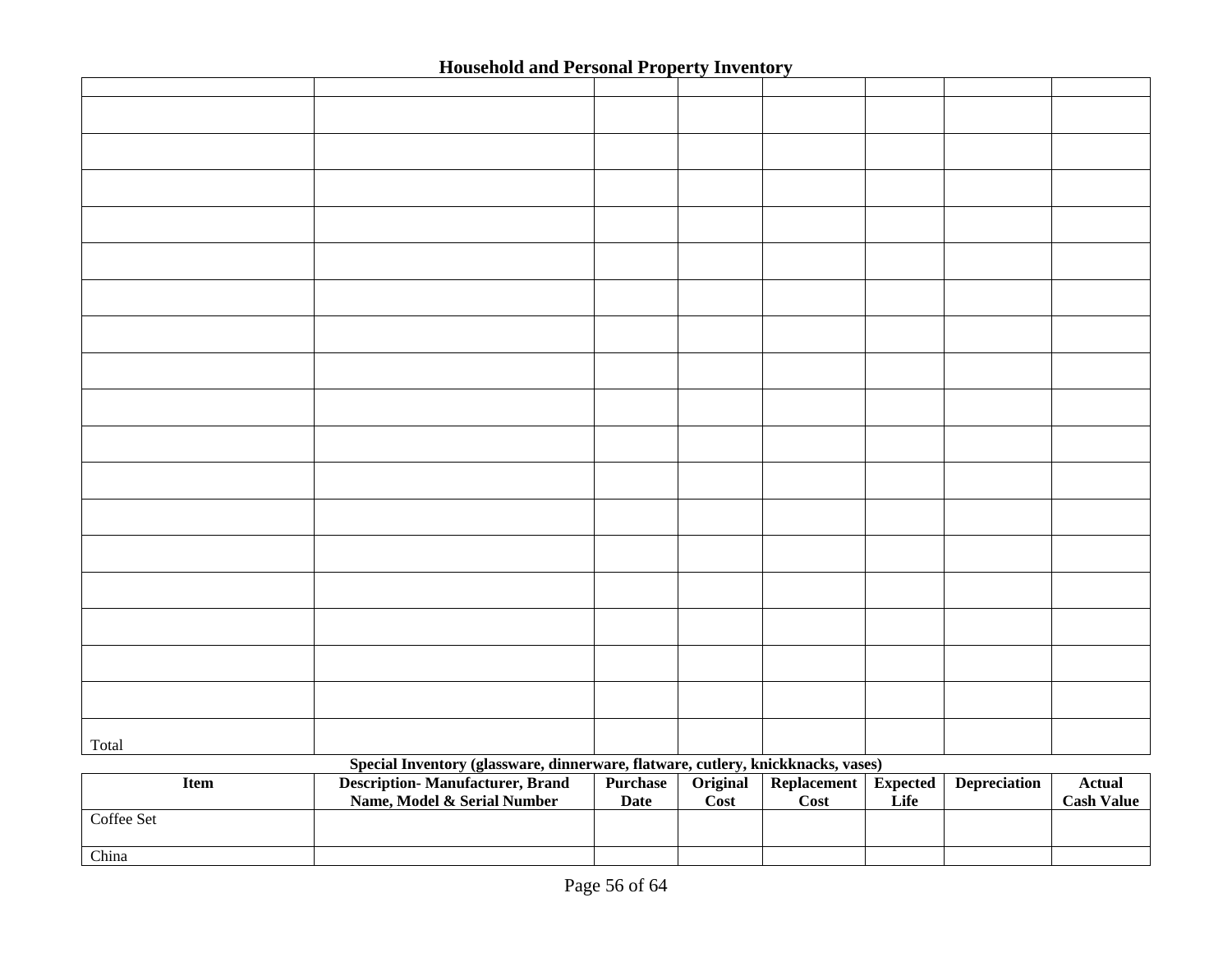|                                 |  | -- -<br>_________ |  |  |
|---------------------------------|--|-------------------|--|--|
|                                 |  |                   |  |  |
| Crystal                         |  |                   |  |  |
|                                 |  |                   |  |  |
| Decanters                       |  |                   |  |  |
| Dishes                          |  |                   |  |  |
| Glassware                       |  |                   |  |  |
| Knickknacks                     |  |                   |  |  |
| Knives                          |  |                   |  |  |
| Napkin Holders                  |  |                   |  |  |
| Punch Bowl Set                  |  |                   |  |  |
| <b>Serving Pieces</b>           |  |                   |  |  |
| <b>Silver Flatware</b>          |  |                   |  |  |
| Silver Chest                    |  |                   |  |  |
| <b>Stainless Steel Flatware</b> |  |                   |  |  |
| Tea Set                         |  |                   |  |  |
| Trays                           |  |                   |  |  |
| Vases                           |  |                   |  |  |
| <b>Wine Glasses</b>             |  |                   |  |  |
|                                 |  |                   |  |  |
| Total                           |  |                   |  |  |

#### **Special Inventory (jewelry)**

| Item               | <b>Description-Manufacturer, Brand</b><br>Name, Model & Serial Number | Purchase<br>Date | Original<br>Cost | <b>Replacement</b><br>Cost | <b>Expected</b><br>Life | <b>Depreciation</b> | Actual<br><b>Cash Value</b> |
|--------------------|-----------------------------------------------------------------------|------------------|------------------|----------------------------|-------------------------|---------------------|-----------------------------|
| Bracelets, Anklets |                                                                       |                  |                  |                            |                         |                     |                             |
|                    |                                                                       |                  |                  |                            |                         |                     |                             |
|                    |                                                                       |                  |                  |                            |                         |                     |                             |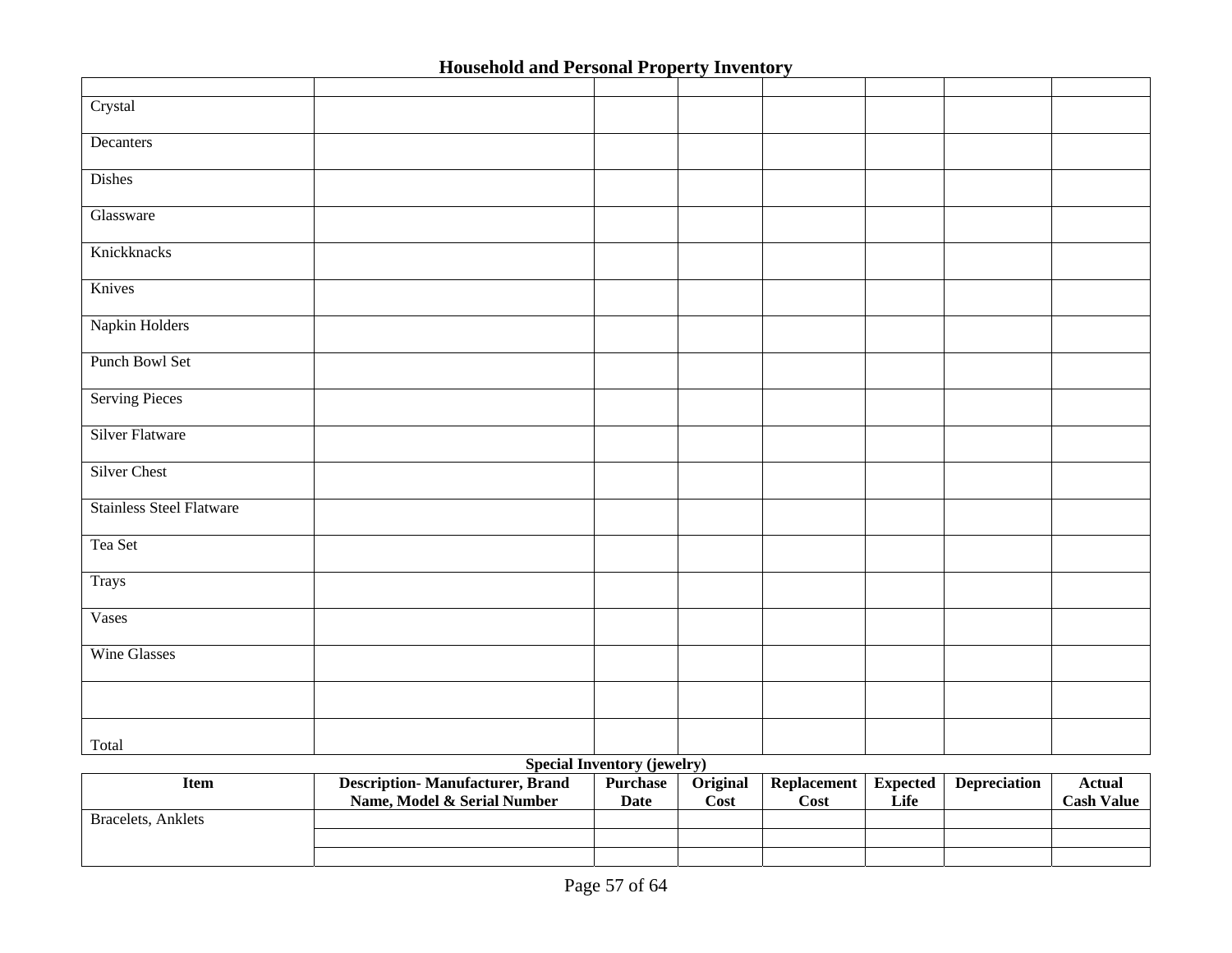|                   | <b>Household and I ersonal I roperty Inventory</b> |  |  |  |
|-------------------|----------------------------------------------------|--|--|--|
| Earrings          |                                                    |  |  |  |
|                   |                                                    |  |  |  |
|                   |                                                    |  |  |  |
|                   |                                                    |  |  |  |
|                   |                                                    |  |  |  |
| Necklaces, Chains |                                                    |  |  |  |
|                   |                                                    |  |  |  |
|                   |                                                    |  |  |  |
|                   |                                                    |  |  |  |
|                   |                                                    |  |  |  |
| Pins              |                                                    |  |  |  |
|                   |                                                    |  |  |  |
|                   |                                                    |  |  |  |
|                   |                                                    |  |  |  |
|                   |                                                    |  |  |  |
| Rings             |                                                    |  |  |  |
|                   |                                                    |  |  |  |
|                   |                                                    |  |  |  |
|                   |                                                    |  |  |  |
|                   |                                                    |  |  |  |
| Watches           |                                                    |  |  |  |
|                   |                                                    |  |  |  |
|                   |                                                    |  |  |  |
|                   |                                                    |  |  |  |
|                   |                                                    |  |  |  |
| Charms            |                                                    |  |  |  |
|                   |                                                    |  |  |  |
|                   |                                                    |  |  |  |
|                   |                                                    |  |  |  |
|                   |                                                    |  |  |  |
| Pendants          |                                                    |  |  |  |
|                   |                                                    |  |  |  |
|                   |                                                    |  |  |  |
|                   |                                                    |  |  |  |
|                   |                                                    |  |  |  |
| Total             |                                                    |  |  |  |
|                   |                                                    |  |  |  |

#### **Special Inventory (miscellaneous)**

| Item                          | <b>Description-Manufacturer, Brand</b> | <b>Purchase</b> | <b>Original</b> | Replacement | Expected | <b>Depreciation</b> | Actual            |
|-------------------------------|----------------------------------------|-----------------|-----------------|-------------|----------|---------------------|-------------------|
|                               | Name. Model & Serial Number            | Date            | Cost            | Cost        | Life     |                     | <b>Cash Value</b> |
| Built-In Bookshelves          |                                        |                 |                 |             |          |                     |                   |
| Built-In Entertainment Center |                                        |                 |                 |             |          |                     |                   |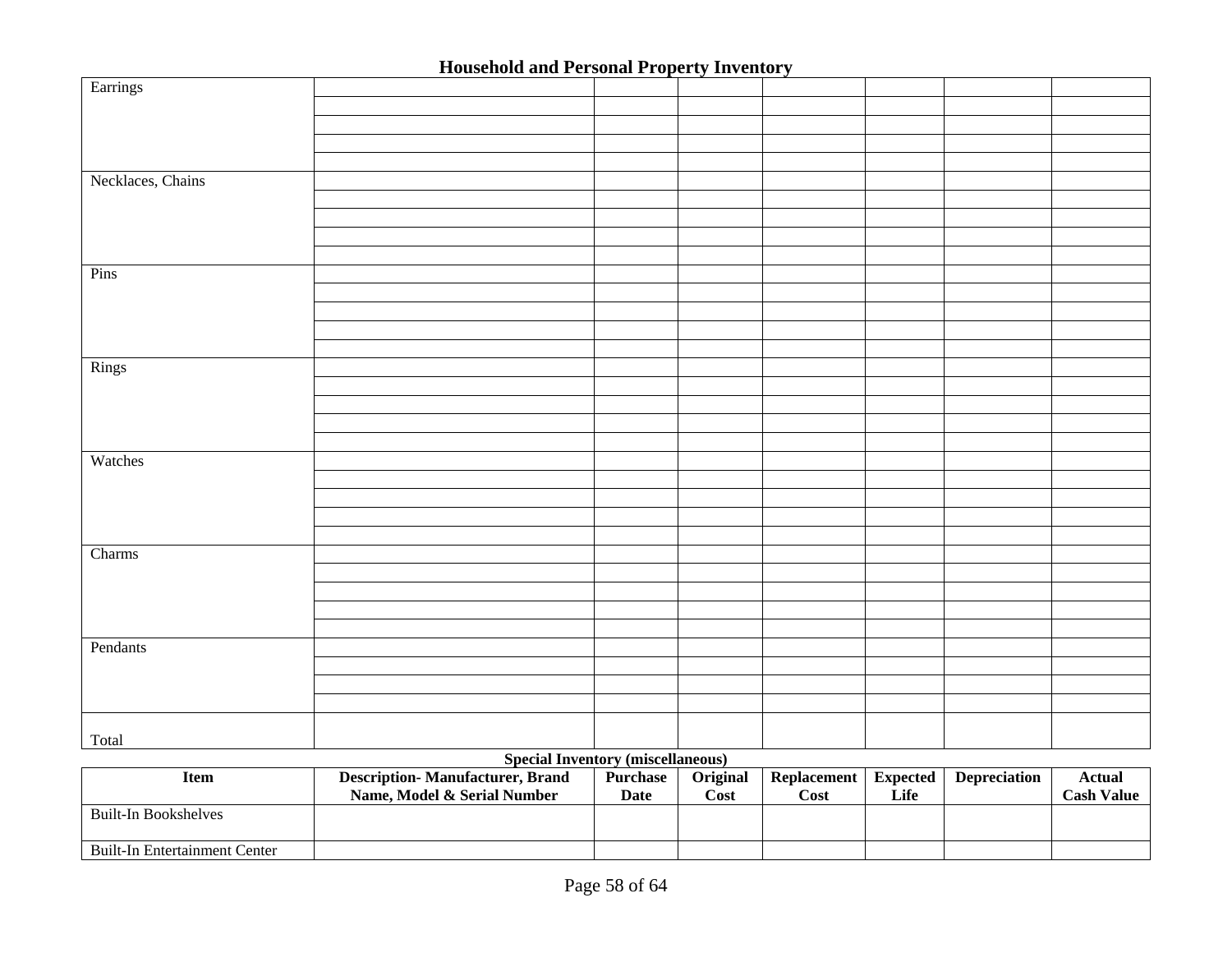| <b>Built-In Mirrors</b>          |                                                                |  |  |  |
|----------------------------------|----------------------------------------------------------------|--|--|--|
|                                  |                                                                |  |  |  |
| <b>Built-In Whole House</b>      |                                                                |  |  |  |
| Electrostatic Air Cleaner        |                                                                |  |  |  |
| Built-In Whole House Humidifier  |                                                                |  |  |  |
|                                  |                                                                |  |  |  |
|                                  |                                                                |  |  |  |
| Carpeting                        |                                                                |  |  |  |
|                                  |                                                                |  |  |  |
| Central Vacuum System            |                                                                |  |  |  |
|                                  |                                                                |  |  |  |
| Fire Sprinkler System            |                                                                |  |  |  |
|                                  |                                                                |  |  |  |
| Gas Fireplace                    |                                                                |  |  |  |
|                                  |                                                                |  |  |  |
|                                  |                                                                |  |  |  |
| Hardwood Flooring                |                                                                |  |  |  |
|                                  |                                                                |  |  |  |
| Intercom System                  |                                                                |  |  |  |
|                                  |                                                                |  |  |  |
| Linoleum, Tiles, Marble Flooring |                                                                |  |  |  |
|                                  |                                                                |  |  |  |
| <b>Light Fixtures</b>            |                                                                |  |  |  |
|                                  |                                                                |  |  |  |
|                                  |                                                                |  |  |  |
| Portable Heaters                 |                                                                |  |  |  |
|                                  |                                                                |  |  |  |
| Radon Detection System           |                                                                |  |  |  |
|                                  |                                                                |  |  |  |
| Security System, Alarm System    |                                                                |  |  |  |
|                                  |                                                                |  |  |  |
| Smoke Alarms                     |                                                                |  |  |  |
|                                  |                                                                |  |  |  |
|                                  |                                                                |  |  |  |
| Wet Bar                          |                                                                |  |  |  |
|                                  |                                                                |  |  |  |
| Whole House Multimedia Wiring    |                                                                |  |  |  |
|                                  |                                                                |  |  |  |
|                                  |                                                                |  |  |  |
| Total                            |                                                                |  |  |  |
|                                  | Special Inventory (pictures prints well bengings photo elbums) |  |  |  |

#### **Special Inventory (pictures, prints, wall hangings, photo albums)**

| Item | <b>Description-Manufacturer, Brand</b><br>Name. Model & Serial Number | <b>Purchase</b><br>Date | Original<br>Cost | <b>Replacement</b><br>Cost | <b>Expected</b><br>Life | <b>Depreciation</b> | Actual<br><b>Cash Value</b> |
|------|-----------------------------------------------------------------------|-------------------------|------------------|----------------------------|-------------------------|---------------------|-----------------------------|
|      |                                                                       |                         |                  |                            |                         |                     |                             |
|      |                                                                       |                         |                  |                            |                         |                     |                             |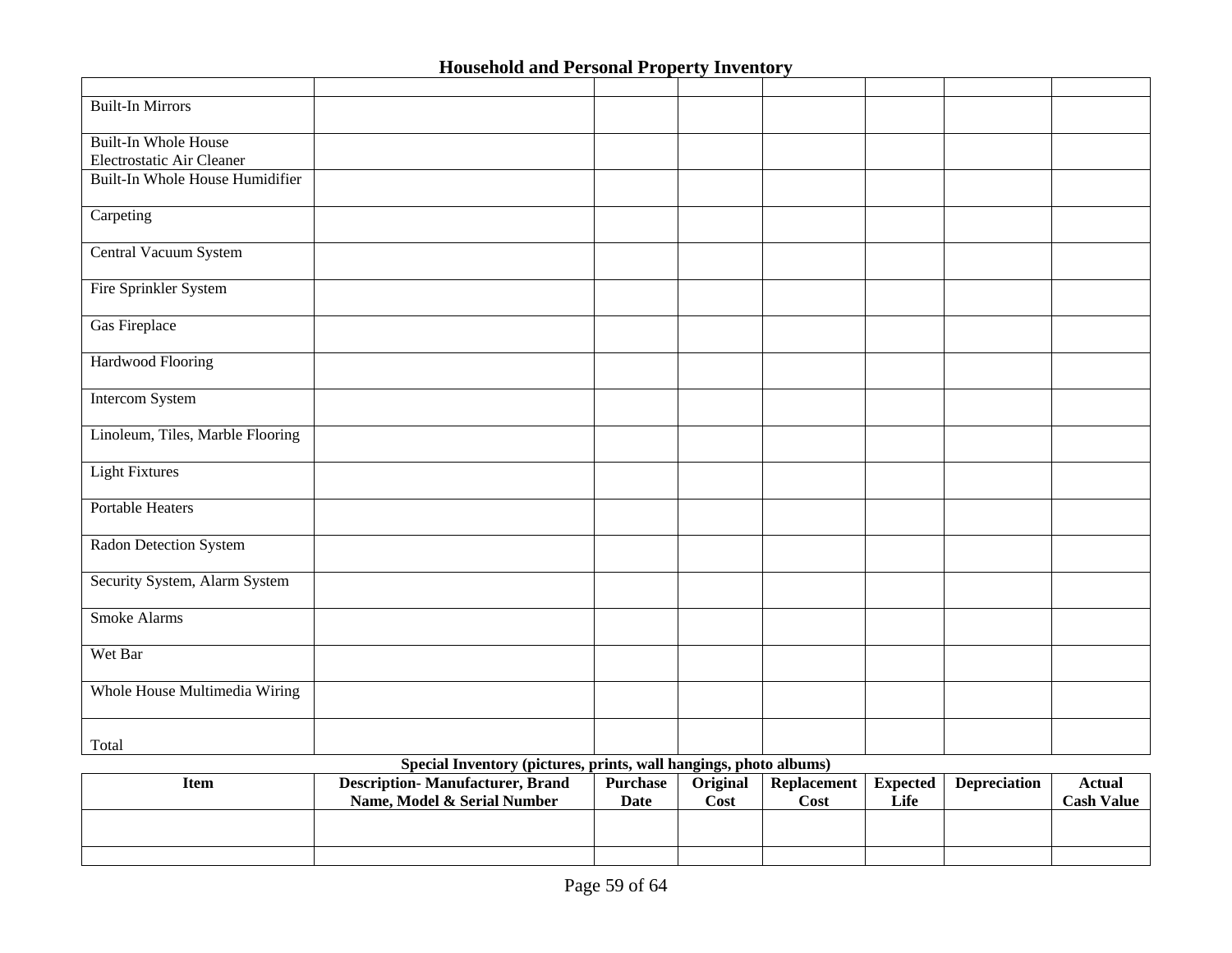|                             |                                                                                         |             | . <i>.</i>                 |             |                 |                     |                   |
|-----------------------------|-----------------------------------------------------------------------------------------|-------------|----------------------------|-------------|-----------------|---------------------|-------------------|
|                             |                                                                                         |             |                            |             |                 |                     |                   |
|                             |                                                                                         |             |                            |             |                 |                     |                   |
|                             |                                                                                         |             |                            |             |                 |                     |                   |
|                             |                                                                                         |             |                            |             |                 |                     |                   |
|                             |                                                                                         |             |                            |             |                 |                     |                   |
|                             |                                                                                         |             |                            |             |                 |                     |                   |
|                             |                                                                                         |             |                            |             |                 |                     |                   |
|                             |                                                                                         |             |                            |             |                 |                     |                   |
|                             |                                                                                         |             |                            |             |                 |                     |                   |
|                             |                                                                                         |             |                            |             |                 |                     |                   |
|                             |                                                                                         |             |                            |             |                 |                     |                   |
|                             |                                                                                         |             |                            |             |                 |                     |                   |
|                             |                                                                                         |             |                            |             |                 |                     |                   |
|                             |                                                                                         |             |                            |             |                 |                     |                   |
|                             |                                                                                         |             |                            |             |                 |                     |                   |
|                             |                                                                                         |             |                            |             |                 |                     |                   |
|                             |                                                                                         |             |                            |             |                 |                     |                   |
|                             |                                                                                         |             |                            |             |                 |                     |                   |
|                             |                                                                                         |             |                            |             |                 |                     |                   |
|                             |                                                                                         |             |                            |             |                 |                     |                   |
|                             |                                                                                         |             |                            |             |                 |                     |                   |
|                             |                                                                                         |             |                            |             |                 |                     |                   |
|                             |                                                                                         |             |                            |             |                 |                     |                   |
|                             |                                                                                         |             |                            |             |                 |                     |                   |
|                             |                                                                                         |             |                            |             |                 |                     |                   |
|                             |                                                                                         |             |                            |             |                 |                     |                   |
|                             |                                                                                         |             |                            |             |                 |                     |                   |
|                             |                                                                                         |             |                            |             |                 |                     |                   |
|                             |                                                                                         |             |                            |             |                 |                     |                   |
|                             |                                                                                         |             |                            |             |                 |                     |                   |
|                             |                                                                                         |             |                            |             |                 |                     |                   |
|                             |                                                                                         |             |                            |             |                 |                     |                   |
| Total                       |                                                                                         |             |                            |             |                 |                     |                   |
|                             | Special Inventory (sports, hobby, exercise equipment, musical instruments, collections) |             |                            |             |                 |                     |                   |
| <b>Item</b>                 | Description-Manufacturer, Brand                                                         | Purchase    | Original                   | Replacement | <b>Expected</b> | <b>Depreciation</b> | <b>Actual</b>     |
|                             | Name, Model & Serial Number                                                             | <b>Date</b> | $\overline{\mathrm{Cost}}$ | Cost        | Life            |                     | <b>Cash Value</b> |
| Aerobic Steps, Leg Weights  |                                                                                         |             |                            |             |                 |                     |                   |
| <b>Basketball Equipment</b> |                                                                                         |             |                            |             |                 |                     |                   |
|                             |                                                                                         |             |                            |             |                 |                     |                   |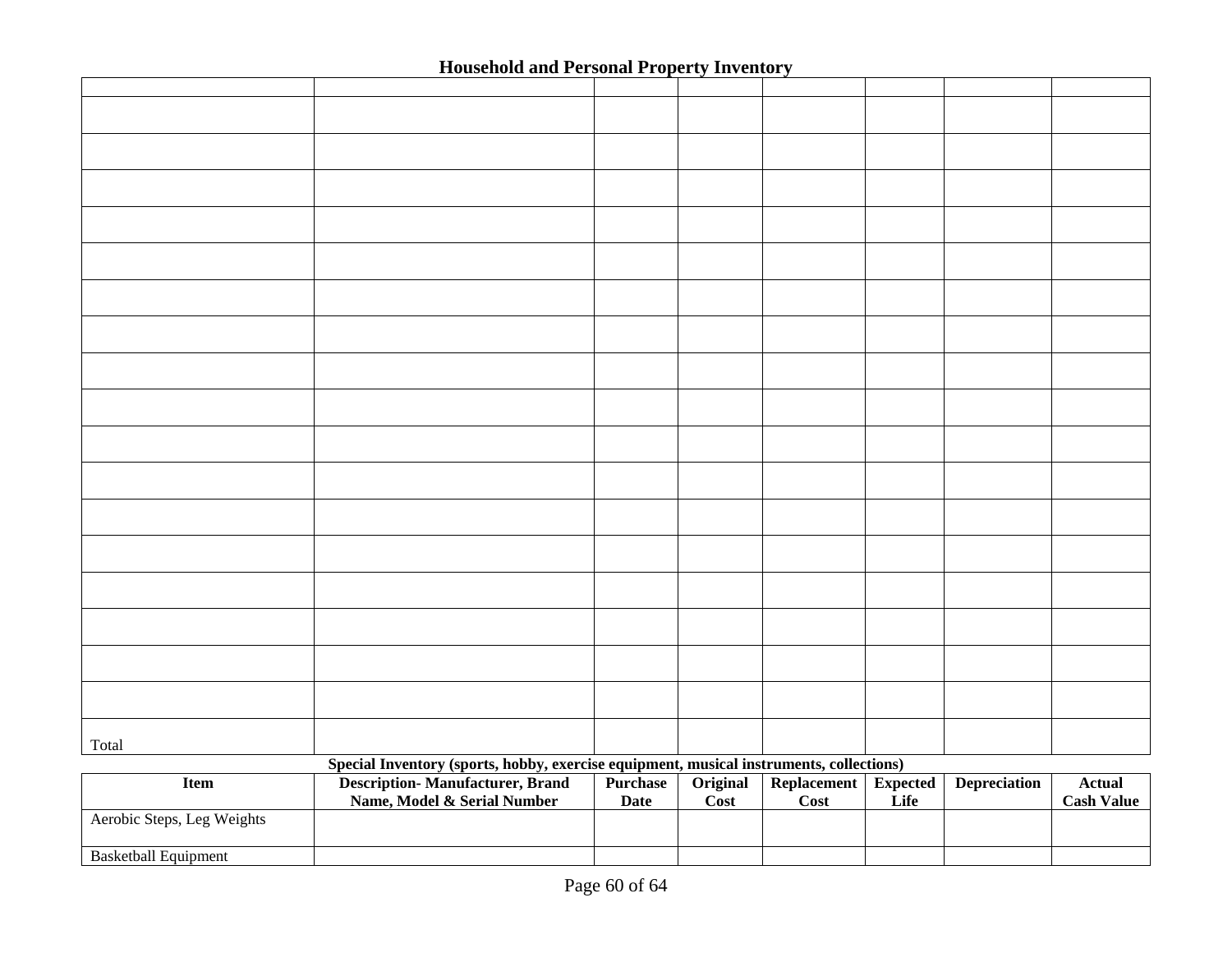| Bicycles, Tricycles                                  |  |  |  |  |
|------------------------------------------------------|--|--|--|--|
| <b>Board Games, Cards</b>                            |  |  |  |  |
| <b>Bowling Equipment</b>                             |  |  |  |  |
| Cameras, Accessories                                 |  |  |  |  |
| Camping Equipment (tents,                            |  |  |  |  |
| sleeping bags, backpacks, pots                       |  |  |  |  |
| and pans, cooking utensils, etc)                     |  |  |  |  |
|                                                      |  |  |  |  |
|                                                      |  |  |  |  |
| Collections (baseball cards,<br>stamps, coins, etc.) |  |  |  |  |
| Crochet, Knitting, Embroidery<br>Supplies            |  |  |  |  |
| Darkroom Equipment                                   |  |  |  |  |
| Darts                                                |  |  |  |  |
| <b>Electric Trains</b>                               |  |  |  |  |
| Exercise Equipment (rowing                           |  |  |  |  |
| machine, treadmill, exercise bike,                   |  |  |  |  |
| etc.)                                                |  |  |  |  |
|                                                      |  |  |  |  |
| <b>Fishing Tackle</b>                                |  |  |  |  |
| Football, Soccer Equipment                           |  |  |  |  |
| Golf Clubs, Accessories                              |  |  |  |  |
|                                                      |  |  |  |  |
|                                                      |  |  |  |  |

Special Inventory (sports, hobby, exercise equipment, musical instruments, collections), inventory continued on next page

| Special Inventory (sports, hobby, exercise equipment, musical instruments, collections), continued |                                        |                 |          |                    |                 |                     |                   |  |
|----------------------------------------------------------------------------------------------------|----------------------------------------|-----------------|----------|--------------------|-----------------|---------------------|-------------------|--|
| Item                                                                                               | <b>Description-Manufacturer, Brand</b> | <b>Purchase</b> | Original | <b>Replacement</b> | <b>Expected</b> | <b>Depreciation</b> | Actual            |  |
|                                                                                                    | Name. Model & Serial Number            | Date            | Cost     | Cost               | Life            |                     | <b>Cash Value</b> |  |
| Guns                                                                                               |                                        |                 |          |                    |                 |                     |                   |  |
|                                                                                                    |                                        |                 |          |                    |                 |                     |                   |  |
|                                                                                                    |                                        |                 |          |                    |                 |                     |                   |  |
|                                                                                                    |                                        |                 |          |                    |                 |                     |                   |  |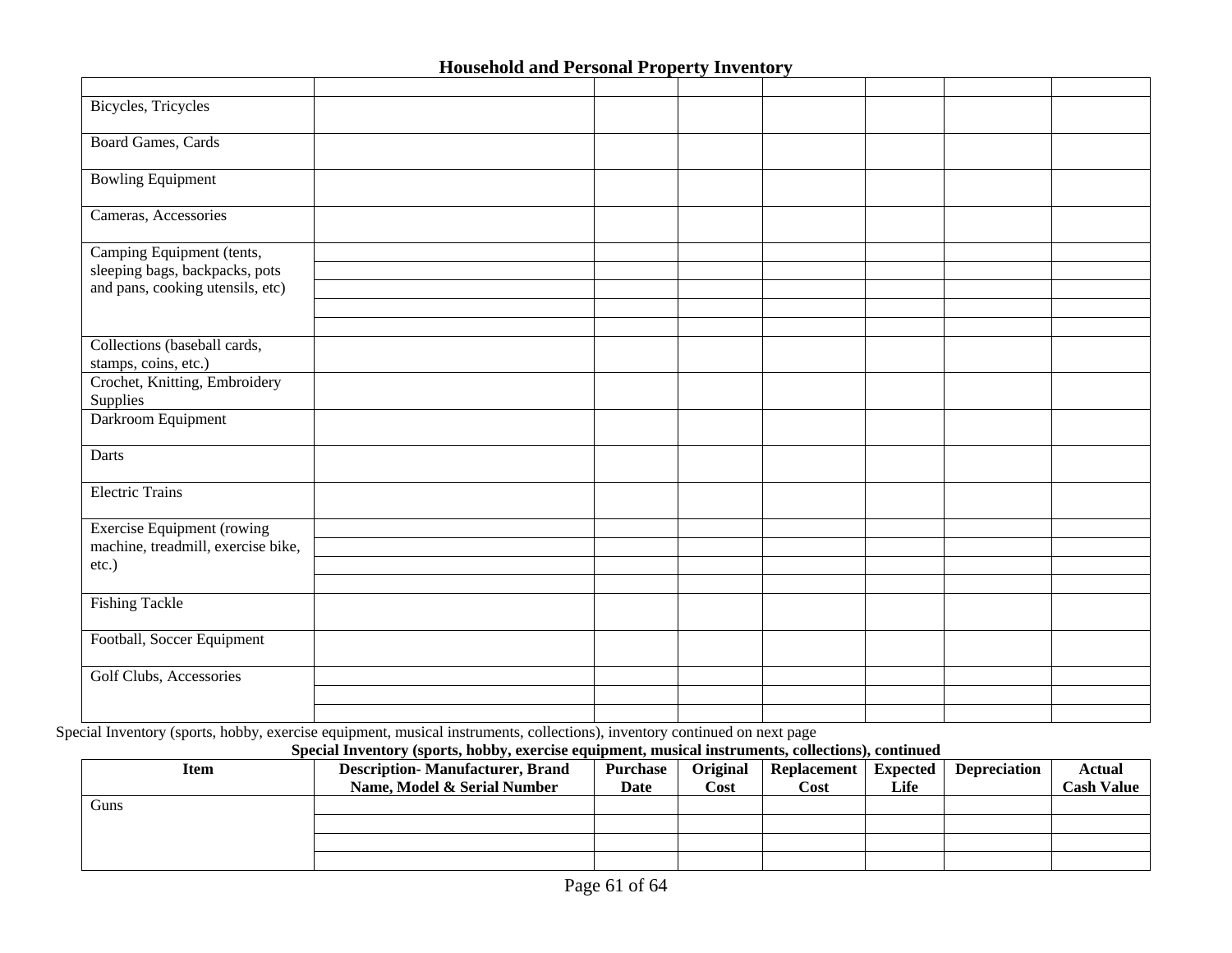|                                       |  | -- . ----- |  |  |
|---------------------------------------|--|------------|--|--|
|                                       |  |            |  |  |
| Horse Back Riding Equipment           |  |            |  |  |
|                                       |  |            |  |  |
|                                       |  |            |  |  |
|                                       |  |            |  |  |
| Lawn Games (croquet,                  |  |            |  |  |
| horseshoes, etc.)                     |  |            |  |  |
|                                       |  |            |  |  |
| Motorcycle, ATV Equipment             |  |            |  |  |
|                                       |  |            |  |  |
|                                       |  |            |  |  |
| Other Hobby Supplies (paint,          |  |            |  |  |
| glue, etc.)                           |  |            |  |  |
|                                       |  |            |  |  |
| Ping Pong, Pool Table, Poker<br>Table |  |            |  |  |
|                                       |  |            |  |  |
|                                       |  |            |  |  |
| <b>Skates</b>                         |  |            |  |  |
|                                       |  |            |  |  |
| Skis, Snowshoes                       |  |            |  |  |
|                                       |  |            |  |  |
|                                       |  |            |  |  |
| Sleds                                 |  |            |  |  |
|                                       |  |            |  |  |
| Softball Equipment                    |  |            |  |  |
|                                       |  |            |  |  |
|                                       |  |            |  |  |
| Tennis, Racquetball Equipment         |  |            |  |  |
|                                       |  |            |  |  |
|                                       |  |            |  |  |
| Weight-Lifting Equipment              |  |            |  |  |
|                                       |  |            |  |  |
|                                       |  |            |  |  |
|                                       |  |            |  |  |
| Total                                 |  |            |  |  |

### **Special Inventory (table linens, napkin holders, etc.)**

| Item | <b>Description-Manufacturer, Brand</b> | Purchase | Original | Replacement | <b>Expected</b> | <b>Depreciation</b> | Actual     |
|------|----------------------------------------|----------|----------|-------------|-----------------|---------------------|------------|
|      | Name. Model & Serial Number            | Date     | Cost     | Cost        | Life            |                     | Cash Value |
|      |                                        |          |          |             |                 |                     |            |
|      |                                        |          |          |             |                 |                     |            |
|      |                                        |          |          |             |                 |                     |            |
|      |                                        |          |          |             |                 |                     |            |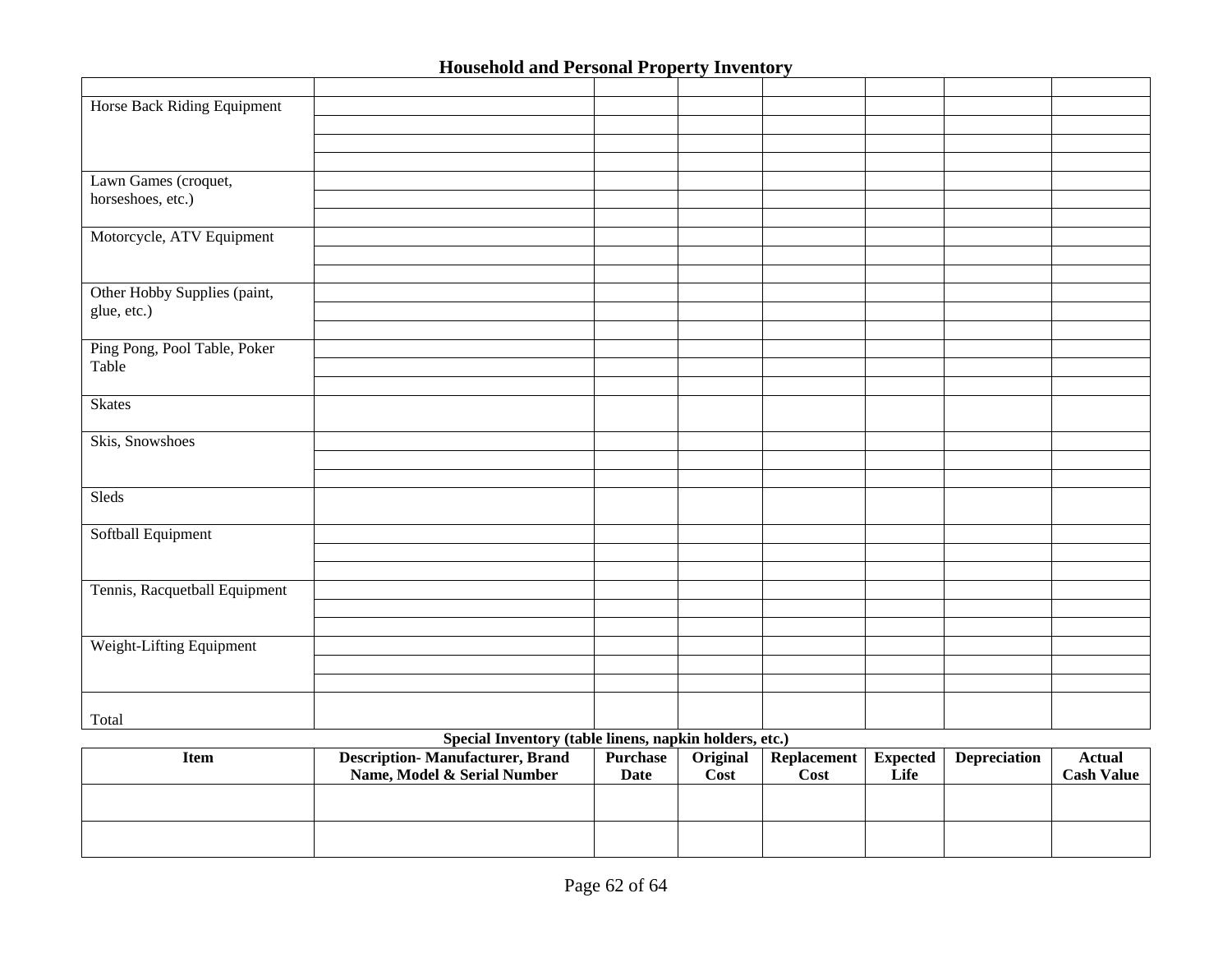| Total |  |  |  |  |
|-------|--|--|--|--|

#### **Special Inventory (tools)**

| <b>Item</b>             | <b>Description-Manufacturer, Brand</b><br>Name, Model & Serial Number | <b>Purchase</b><br>Date | Original<br>Cost | <b>Replacement</b><br>Cost | Expected<br>Life | <b>Depreciation</b> | Actual<br><b>Cash Value</b> |
|-------------------------|-----------------------------------------------------------------------|-------------------------|------------------|----------------------------|------------------|---------------------|-----------------------------|
| <b>Automotive Tools</b> |                                                                       |                         |                  |                            |                  |                     |                             |
|                         |                                                                       |                         |                  |                            |                  |                     |                             |
|                         |                                                                       |                         |                  |                            |                  |                     |                             |
|                         |                                                                       |                         |                  |                            |                  |                     |                             |